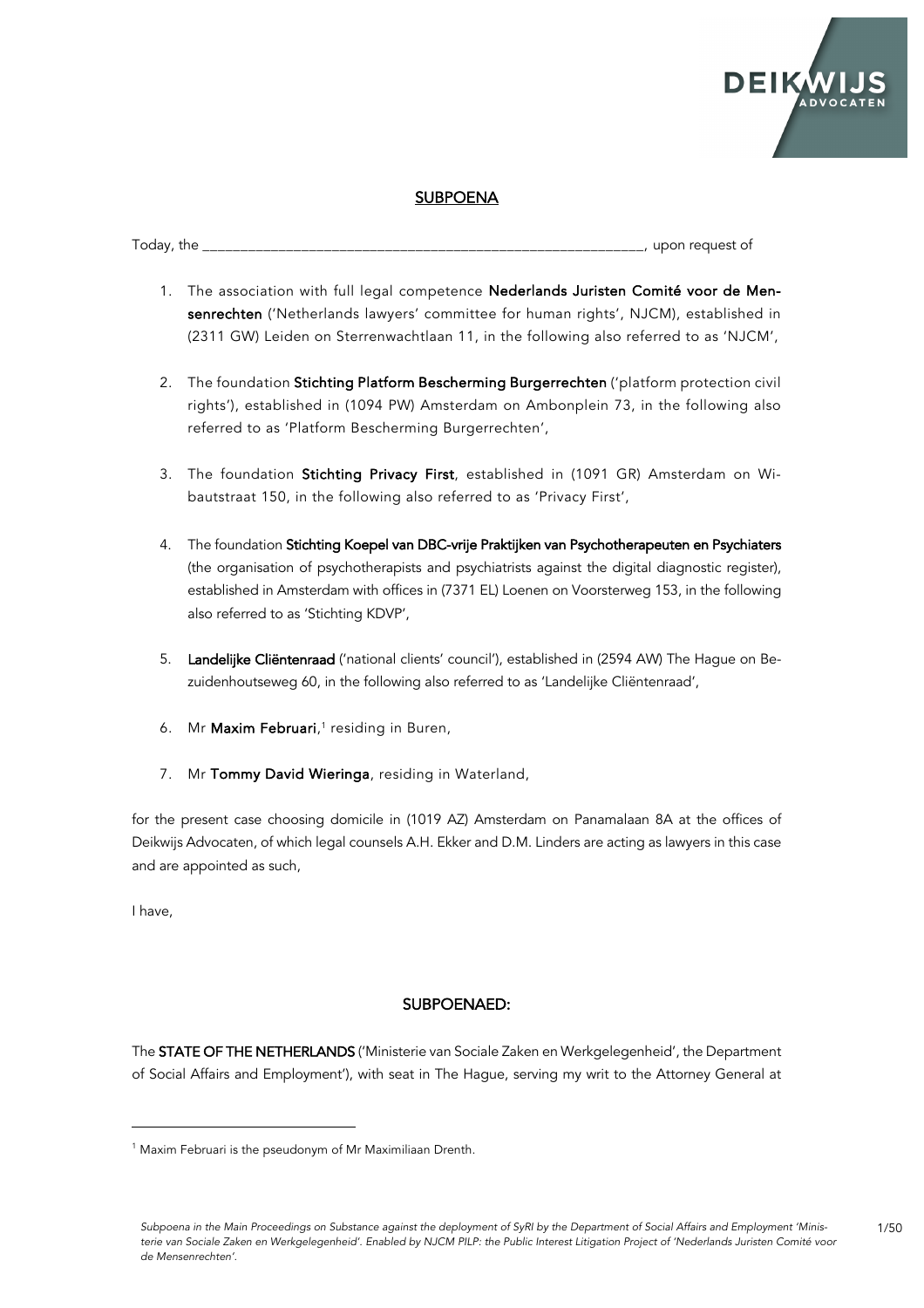

the Netherlands Supreme Court 'Hoge Raad der Nederlanden' in (2511 EK) The Hague on Korte Voorhout 8 (in the following also referred to as the 'State') having served this writ and left copy of this writ:

- $\Box$  to:
- ☐ left in a closed envelope on which is stated the information prescribed by the law, because I did not find anyone there to whom I could legally leave a copy,

### TO:

Appear on \_\_\_\_\_\_\_\_\_\_\_\_\_\_\_\_\_\_\_\_\_\_\_\_\_\_\_\_\_\_\_\_\_\_\_\_\_\_\_\_\_\_\_\_\_\_\_\_\_\_\_\_\_\_\_\_\_\_, of the morning at 10.00 AM, not in person, but represented by a lawyer, at the public civil hearing of the court of law of The Hague, which session will be held at such time and location in one of the chambers of the courthouse located in (2595 AJ) The Hague on Prins Clauslaan 60,

## WITH NOTICE THAT:

- If the defendant fails to appoint a lawyer or does not timely settle the court fees indicated below, and on condition the prescribed terms and formalities have been observed, the court will judge on the defendant in absentia and rule in favour of the claim described in the following, unless it seems unlawful or unfounded to it;
- Upon appearance of defendant in the lawsuit, court fees will be levied which must be settled within four weeks counted from the time of appearance;
- The amount of the court fees is listed in the most recent annex associated with the law on court fees for civil cases 'Wet griffierechten burgerlijke zaken', which can be found on the website: https://www.kbvg.nl/griffierechtentabel;
- From a person without means will be levied court fees for the impecunious as established by or pursuant to the law, in case he has presented at the time when the court fees are levied:
	- o a copy of the decision to grant legal assistance, as intended in article 29 of legal assistance legislation 'Wet op de rechtsbijstand', or if this is not possible as a result of circumstances which cannot reasonably be attributed to him, a copy of the application, as intended in article 24, second section, of said 'Wet op de rechtsbijstand', or otherwise
	- o a statement of the board of the council for legal assistance 'raad voor rechtsbijstand', as intended in article 7, third section, part e, of said 'Wet op de rechtsbijstand' evincing that his income does not exceed the incomes intended in the general order in council pursuant to article 35, second section, of that law.

### IN ORDER TO:

Respond to the following demands of complainants.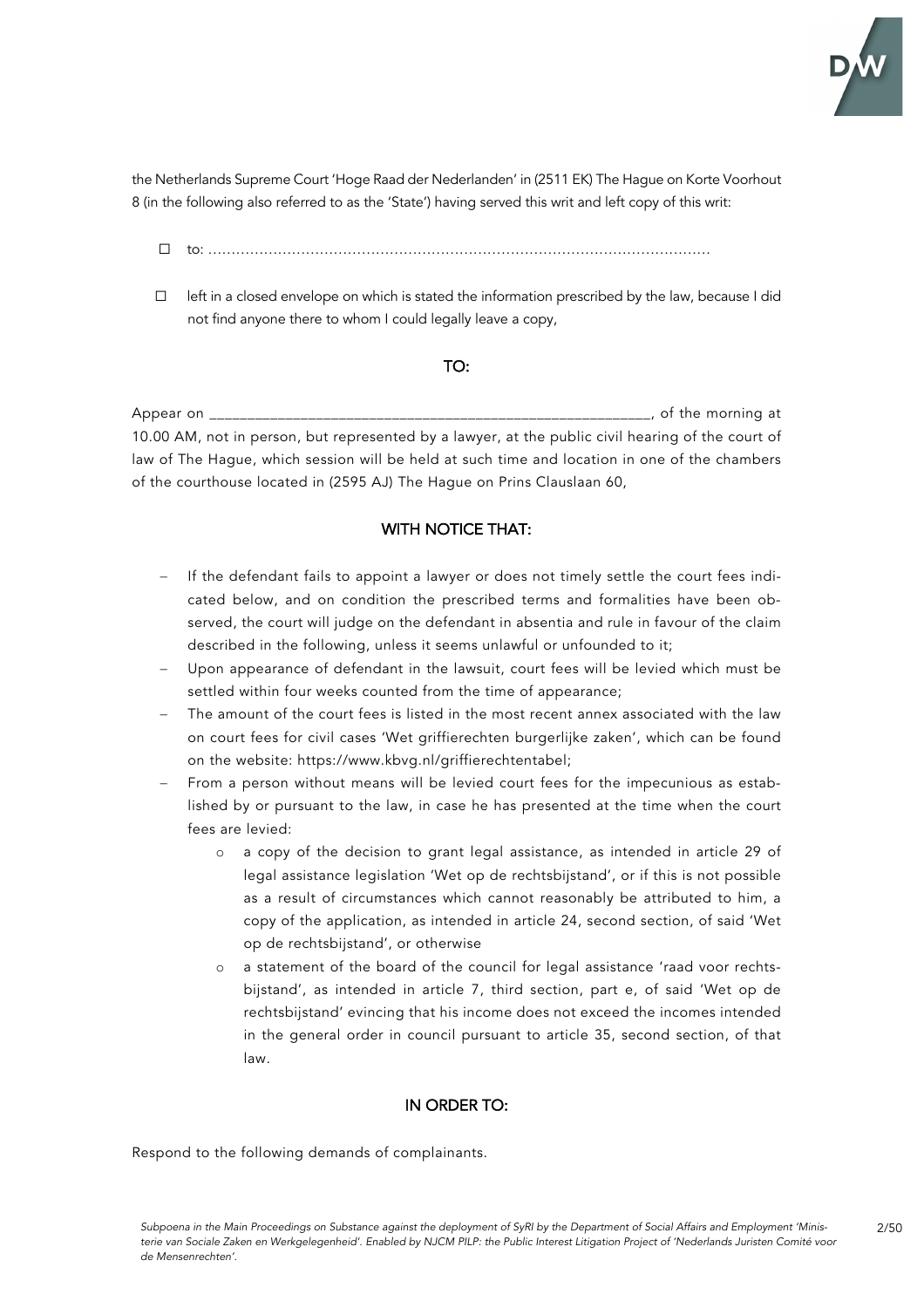

 $3/50$ 

# **TABLE OF CONTENTS**

| 1  |  |  |  |
|----|--|--|--|
| 2  |  |  |  |
| 3  |  |  |  |
|    |  |  |  |
|    |  |  |  |
|    |  |  |  |
| 4  |  |  |  |
|    |  |  |  |
|    |  |  |  |
|    |  |  |  |
|    |  |  |  |
|    |  |  |  |
|    |  |  |  |
|    |  |  |  |
|    |  |  |  |
|    |  |  |  |
|    |  |  |  |
|    |  |  |  |
|    |  |  |  |
|    |  |  |  |
| 5  |  |  |  |
|    |  |  |  |
|    |  |  |  |
|    |  |  |  |
|    |  |  |  |
|    |  |  |  |
|    |  |  |  |
|    |  |  |  |
|    |  |  |  |
|    |  |  |  |
|    |  |  |  |
|    |  |  |  |
|    |  |  |  |
|    |  |  |  |
|    |  |  |  |
| 6  |  |  |  |
| 7  |  |  |  |
| 8  |  |  |  |
| 9. |  |  |  |
|    |  |  |  |
|    |  |  |  |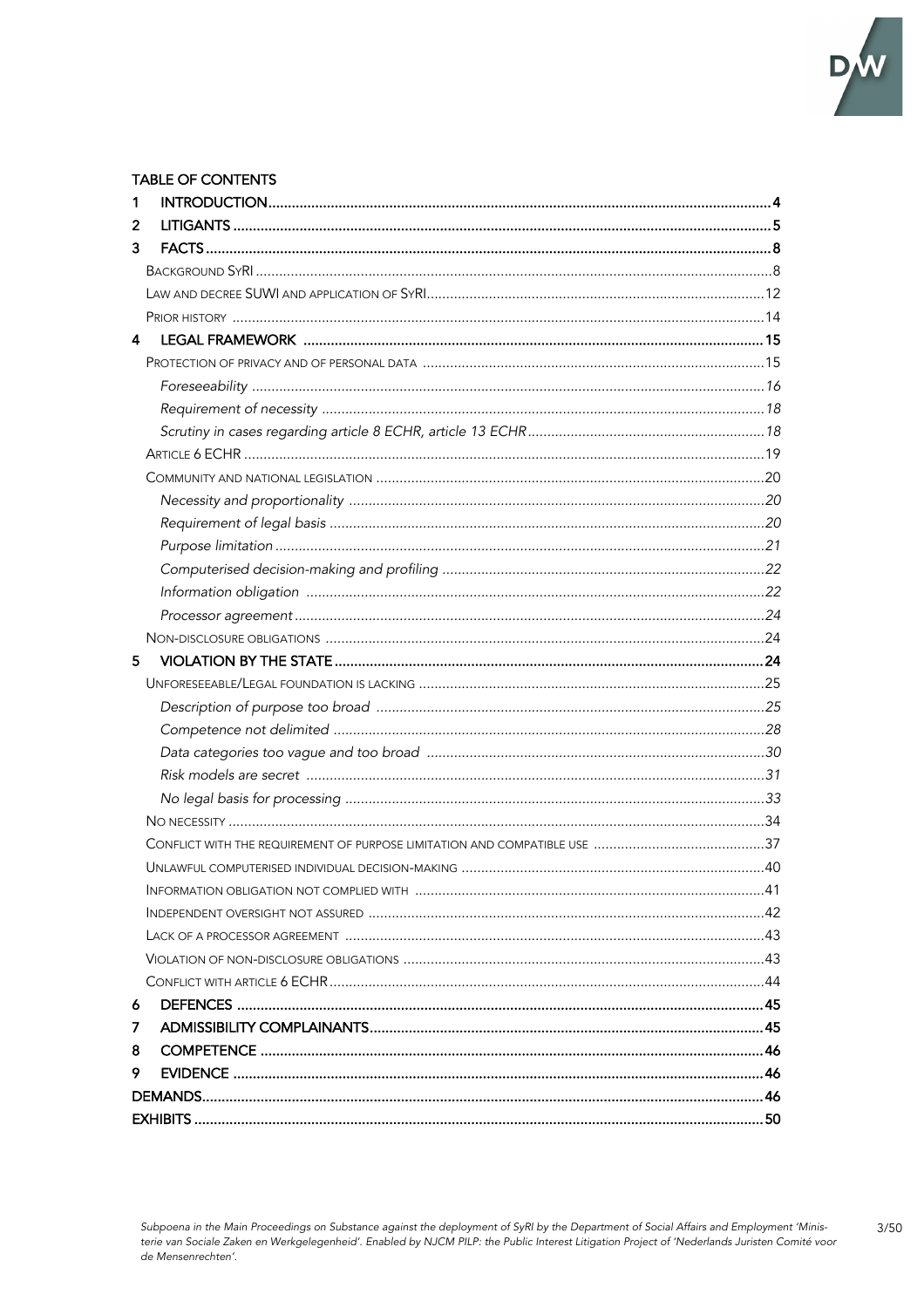

4/50

## 1 INTRODUCTION

- 1.1 At stake in the present proceedings is the call to cease the use by the Netherlands authorities of 'Systeem Risico Indicatie' ('SyRI' – 'risk indication system'), a risk-profiling system. SyRI is deployed under the responsibility of the Department of Social Affairs and Employment ('Ministerie van Sociale Zaken en Werkgelegenheid') with the intention, in brief, to prevent fraud in matters of social security, employment, and taxes. For this purpose, great quantities of personal data from various governmental data banks are linked and analysed. This leads to risk profiles of hundreds of thousands of citizens and, in some cases, to a so-called 'risk notification': a notification regarding an increased risk of illegitimate conduct or of non-compliance with labour laws.
- 1.2 SyRI affects the interests of all Dutch citizens, not only of those for whom risk notifications are reported. The sole authority, after all, to process personal data constitutes a limitation of the right to have one's privacy respected. In addition, anyone may be the object, without being aware, of the analyses which are conducted through SyRI.
- 1.3 The application of SyRI constitutes a violation of the right to protection of one's privacy and is in conflict with article 8 of the European Convention on Human Rights ('ECHR'). The legal arrangement on which the application of SyRI is founded, does not offer grounds to legitimise this breach. The use of SyRI must, therefore, be ceased and (parts of) the legal arrangement on which it is based must be declared non-binding.
- 1.4 The plaintiffs in this lawsuit acknowledge that the prevention of fraud in matters of social security, employment, and taxation may in itself be a legitimate objective. The system which the State of the Netherlands has designed to that effect, however, far overreaches such objective.
- 1.5 The legal arrangement for SyRI creates powers which may be deployed so broadly, that liberties are conferred to the authorities without hardly any limitation, to engage in large-scale data collection at own discretion, whereby the data of citizens are searched on the basis of secret risk models. Pursuant to the results of these, citizens may be included in a register and subjected to criminal and administrative sanctions by practically any governing body. In this manner, SyRI enables the authorities to meddle at random in the private lives of unsuspected citizens. The ECHR has ruled several times that the essential purpose of article 8 ECHR precisely is to protect the citizen against random interference by public authorities.<sup>2</sup>
- 1.6 The State attempts to legitimise the extremely extensive powers by an appeal to a 'broad limitation of purpose'. The principle of purpose limitation is an effect of the requirement of foreseeability as stipulated in article 8 ECHR.<sup>3</sup> This principle, however, demands that

<sup>&</sup>lt;sup>2</sup> As in ECHR (Grand Chamber) 7 February 2012, 40660/08 and 60641/08 (Von Hannover v. Germany (No. 2)), r.o. 98.

<sup>3</sup> Conclusion of Advocate General J. Kokott of 18 July 2007, case C-275/06 (Promusicae), C-275/06, par. 53.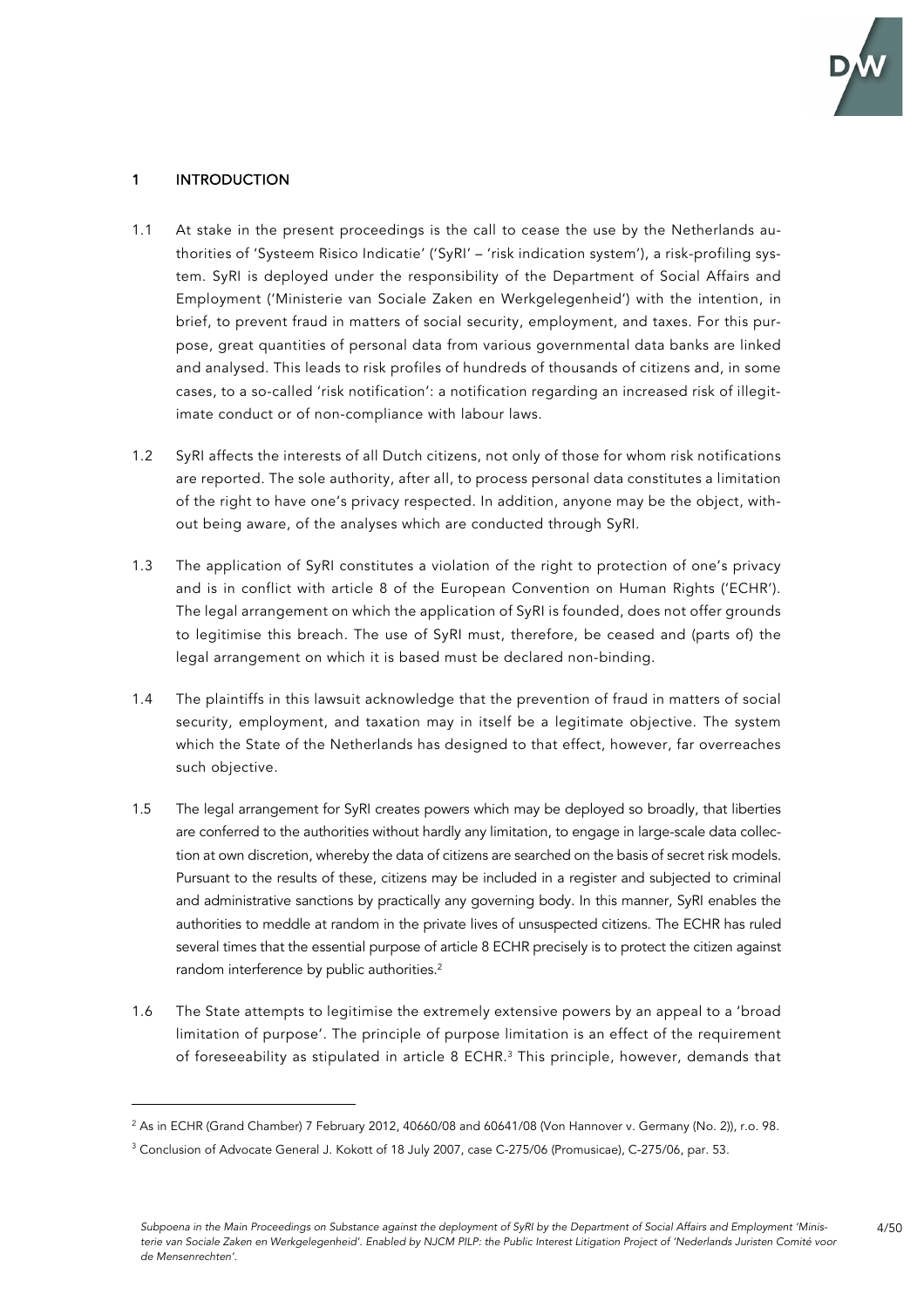

the purpose of data processing be formulated with the narrowest possible definition. Only in such case can it be determined whether the other principles of data protection legislation are complied with, such as the requirements of proportionality and data-minimisation as well as with the information obligation. A 'limitation of purpose which is as broad as possible' cannot fulfil this function. Data protection legislation must always be interpreted in accordance with article 8 ECHR. 4

- 1.7 The data which is analysed by SyRI derive from sources which were never intended to be used for covert risk analyses. Any action on the part of the citizen vis-a-vis the authorities can thereby affect his legal position. This incrementing control through such shadow records damages the trust the citizen has in the authorities, has a *chilling effect* [term used in source – trnsltr] on his readiness to provide information to the authorities and thereby constitutes a fundamental threat to the Rule of Law. The State has never been able to demonstrate in an adequate manner the necessity of deploying SyRI. In addition, citizens are not informed of the data processing and cannot object to it. Also lacking is any type of independent scrutiny.
- 1.8 Over the past years, the European Court for Human Rights ('ECHR') and the European Court of Justice ('ECJ') has ruled repeatedly that the deployment of covert observation methods in the context of the detection and prevention of serious crimes and terrorism entailed a breach of the privacy of citizens. It is remarkable, in that perspective, that the State overrides all legal objections against the use of SyRI, including the legislative advice of the Netherlands high advisory council 'Raad van State' and the Board for data protection 'College Bescherming Personal data' ('CBP', in the meantime renamed 'Autoriteit Personal data'). The deployment of SyRI takes place without any concrete suspicion pertaining, and without the required assurances having been met.
- 1.9 The plaintiffs in this lawsuit a coalition of civil society organisations and two concerned citizens, Maxim Februari and Tommy Wieringa – have attempted in various manners to bring their objections with regard to SyRI to the attention of the Department of Social Affairs and Employment ('Ministerie van Sociale Zaken en Werkgelegenheid') which is responsible for the deployment of SyRI. Unfortunately, to no avail so far. That is why the coalition deems it necessary now to file these main proceedings on substance byway of the Public Interest Litigation Project (PILP) of the 'Nederlands Juristen Comité voor de Mensenrechten' (the Netherlands Committee of Lawyers for Human Rights, NJCM).

## 2 LITIGANTS

2.1 The coalition of complainants consists of three civil society organisations and two citizens. The civil society organisations are all foundations which strive for the protection of

<sup>4</sup> 'Hoge Raad' 9 September 2011, ECLI:NL:HR:2011:BQ8097 (Santander), r.o. 3.3.

*Subpoena in the Main Proceedings on Substance against the deployment of SyRI by the Department of Social Affairs and Employment 'Ministerie van Sociale Zaken en Werkgelegenheid'. Enabled by NJCM PILP: the Public Interest Litigation Project of 'Nederlands Juristen Comité voor de Mensenrechten'.*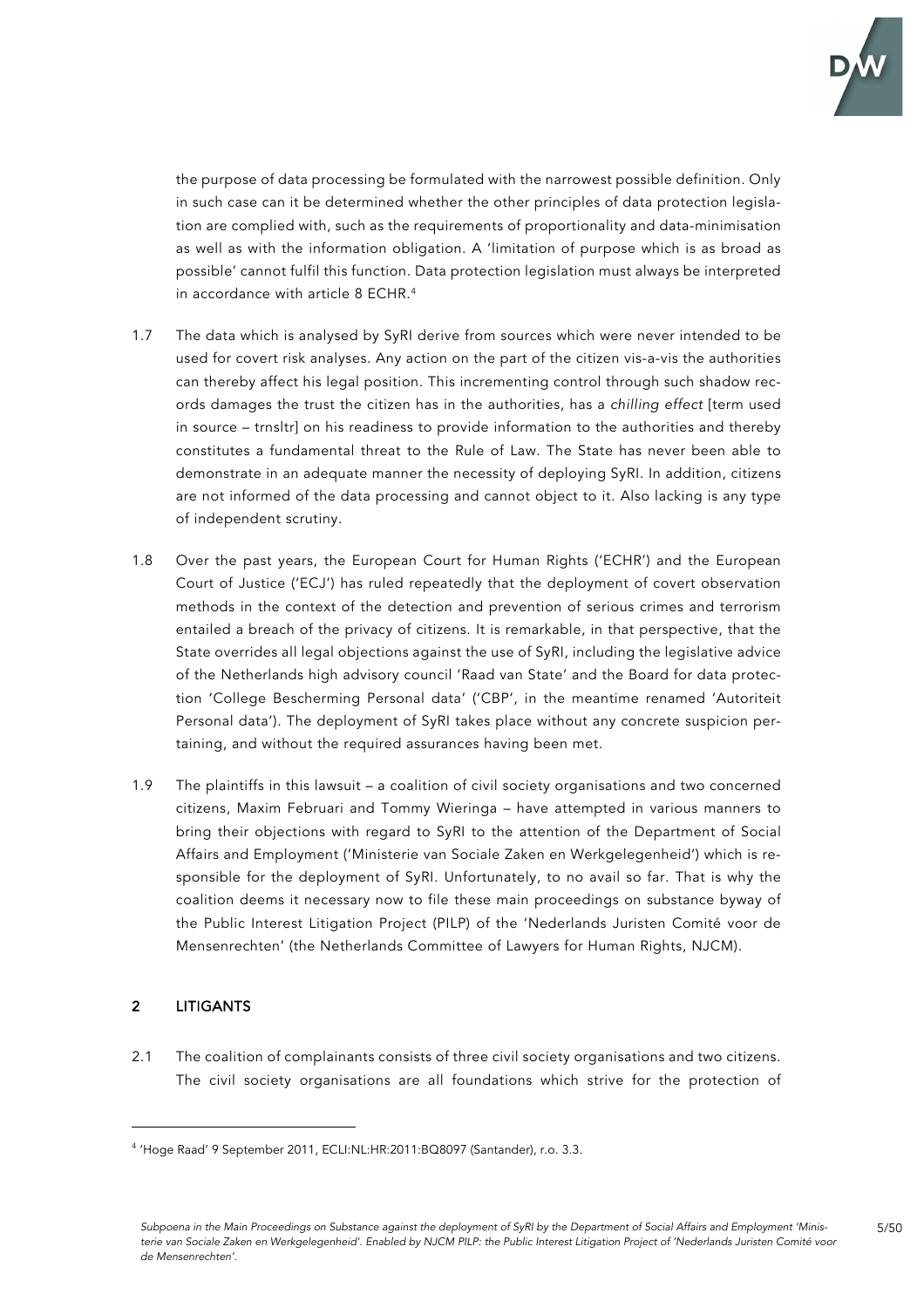

fundamental rights. They defend the public interest in the protection of the right to privacy of all Dutch citizens on grounds of article 3:305a BW (Civil Code).

- 2.2 NJCM strives, amongst other things, for 'the development, reinforcement, and protection of the fundamental rights and liberties of man at a national and international level', especially by promoting and enforcing 'the obligation of government to recognise the fundamental rights and liberties and to respect these in its actions and refraining from action', including by means of 'judicial and extrajudicial action if such is in the interest of the protection of the fundamental rights and liberties of man' (Productie 1).
- 2.3 The 'Platform Bescherming Burgerrechten' strives, amongst other things, for 'the protection of the inalienable possession of the classical civil rights, especially including the right to privacy' also by way of 'the conducting and/or supporting of test cases which are related to the preceding in the broadest sense or are conducive to such' (Productie 2 below).
- 2.4 Privacy First strives, amongst other things, for 'the maintaining and promotion of the right to privacy, as well as the personal freedom of living environment, in any manner whatsoever, for example by intervening judicially for all citizens in the Netherlands to protect this public interest and furthermore everything which is related to these matters directly or laterally or can be conducive to such, all things in the broadest sense of the term' (Productie 3 below).
- 2.5 The KDVP strives, amongst other matters, for 'the protection of and standing up for the privacy of the patients/clients of psycho-therapists, psychiatrists, and psychologists, standing up for the assurance of professional confidentiality as a fundamental legal obligation which is complementary to the privacy rights of patients/clients [… and] acting on behalf of stakeholders or groups of stakeholders falling within the objectives of the foundation as a litigant in the eligible professional and judicial [...]' (Productie 4).
- 2.6 'Landelijke Cliëntenraad' is a consultative body for national client organisations and client councils and is the legal interlocutor of the Ministry in the context of policy developments and for the assurance of client participation. It strives to 'play an important part with regard to the contributions of clients to the policy fields of work and income, more specifically the labour market policy and re-integration policy, and the elaboration of client participation. 'Landelijke Cliëntenraad' offers a framework for integral involvement of the representative client organisations in the development of policy for people with entitlement to benefits and pensions and people with a handicap or chronic illness' (Productie 5).
- 2.7 Filing in addition in this lawsuit are two natural persons. Mr Maxim Februari is a philosopher, lawyer, writer, and columnist. His most recent novel, *Klont*, was released in 2017. He engaged in research of economics and ethics, resulting in a dissertation which was nominated for the literary prize 'De Gouden Uil'. For his literary oeuvre he was awarded the prize 'Frans Kellendonkprijs'. From 1999 to 2010 he wrote columns for the newspaper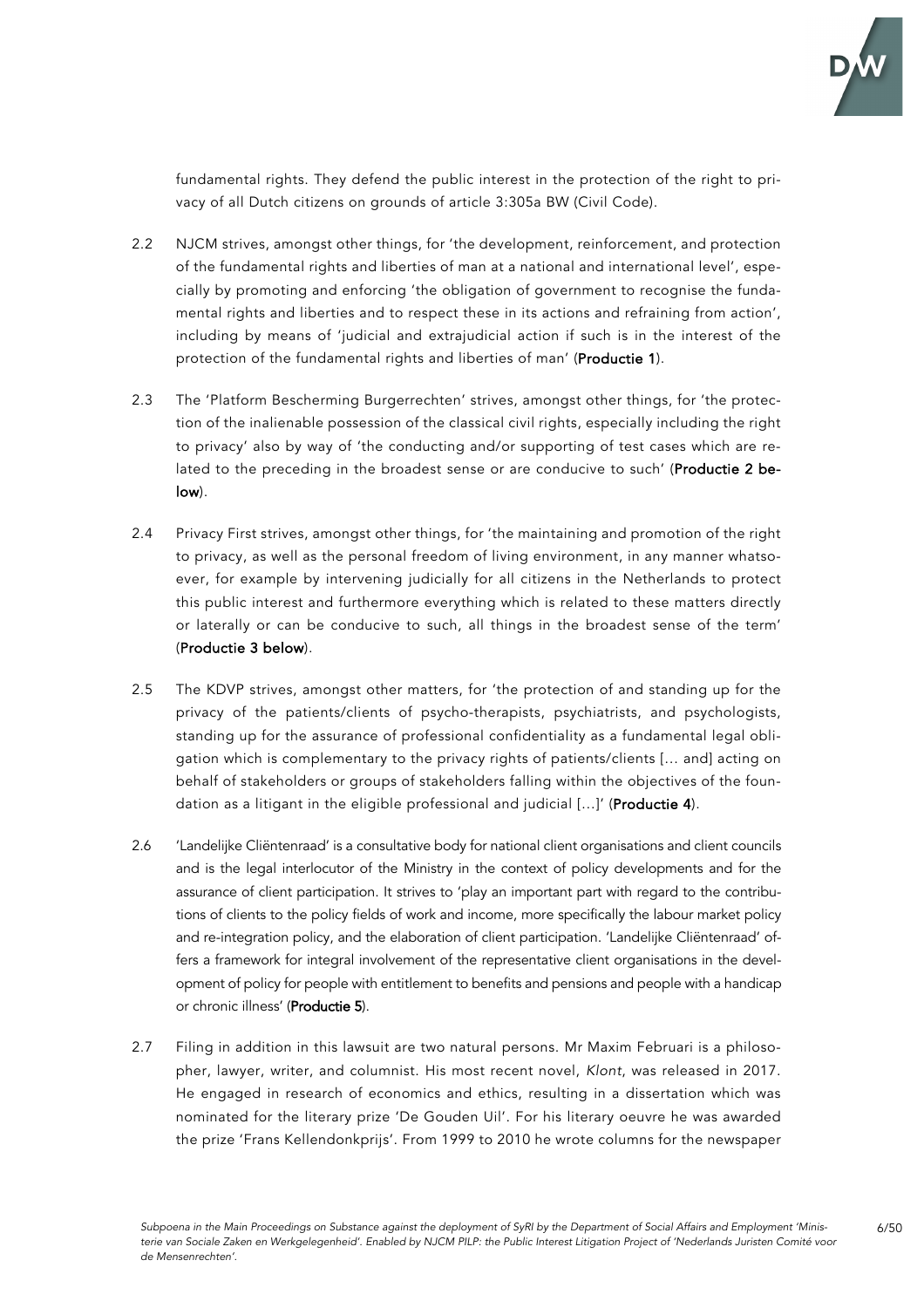

'de Volkskrant', as from 2010 for newspaper 'NRC Handelsblad'. He took a stand against SyRI in a column of 7 October 2014 in 'NRC':

*'The core objection against the control state or totalitarian state lies in the threat of government subduing and gagging you on grounds of such information. Berufsverbote, the denial of rights, accusations of violations which you are barely aware of having committed them.*

*In such an abundance of data, after all, there is always something to find, especially if you are not searching for something specific. That is what the term phishing means in this context: if one starts snooping around in the life of a citizen, he will inevitably bump into something bad. In combination with the unreliability of the data, the unreliability of the systems and the unreliability, as referred to already, of the individual, this leads to an extremely unsafe society.'* (Productie 6 below)

2.8 Mr Tommy Wieringa is an author, columnist, and presenter. He wrote, amongst other things, the novels 'Joe Speedboot', 'Caesarion', and 'De heilige Rita'. For his penultimate novel 'Dit zijn de namen' he received the literary award 'Libris Literatuurprijs' 2013. In 2010, he wrote the text for the national dictation show 'Groot Dictee der Nederlandse Taal' and in 2014 he wrote the text for the national week-of-the-book gift 'Boekenweekgeschenk'. In 2013, he presented the TV-series produced by broadcaster VPRO 'De Grens'. Journalistic work of him appeared in publications such as 'de Volkskrant', 'NRC Handelsblad', and 'Vrij Nederland'. Tommy Wieringa stated in his lecture 'Koesbroeklezing' of 1 April 2015 about SyRI, amongst other things:

> *'Municipalities, benefits implementing organisation UWV and the tax office already are enthusiastic users of SyRI, which they refer to as 'the washing machine'. It is in the belly of that machine that all citizens' data regarding labour, administrative measures and sanctions, detention, fiscal data, information about housing, civil integration, re-integration, debt burdens, benefits, permits, and health insurances disappear in. In brief, everything we share with the authorities, is combined and analysed by SyRI, so that deviations can be swiftly filtered. The old law which says that 'if it is technically feasible, it will be technically implemented', has given birth to an even uglier cub: 'What can be seen, will be seen.' […] The alderman who dreamt of small checks now has at his disposal metadata which render the web of everyone's lives clearly visible to him – the dream of small checks has become the nightmare of complete transparency.'* (Productie 7 below)

2.9 Both Maxim Februari and Tommy Wieringa are Dutch citizens and have their regular residence in the Netherlands. As a result, both constantly run the risk at some point of falling under a SyRI risk profile and become the object of an investigation, even if they have not committed a violation of any legal regulation at all.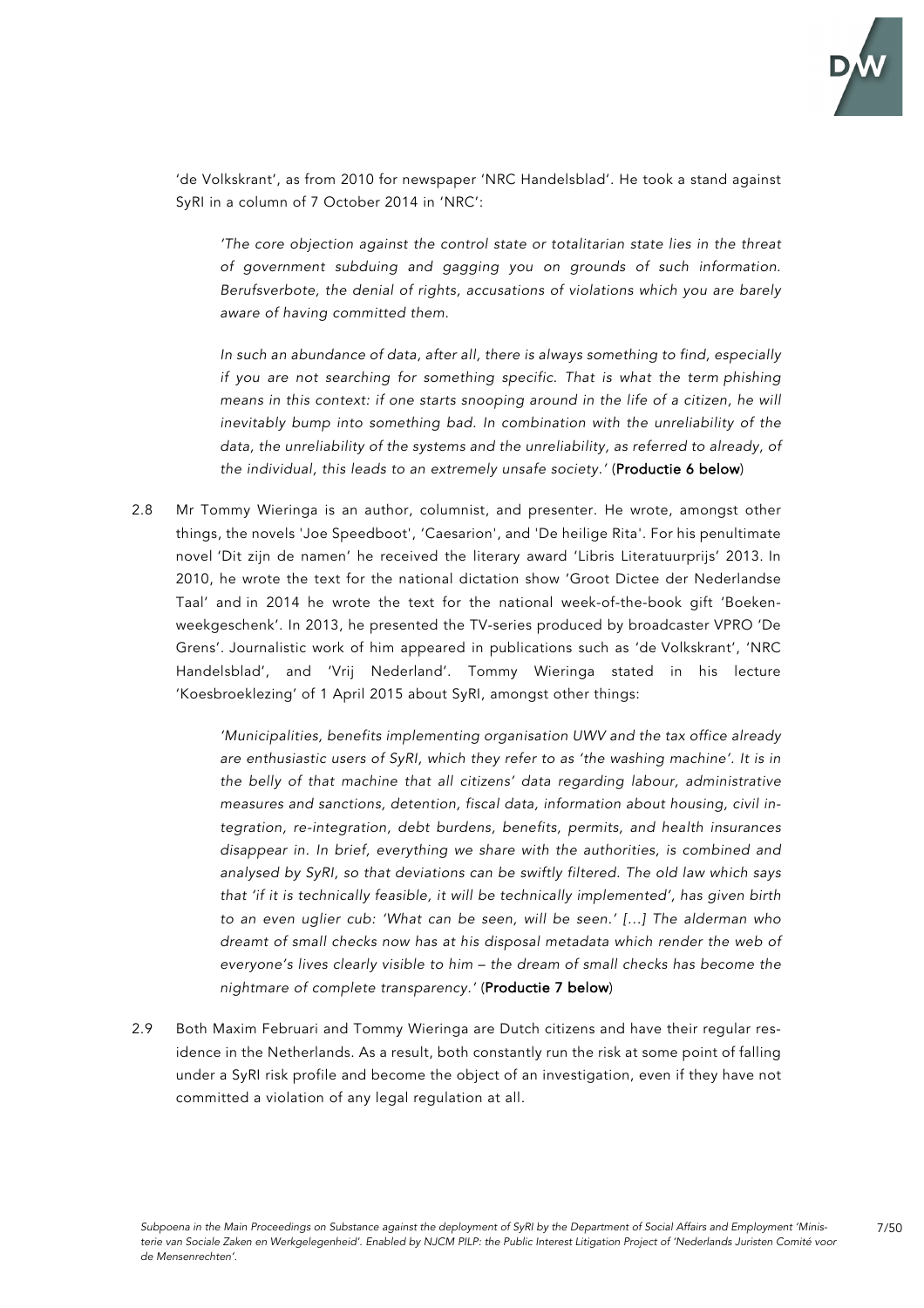

8/50

2.10 The State of the Netherlands is the defendant in these proceedings. The Department of Social Affairs and Employment ('Minister van Sociale Zaken en Werkgelegenheid') is responsible for the deployment of SyRI.

## 3 FACTS

## Background SyRI

- 3.1 When SyRI was designed, the objectives and the consequences for the privacy of citizens were not carefully weighed against each other. In actual fact, SyRI is a continuation of a series of government projects for which a legal foundation was lacking. The initiative to realise a legal arrangement was an attempt to eliminate the objections of the advisory bodies of 'Raad van State' and CBP.
- 3.2 In 2003, the steering group 'Landelijke Stuurgroep Interventieteams' was founded. In it, various parties collaborate to fight undeclared work, illegal labour, social security fraud, and fiscal fraud. These partnerships were called intervention teams. In the intervention teams, the tax office 'Belastingdienst', labour inspection 'Arbeidsinspectie', social security implementers UWV and SVB, municipalities, the public prosecutor and the police collaborate.
- 3.3 Since 2006, the social intelligence detection service 'Sociale Inlichtingen- en Opsporingsdienst' ('SIOD') of the Department of Social Affairs and Employment 'Ministerie van Sociale Zaken en Werkgelegenheid' has experimented, jointly with the intervention teams, with risk profiles based on the linking of personal data deriving from various sources. Based on this, persons or businesses with an elevated risk of fraud could be selected.
- 3.4 In the memorandum on fraud prevention by linking files 'Notitie Fraudebestrijding door Bestandskoppeling' of 2006, the personal data watchdog CBP formulated a number of principles. For instance, CBP considers:

*'Fraud prevention may not lead to a disproportional breach of the privacy of these citizens. What must be sought, therefore, is a balance between the interest of fraud prevention and the interest of protecting privacy. What must be prevented is that citizens who apply for or receive benefits are treated as potential frauds who may be checked without any limits. The rule of law means that a citizen is innocent until the contrary has been proven. Without a concrete suspicion of a violation of the*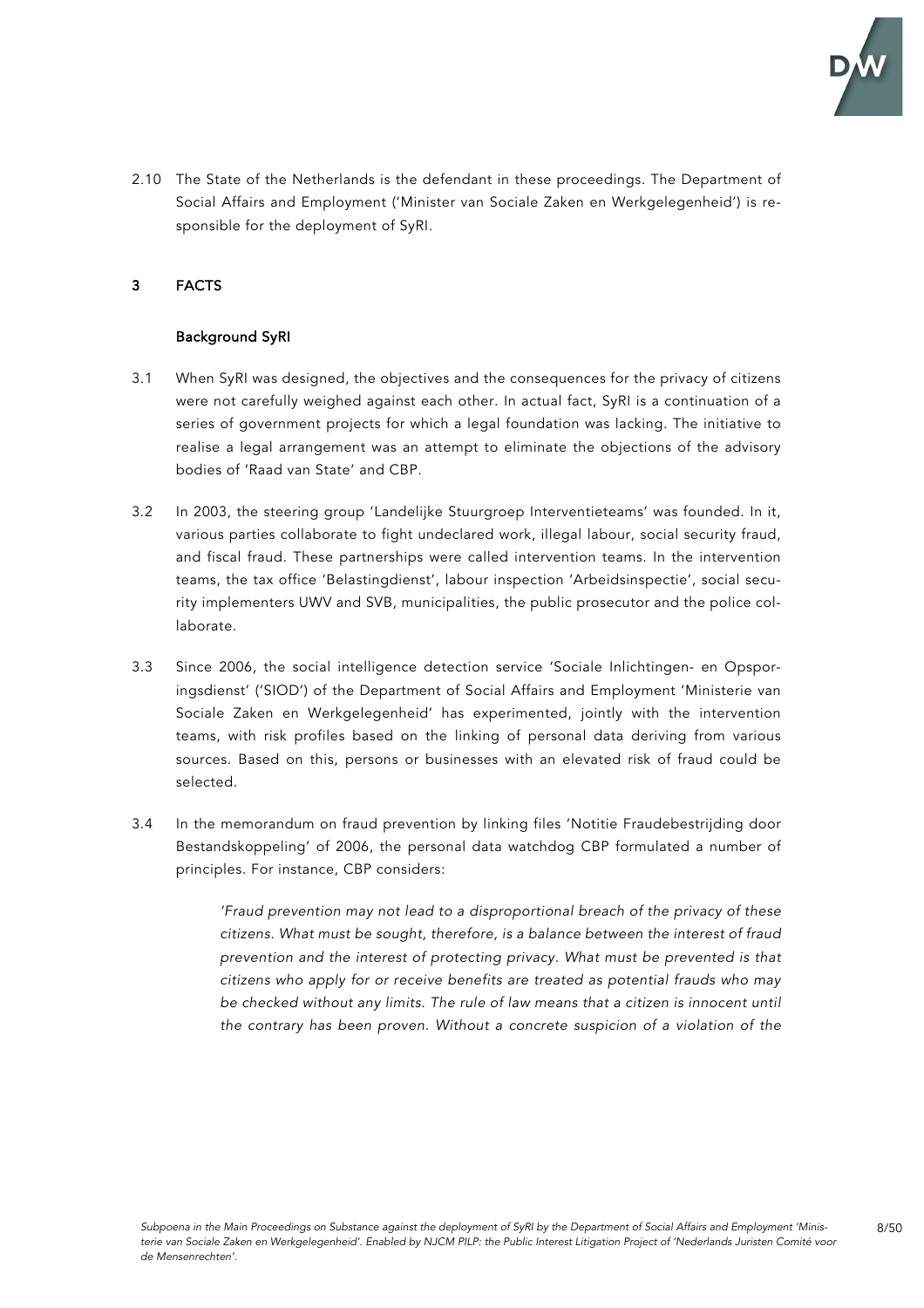

9/50

law, the breach made of the privacy of the citizen, for example as a result of the *linking of files, must be minimal.'* <sup>5</sup> (Productie 8)

3.5 About the information obligation, CBP noted:

*'The information obligation from article 34 WBP (data protection law) is applicable to the linking of files. CBP holds that in case of the standard linking in the context of the in-take, the proper provision of information concerning during the in-take interview is sufficient. In case of further checks by way of the linking of files, the risk group must be informed about thematic controls in a general sense before the actual check. This can be done, for example, by way of the information sheet of the social security agency. In case of the linking at an individual level flowing from the priorities of the enforcement policy, providing information beforehand indicating that the data of a benefits receiver may be checked by way of the linking of files cannot suffice. CBP holds that the social security agency must notify the person involved afterwards every time a benefits receiver is linked at an individual level, as to what files were matched. If detection and prosecution are proceeded with, the benefits receiver must be informed, in case the interest of the investigation allows such, of the activities which have led to this.' <sup>6</sup>* (Productie 8)

3.6 In 2007, CBP drew an unfavourable conclusion after an internal investigation regarding a project whereby personal data about social welfare benefits were linked to water consumption in order to detect fraud regarding the housing situation of people with entitlement to social welfare benefits:

> *'After assessment of the linking of files "Waterproof' against these laws, CBP concludes that the data processing on this project is illegitimate. Personal data was requested from water companies and water authorities and linked to the records of municipalities, the tax office 'de Belastingdienst' and the social security implementer SVB while there were no grounds for this in the form of a suspicion of fraud or an elaborated risk analysis. This processing of data thus was not necessary in the sense of WBP and social benefits law WWB.*

> *In addition, the processing of the data of the water authorities was incompatible with the purpose the data was obtained for by the water authorities. The provision of the data of the water supply companies and water authorities by the fraud prevention agency 'RCF-Noord' to 'Belastingdienst' and SVB violated the principle of*

<sup>5</sup> CBP, 'Notitie Fraudebestrijding door bestandskoppeling', Den Haag: College Bescherming Personal data 2006, p. 1 (https://www.videnet.nl/download/?id=3863649).

 $^6$  CBP, 'Notitie Fraudebestrijding door bestandskoppeling', Den Haag: College Bescherming Personal data 2006, p. 5 ff. (https://www.videnet.nl/download/?id=3863649).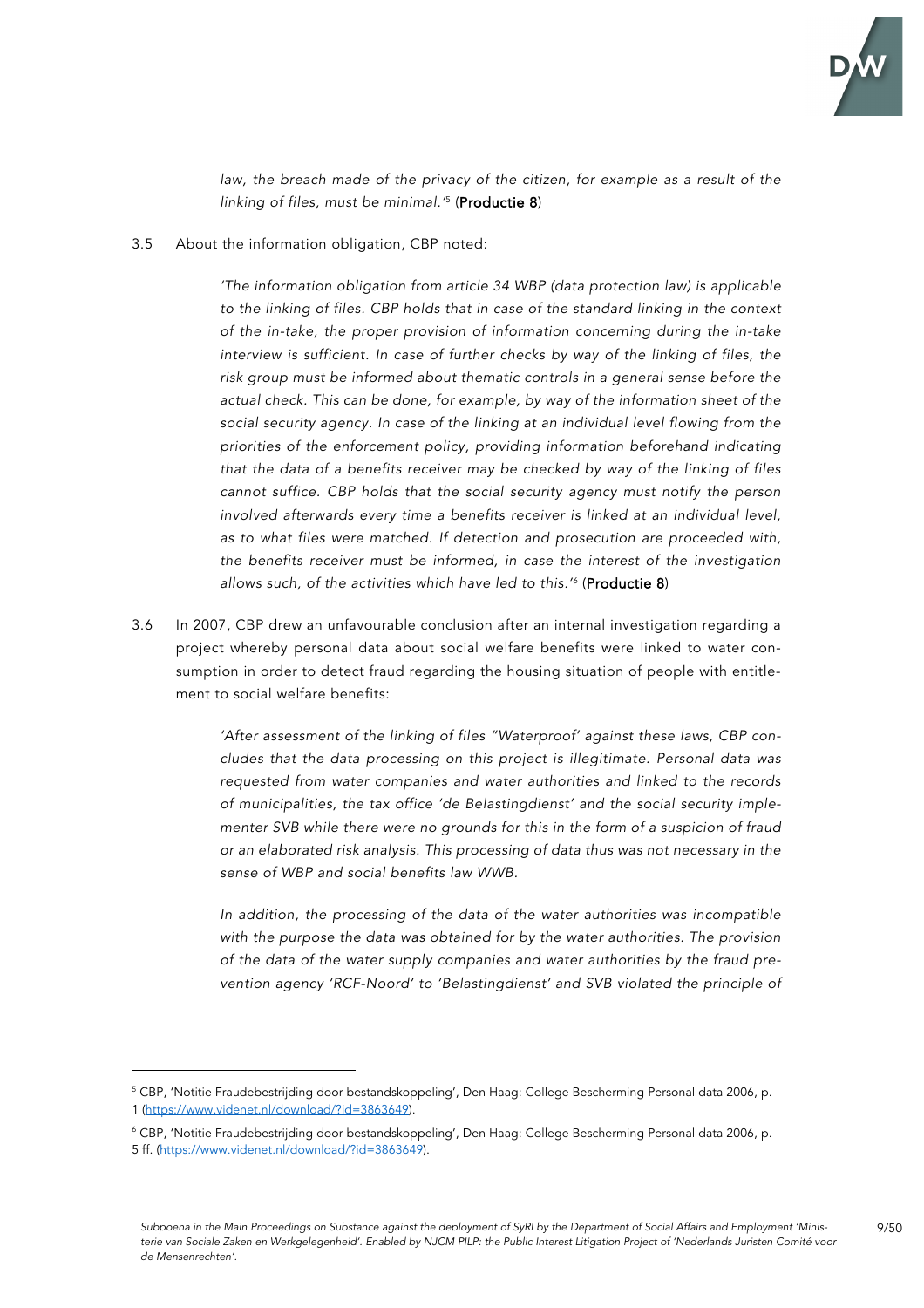

*the limitation of purpose. The data was used by municipalities, 'Belastingdienst' and SVB as a risk signal for further investigation.*

*Citizens who are checked through the linking of files have wrongly not been informed of this. As a result of "Waterproof", a type of processing of data has arisen which cannot be expected or comprehended for a major group of citizens who receive social benefits or rent allowance. In the paragraph 'assessment' of this letter, CBP indicates what considerations have led to the conclusion.'* <sup>7</sup> (Productie 9)

- 3.7 In the Waterproof project, water consumptions data and the addresses of 35,000 citizens were requested from water suppliers with low water consumption as an indicator. These were subsequently linked to an address file of people entitled to social benefits. Ultimately it was established for 42 persons that cohabitation fraud was the case for them. This amounts to 1 in 833 citizens, or 0.12%.<sup>8</sup>
- 3.8 In response to the Waterproof report of CBP, then-undersecretary Aboutaleb conferred with CBP which advised, among other things, to start working with pre-prepared risk profiles. <sup>9</sup> Because the Department was not yet ready to do so, it was decided to proceed with the use of encryption of data by way of the so-called 'Black Box' method. By way of software, it would have been possible to link data in an 'anonymised' manner. Only the risk population would be rendered traceable and fed back to the client.
- 3.9 In 2011, following an internal investigation, CBP imposed an order subject to a penalty on SIOD on account of a Black Box project. SIOD overran the retention periods, saved data for purposes which had not been established beforehand, and had not secured data sufficiently. In addition, SIOD failed to adequately inform those involved. The contention of SIOD that it did not have to inform due to the interest of the prevention, detection, and prosecution of criminal acts was rejected by CBP. Article 43 of the law on the protection of personal data 'Wet bescherming personal data' ('Wbp'), which under certain circumstances creates the possibility to leave unapplied rights of those involved, must be applied in a restrictive manner. Furthermore, it should have been assessed per case whether and for how long an appeal to the grounds for refusal was justified. A general appeal to the exception did not suffice. $^{\rm 10}$

 $^7$  CBP, 'Bevindingen ambtshalve onderzoek Waterproof', Den Haag: College Bescherming Personal data 2007, p. 2 (https://autoriteitpersonal data.nl/sites/default/files/downloads/uit/z2006-00476.pdf).

<sup>8</sup> Inspectie SZW, 'Nota van bevindingen, Bestandskoppelingen bij fraudebestrijding', Den Haag: Inspectie Sociale Zekerheid en Werkgelegenheid 2012, p. 21 en 22 (https://www.inspectieszw.nl/binaries/inspectieszw/documenten/rapporten/2012/06/15/bestandskoppelingen-bij-fraudebestrijding/Bestandskoppeling-bij-fraudebestrijding.pdf).

<sup>9</sup> *Kamerstukken II,* 2007–2008, 17 050, nr. 346, p. 2 (Letter of the undersecretary of the Department of Social Affairs to the Chairman of Parliament).

<sup>&</sup>lt;sup>10</sup> CBP, 'Besluit tot oplegging last onder dwangsom', Den Haag: College Bescherming Personal data 2011, p. 9 (https://autoriteitpersonal data.nl/sites/default/files/downloads/pb/pb\_20110317\_siod\_lod\_besluit.pdf ).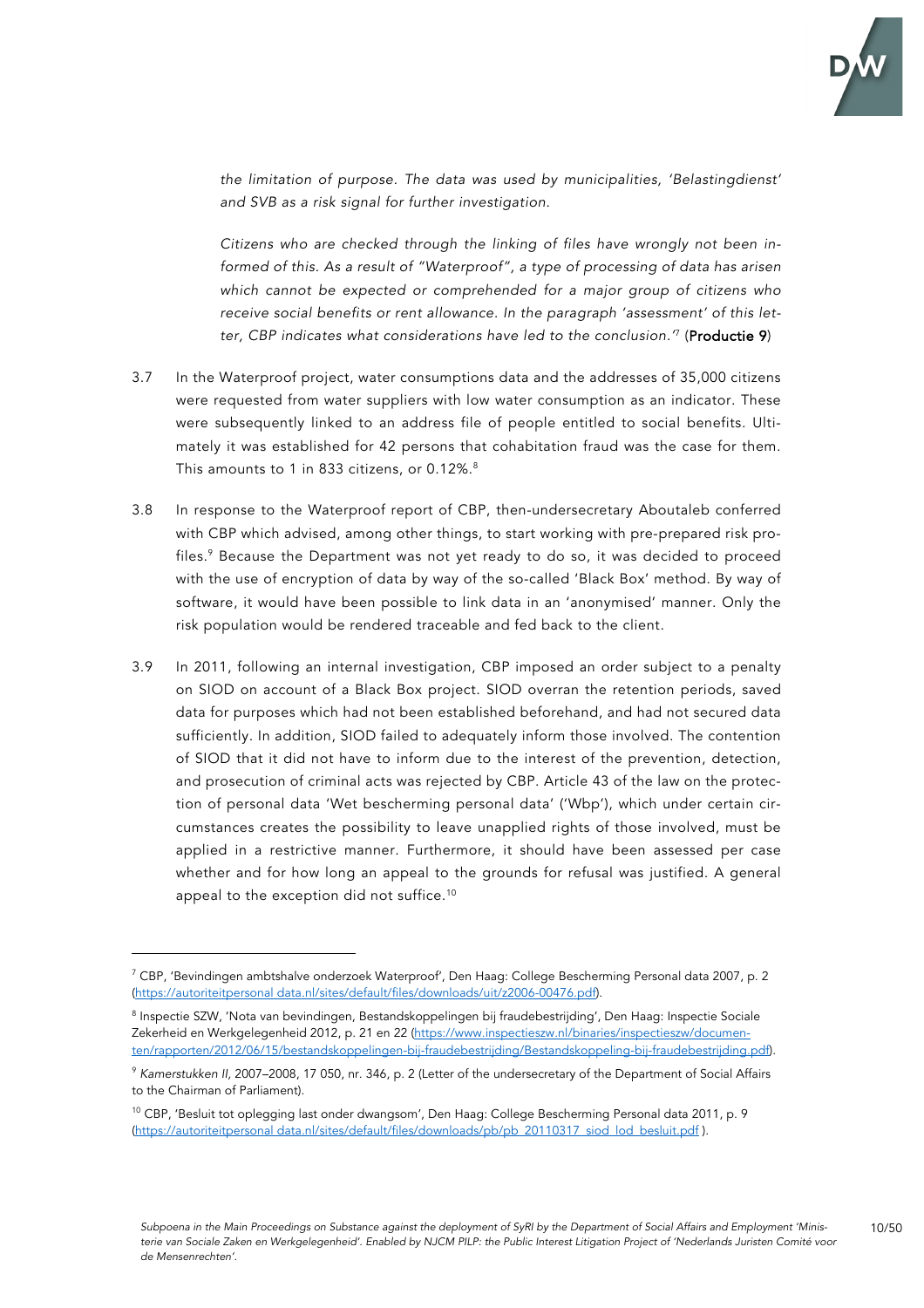

- 3.10 On a SyRI-project in Groningen in 2013, the data of 119,000 people entitled to benefits were linked to cadastral information. Ultimately, for 117 persons illegitimacy and/or fraud was established (1 in 1017 or 0.098%) and for 10 persons benefits were terminated (1 in 11.900 or 0.008%).11
- 3.11 The enforcement actions by CBP have apparently convinced the State in the end on 1 January 2013 – that a specific legal arrangement was required for the linking of files and the drawing up and using of risk profiles. This arrangement is contained in article 64 and 65 of the law on the structure of the implementation organisation for work and income 'Wet structuur uitvoeringsorganisatie werk en inkomen' ('Wet SUWI') and chapter 5.a of the associated decree 'Besluit SUWI'.
- 3.12 In the legislative process, both the advisory legal council 'Raad van State' and the personal data watchdog CBP issued quite critical advice. Raad van State concluded that the purpose of SyRI was too broad and too vague and could not serve as the purpose for the processing of personal data in the sense of said law Wbp. The wide description of purpose left leeway for data processing which serves a non-legitimate purpose and was in conflict with the requirements of purpose limitation and compatible use. According to 'Raad van State', the system could be too easily expanded towards bodies without an exact description and citizens wrongly were not informed of the processing and provision of their personal data (Productie 10 and Productie 11).
- 3.13 CBP concluded that the necessity of the deployment of SyRI had not been substantiated with a concrete, substantive weighing of interests and that it was insufficiently clear how risk indicators would be deployed for the selection of personal data. The principle of '*select before you collect*' had not been complied with. The collection of personal data without a necessity substantiated beforehand and without established and objectified risk indicators would lead to '*fishing expeditions*' and arbitrariness (Productie 12, p. 4). In addition, the information obligation in Wbp was not complied with. It was also unclear according to CBP on what legal grounds the processing of data within SyRI was based on (Productie 13, p. 5).
- 3.14 The advice of 'Raad van State' and CBP were shrugged off for the most by the State, or solely addressed in the most cosmetic of manners.

<sup>11</sup> Inspectie SZW, 'Nota van bevindingen, Bestandskoppelingen bij fraudebestrijding', Den Haag: Inspectie Sociale Zaken en Werkgelegenheid 2012, p. 22 (https://www.inspectieszw.nl/binaries/inspectieszw/documenten/rapporten/2012/06/15/bestandskoppelingen-bij-fraudebestrijding/Bestandskoppeling-bij-fraudebestrijding.pdf ).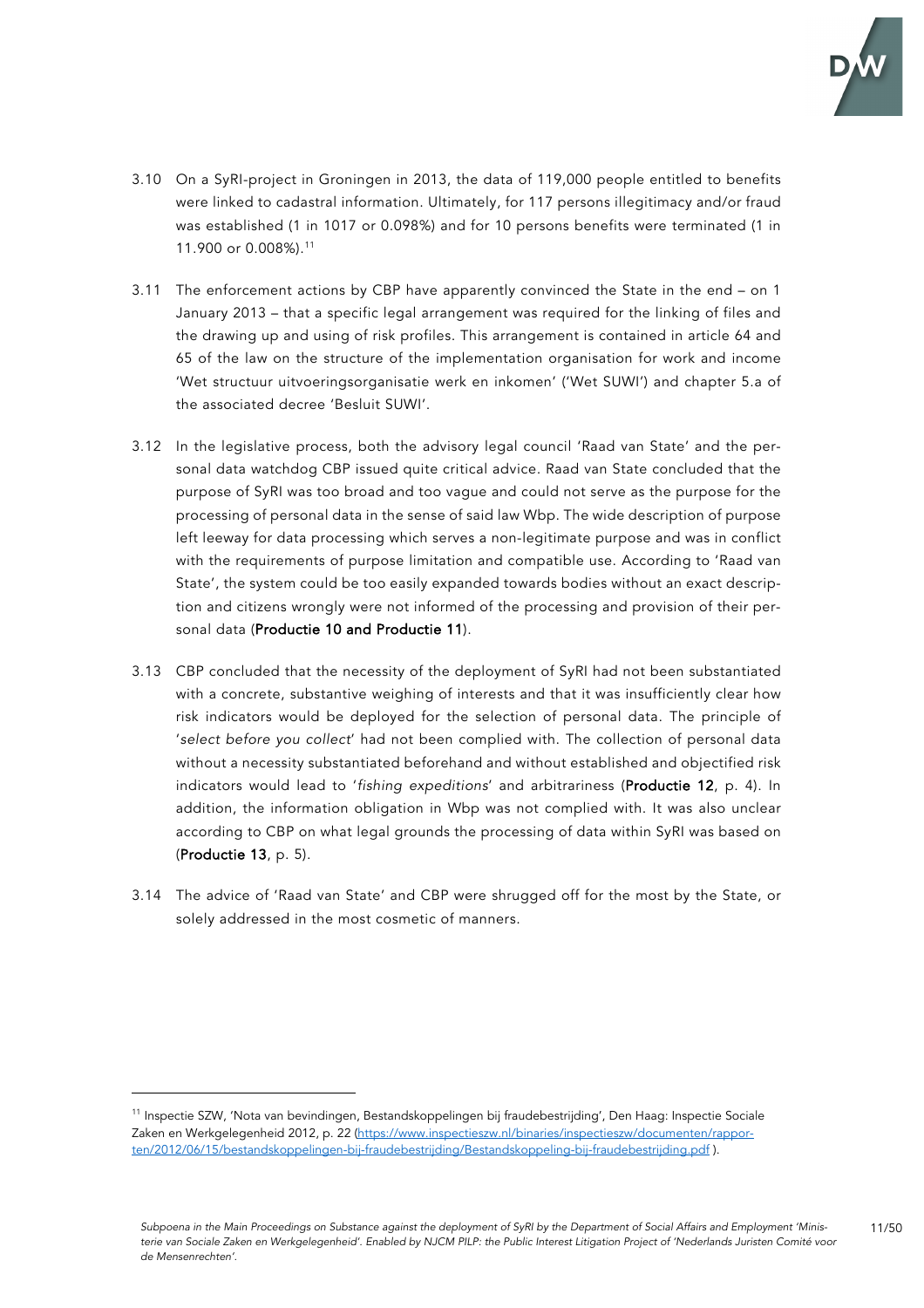

## Law and Decree SUWI and application of SyRI

- 3.15 Article 64 and 65 'Wet SUWI' and 'Besluit SUWI' make it possible that administrative bodies, municipalities, and the Department of Social Affairs and Employment engage in partnerships, that they exchange personal data within those partnerships and have that personal data analysed by SyRI. The legislative texts are submitted as Productie 14 and Productie 15.
- 3.16 If two or more administrative bodies decide to enter into a partnership with the purpose (in brief) of preventing fraud with social benefits or taxes, they could be constrained as a result to provide each other with information (article 64 section 3 'Wet SUWI'). If they decide to request the deployment of SyRI from the Department, then they are also obliged on grounds of such request to provide the data to the Department (article 64 section 4 'Wet SUWI'). On account of this request, the Department is subsequently obliged to process this data in SyRI and acts for the processing of data as data controller in the sense of said Wbp (article 65 section 1 'Wet SUWI').
- 3.17 Included in the request to the Department must be, amongst other things, what administrative bodies and persons are collaborating, what the objectives of the partnership are, how it is organised, when the project would preferably start, and who supplies the data. It must also be evinced what indicators and what risk model the request is in regard to (article 5a.1 section 2 'Besluit SUWI'). Finally, it must be evinced by the request that each administrative body:
	- a. Has assessed the intended provision of files against the data which is required for the risk analyses, for the benefit of the purpose of the SyRI-project, including the purpose in article 64 section 1;
	- b. Has substantiated that the processing of the data with regard to the interests of the (legal) persons is not disproportional relative to the purpose;
	- c. Only provides that data which is required for the risk analyses; and
	- d. Cannot achieve the same goal in a less drastic manner (article 5a.1 section 4 'Besluit SUWI').
- 3.18 If the request meets the conditions, the Department determines the commencing date of the SyRI-project and announces it in the official gazette 'Staatscourant' (article 5a.4 section 1 'Besluit SUWI'). The data processing is effectively carried out by the 'foundation intelligence agency', 'stichting Inlichtingbureau' ('Inlichtingenbureau'), a private party acting under the responsibility of the Department and acting in that context pursuant to article 5a.2 section 2 'Besluit SUWI' as 'processor' in the sense of Wbp. Inlichtingenbureau aggregates the supplied files, encrypts and pseudonymises the data and subsequently links them in accordance with a risk model established by the Department (article 5a.2 section 3 and 5a.1 section 7 'Besluit SUWI'). The risk model consists of a number of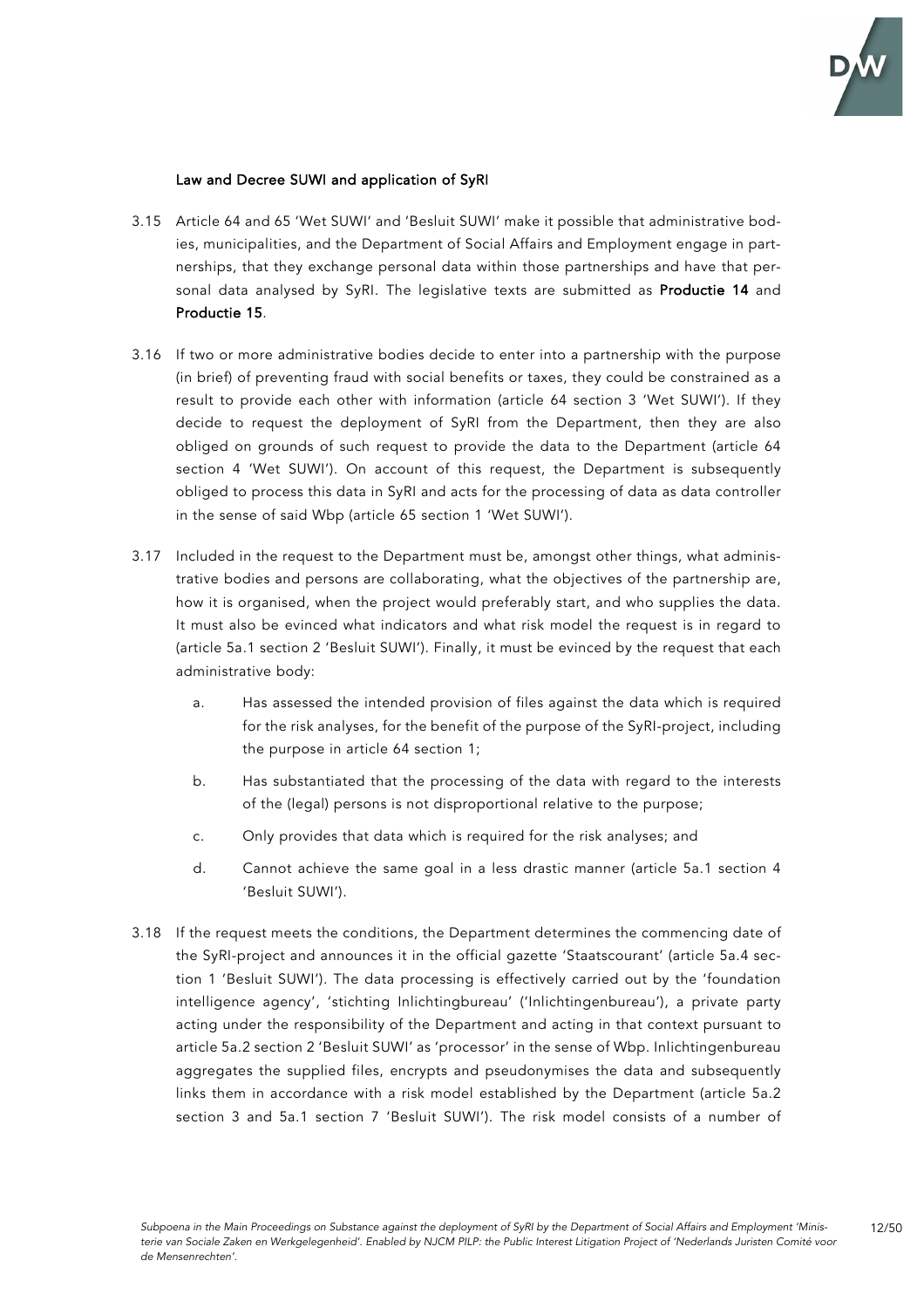

indicators on grounds of which it should become apparent whether an increased risk of irregularities pertains.

- 3.19 Subsequently, 'Inlichtingbureau' decrypts that data which, based on the results of the linking with the risk model, indicates an 'increased risk of irregularities as intended in article 64 section 1 "Wet SUWI"'. That data is aggregated in a file which is provided to the Department. 'Inlichtingenbureau' subsequently destroys all files within four weeks (article 5a.2 section 4 'Besluit SUWI').
- 3.20 The Department analyses the results and assesses what cases constitute grounds for a risk notification (article 5a.3 section 1 'Besluit SUWI'). The Department provides the partnership which filed the application with the risk notifications which are required for the proper execution of the task which is theirs pursuant to the Law. A risk notification is described as 'the provision in name from SyRI containing the identification of an increased risk of illegitimate use of government funds and government facilities and of which the risk analysis is a part' (article 65 section 2 'Wet SUWI' iuncto. article 1.1 sub z 'Besluit SUWI'). The Department destroys the data of (legal) persons which does not constitute grounds for a risk notification within four weeks after the analysis (article 5a.3 section 3 'Besluit SUWI').
- 3.21 There is a risk notifications register in which 'data regarding risk notifications' is directly included in order to inform project participants and administrative bodies on the risk notifications which were issued and to inform the subjects of risk notifications upon request whether their data is included in the register (article 5a.5 section 1 and section 5 'Besluit SUWI'). The data which is required for the purposes of the risk notifications register must be provided to project participants and subjects of projects (article 5a.5 section 3 'Besluit SUWI'). The arrangement does not require, however, for those involved to be individually informed of the risk notifications after conclusion of the investigation (article 5a.5 section 4 'Besluit SUWI'). The data regarding the risk notifications is retained until two years after the risk notification was inserted in the register (article 5a.5 section 5 'Besluit SUWI').
- 3.22 The administrative bodies can carry out a further investigation in response to a risk notification for a period of two years. The results of this investigation must be communicated to the Department within twenty months after the start of the SyRI-project (article 65 section 6 'Wet SUWI' and article 5a.3 section 4 'Besluit SUWI'). This feedback contains for example, if available, the results of the risk notification, its usefulness and, in case a risk notification has not led to follow-up action, the reason for this (article 5a.6 section 2 'Besluit SUWI'). The feedback also announces the end of the SyRI-project, unless the Department decides on this at another time (article 5a.4 section 2 'Besluit SUWI'). After the feedback, though no later than two years after the start of the SyRI-project, all data obtained within the framework of the project must be destroyed by the Department (article 5a.3 section 5 'Besluit SUWI'). If data, at any time, is destroyed, an authenticated report must be prepared for this (article 5a.7 'Besluit SUWI').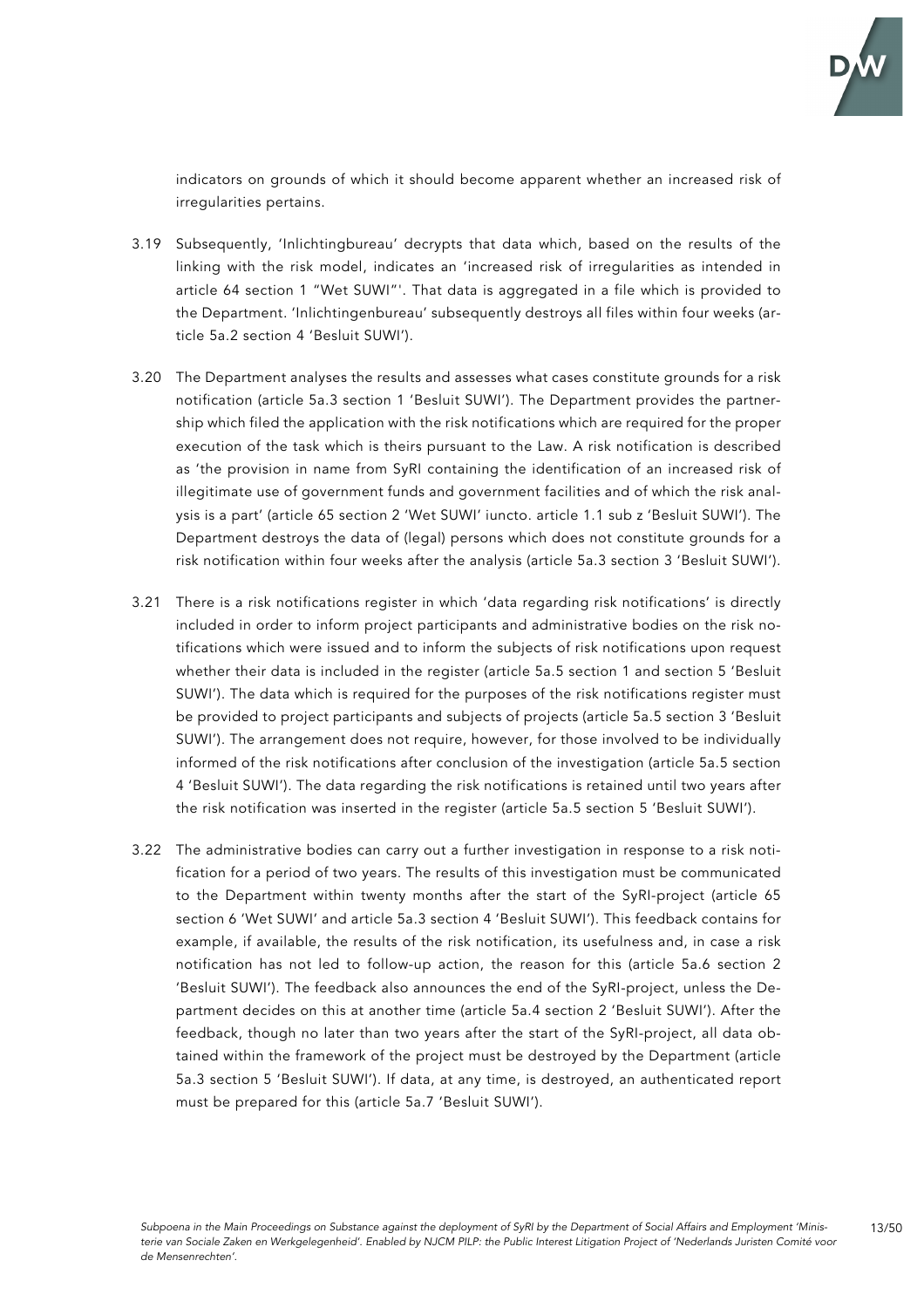

## Prior history

- 3.23 Before these proceedings, the complainants have submitted a request on 12 December 2016 to obtain information pursuant to article 3 section 1 'Wet openbaarheid van bestuur' (the law stipulating the transparency of governance, 'Wob') (Productie 16). This information request aimed to acquire insight into the manner in which SyRI is applied in practice. The request regarded information concerning, e.g.:
	- a. All partnerships in the sense of article 64 section 1 'Wet SUWI' and intervention team projects whereby SyRI was deployed, both prior to the entry into effect of 'Wet SUWI', and in the subsequent period;
	- b. Information about the implementation and the results of all individual projects, including the substantiation of the necessity per project, the risk models and indicators established per project, the processed data and a summary of the costs incurred, the number of fraud cases effectively detected, and the enforcement measures effectively deployed against them;
	- c. A statement of the number of registrations in the Register risk notifications.
- 3.24 The Department honoured the Wob-request, but by far exceeded the decision term of eight weeks as established in Wob. On 8 March 2017, the first partial ruling was issued, on 6 June 2017 the second, and on 5 July 2017 the third. The partial rulings are submitted as Productie 17, Productie 18 and Productie 19. All Wob-documents provided on the basis of those partial rulings have been published on-line by the Department. 12
- 3.25 The information and documents ultimately provided by the Department regard, otherwise than as requested by complainants, exclusively the period after the entry into effect of article 64 and 65 'Wet SUWI' and therefore only regard three projects: 'G.AL.O.P. II Eindhoven', 'Capelle aan de Ijssel' and 'pilot Adresfraude Afrikaanderwijk Rotterdam'. Since October 2013, therefore, only three projects have been started. All three of these projects have not yet been completed. In the project 'Afrikaanderwijk', in addition, the deployment of SyRI was renounced due to capacity issues (Productie 17, p. 4).
- 3.26 In addition, the information and documents provided do not offer the clarity desired with regard to the application of SyRI. A part of the questions posed by the complainants has not been answered. It is not evinced by the supplied documents, for example (i) how much the projects referred to have cost, (ii) how many cases of illegitimate use, fraud, or non-compliance have in total been detected and (iii) what amount in fraud has been

<sup>12</sup> https://www.rijksoverheid.nl/documenten/wob-verzoeken/2017/06/14/besluit-wob-verzoeken-over-syri and https://www.rijksoverheid.nl/documenten/wob-verzoeken/2017/07/05/besluit-wob-verzoeken-over-syri. In case of reference to Wob-documents in this subpoena, the numbering as included in the inventory list of partial ruling 1 (Productie 17) is consistently maintained.

*Subpoena in the Main Proceedings on Substance against the deployment of SyRI by the Department of Social Affairs and Employment 'Ministerie van Sociale Zaken en Werkgelegenheid'. Enabled by NJCM PILP: the Public Interest Litigation Project of 'Nederlands Juristen Comité voor de Mensenrechten'.*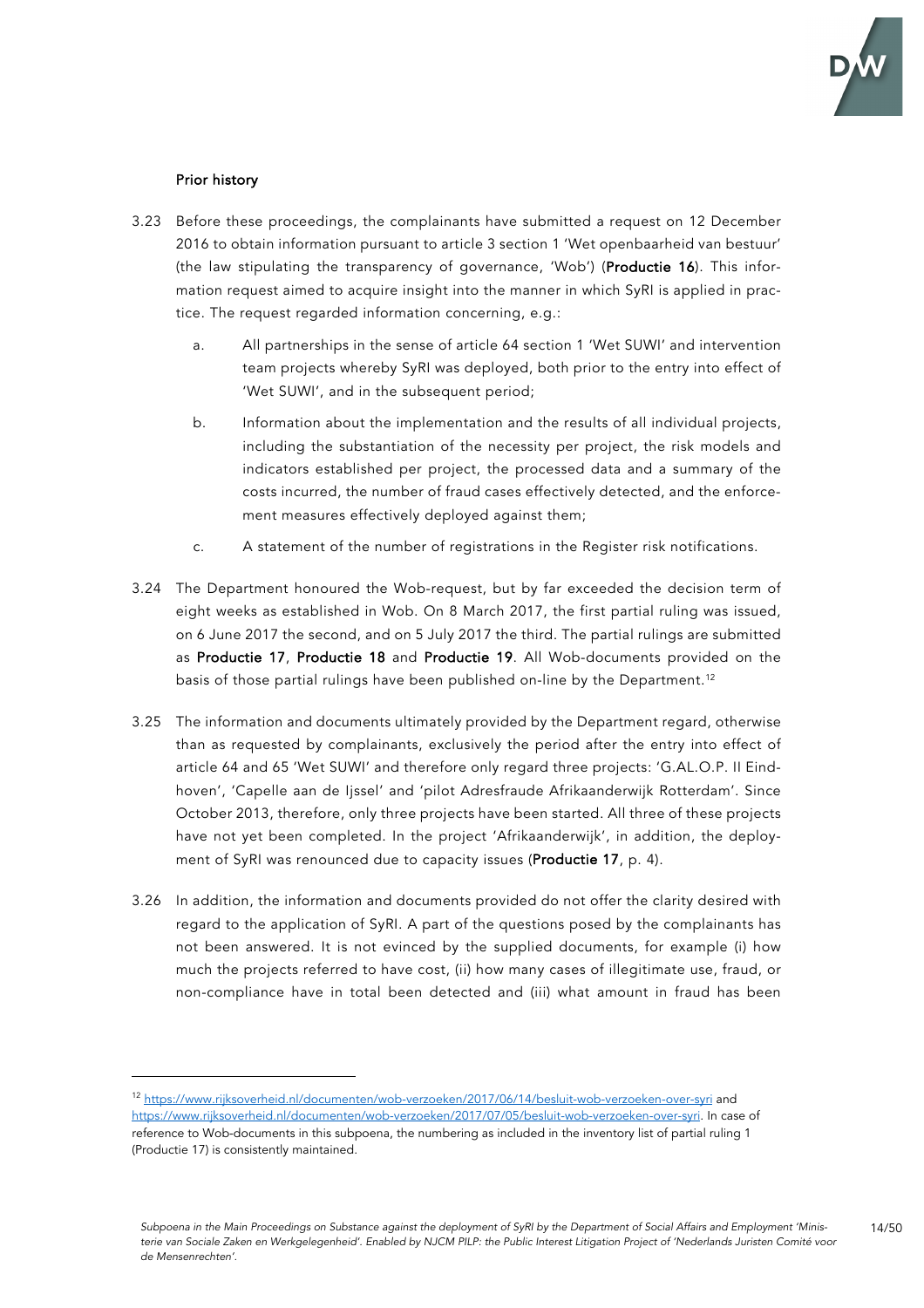

15/50

prevented or detected in total. In conclusion, the Department refuses to grant the perusal of the risk models and indicators used (Productie 17, p. 3).

3.27 The documents provided by the Department have given insufficient clarification and have not lifted the objections brought to the fore by the complainants. In response to a request to that effect from complainants, consultations have taken place on 15 January 2018, also in the context of article 3:305a section 2 BW (Civil Code), at the Department of Social Affairs and Employment ('Ministerie van SZW'). During these consultations, the civil servants involved indicated that the Department does not agree with the objections of complainants and that it will not take any measures to eliminate these objections (Productie 20).

## LEGAL FRAMEWORK

- 4.1 Complainants appeal to the right to the protection of one's private life, the protection of privacy, and the protection of personal data as laid down in article 8 ECHR, article 7 and 8 of the Charter of the Fundamental Rights of the European Union ('Charter'), article 17 of the International Covenant on Civil and Political Rights ('ICCPR') and the implementation of those rights in community and national legislation, especially Wbp and the General Data Protection Regulation (2016/679, 'GDPR'). In addition, complainants appeal to the right to an '*effective remedy*' and the right to a fair trial, as stipulated in articles 6 and 13 ECHR, article 47 Charter, and article 14 ICCPR.
- 4.2 Limitations of these fundamental rights, as in 'Wet SUWI', must respect the substantive content of those fundamental rights, states article 52 Charter.
- 4.3 To the extent the Charter contains rights which correspond with rights from ECHR, the content and scope thereof are the same as those attributed thereto by ECHR (article 52, section 3 Charter). Wherever reference is made without any further clarification to article 8 ECHR, thereby is also intended article 7 and 8 Charter and article 17 ICCPR. All these articles have direct legal force in the Netherlands legal order and are a part of Netherlands legislation pursuant to the articles 93 and 94 of the Netherlands Constitution.

## Protection of privacy and of personal data

4.4 The articles 8 ECHR, article 7 and 8 of the Charter and article 17 of the ICCPR consecutively state:

#### Article 8 ECHR – Right to the honouring of private life family life

1. Everyone has the right to respect for his private life and family life, his home and his correspondence.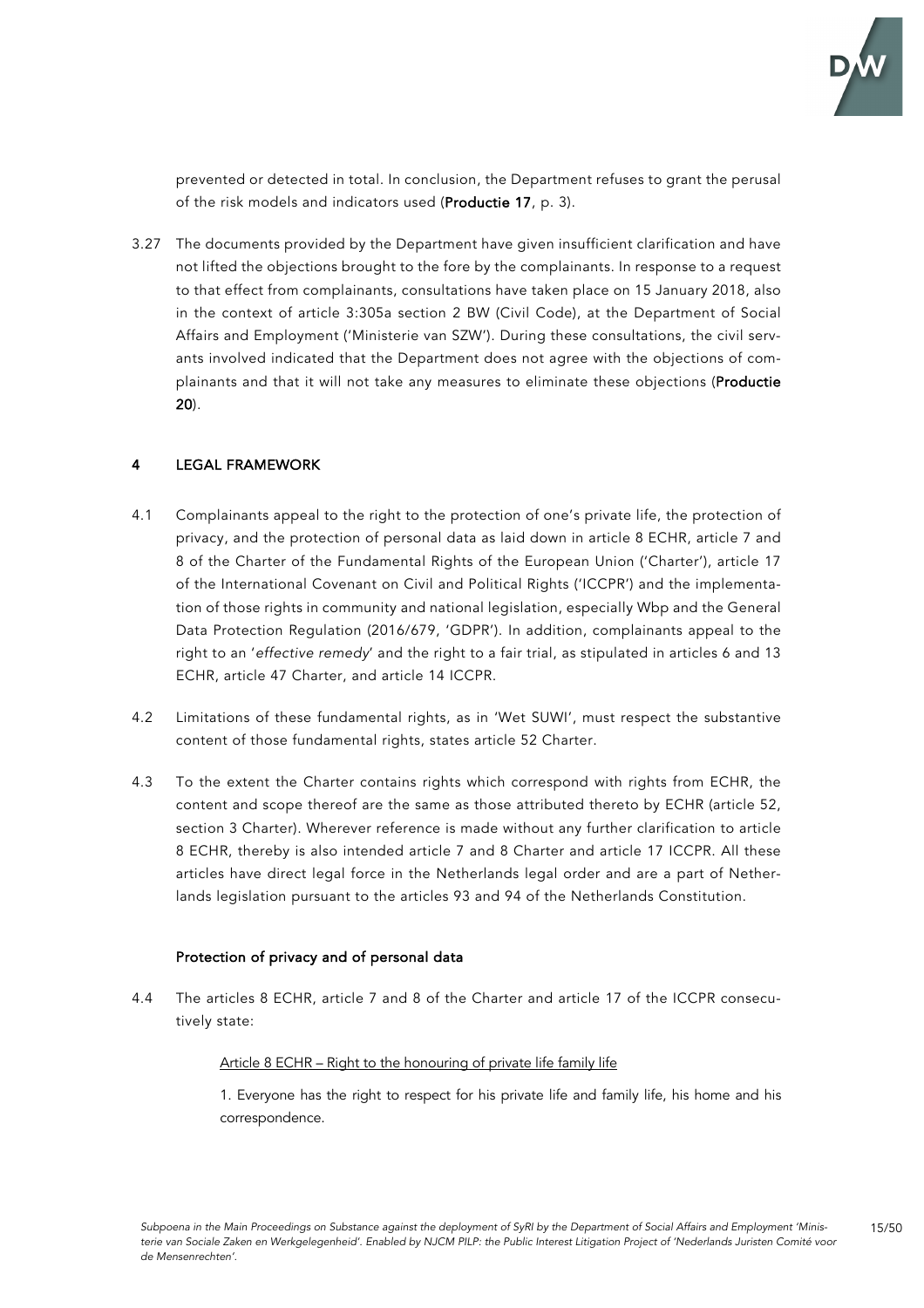

2. No interference from any public authority is permitted in the exercise of this right, otherwise than provided for by law and as is necessary in a democratic society in the interest of national security, public safety, or the economic wellbeing of the country, the prevention of disorder and criminal acts, the protection of health or common decency or for the protection of the rights and liberties of others.

### Article 7 Charter – Honouring of private life and of family life

Everyone has the right to respect for his private life, his family life, his home and his communications.

### Article 8 Charter – Protection of personal data

1. Everyone Has the right to the protection of the personal data concerning him.

2. This data must be honestly processed, for certain purposes and with the consent of the data subject or pursuant other legitimate grounds provided for by the law. Everyone has the right of access to the data collected on him and to the rectification thereof.

3. An independent authority monitors the observance of these rules.

### Article 17 ICCPR

1. No one may be subjected to arbitrary or unlawful interference in his private life, his family life, his home, and his correspondence, nor to the unlawful violation of his honour and reputation.

2. Everyone has the right to protection by the law against such interference or violation.

4.5 Limitations to fundamental rights by the authorities, as in 'Wet SUWI', on grounds of ECHR must meet three conditions: (i) the powers proposed must be sufficiently knowable and foreseeable for citizens, and the deployment of the proposed powers must be provided with sufficient safeguards to protect their rights, (ii) the limitation must be necessary in relation to the established purpose and this necessity must be sufficiently substantiated, and (iii) there must be a situation of effective and independent supervision of the deployment of the powers.

#### Foreseeability

4.6 It flows from article 8 section 2 ECHR, that the limitations to the right to respect for one's privacy must be arranged for by law ('*prescribed by law*'). The ECHR has implemented this requirement in several rulings:

> *'Firstly, the law must be adequately accessible: the citizen must be able to have an indication that is adequate in the circumstances of the legal rules applicable to a given case. Secondly, a norm cannot be regarded as a "law" unless it is formulated with sufficient precision to enable the citizen to regulate his conduct: he must be*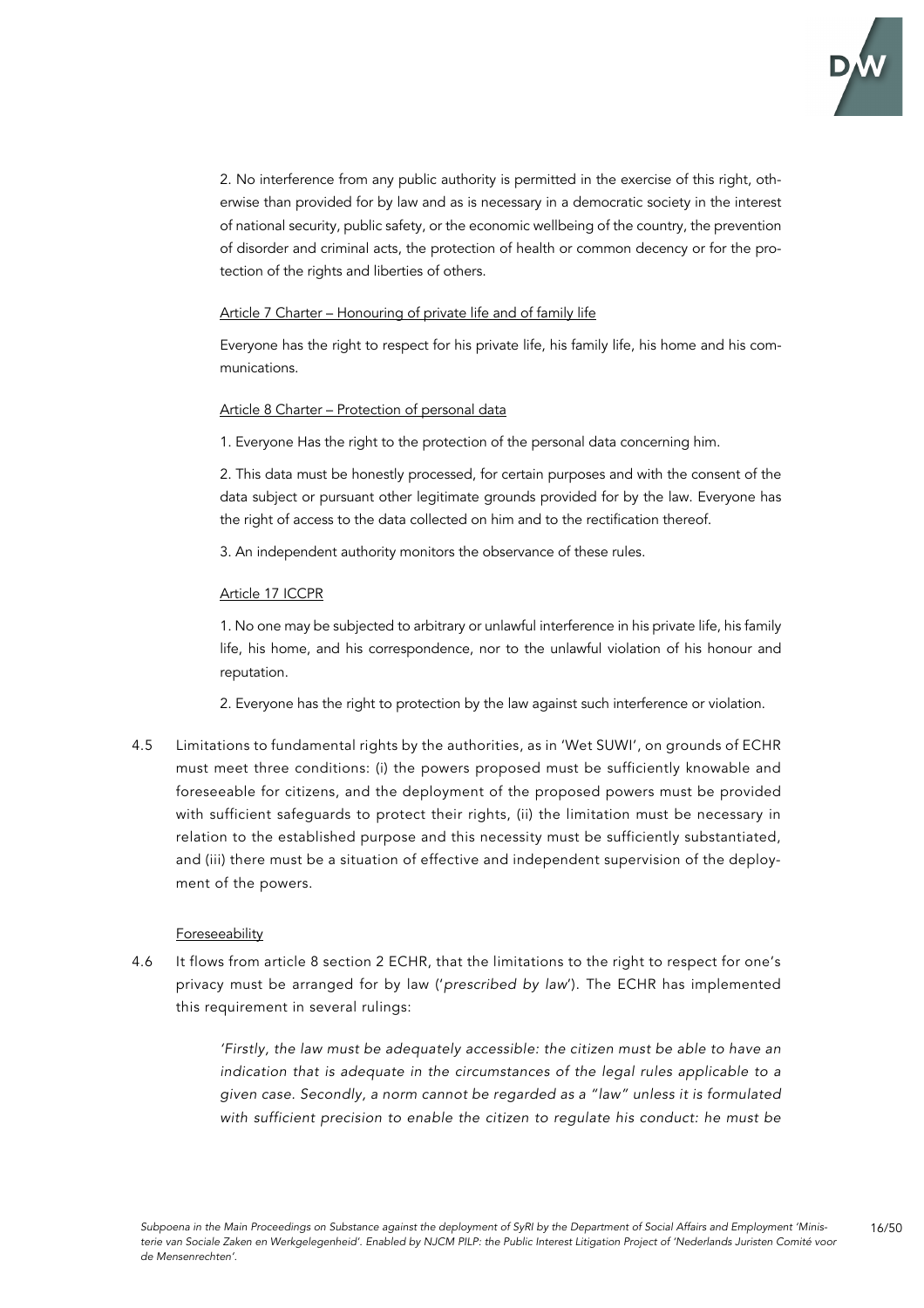

*able - if need be with appropriate advice - to foresee, to a degree that is reasonable in the circumstances, the consequences which a given action may entail.' 13*

*'The law must be sufficiently clear in its terms to give citizens an adequate indication as to the circumstances in which and the conditions on which public authorities are empowered to resort to this secret and potentially dangerous interference with the right to respect for private life and correspondence' 14*

- 4.7 Legislation must, therefore, be *accessible*, *foreseeable, and sufficiently precise* and contain sufficient safeguards against abuse and arbitrariness to thus provide individuals with an adequate indication of the circumstances and conditions under which the authorities may deploy the measures. <sup>15</sup> The result of that assessment depends, amongst other things, on *'the nature, scope and duration of the possible measures, the grounds required for ordering them, the authorities competent to permit, carry out and supervise them, and the kind of remedy provided by the national law.'* <sup>16</sup> The ECHR thereby requires detailed rules: *'the law must indicate the scope of any such discretion conferred on the competent authorities and the manner of its exercise with sufficient clarity'*. 17
- 4.8 In case of covert oversight, the law must additionally describe in what circumstances and under what conditions public bodies have the power to exercise such covert oversight. In addition, in such case a number of specific conditions must be complied with. In matters regarding covert surveillance by intelligence services, the ECHR has established that it must be clear:
	- a. What activities or violations may be grounds for oversight;
	- b. What categories of persons can be subjected to powers of oversight;
	- c. What the maximum duration is of the powers of oversight;
	- d. What procedure must be followed to be able to investigate, use, and save the obtained data;
	- e. What precautionary measures must be taken in case of the use of the data and the provision thereof to third parties; and

<sup>13</sup> ECHR 26 April 1979, 6538/74 (Sunday Times), r.o. 49.

<sup>14</sup> ECHR 24 April 1990, 11105/84 (Kruslin Huvig), r.o. 29.

<sup>15</sup> ECHR 12 May 2000, 35394/97 (Khan), par. 26; ECHR 2 September 2010, 35623/05 (Uzun), par. 61; ECHR 29 June 2006, 54934/00 (Weber and Saravia), par. 93; ECHR 1 July 2008, 58243/00 (Liberty et alia), par. 62.

<sup>16</sup> ECHR 2 September 2010, 35623/05 (Uzun), par. 63; EHRM 29 June 2006, 54934/00 (Weber en Saravia), par. 106, ECHR 2 August 1984, 8691/79 (Malone), r.o. 68, EHRM 26 September 1995, 17851/91 (Vogt), r.o. 48.

 $17$  ECHR 29 June 2006, 54934/00 (Weber and Saravia), par. 94; EHRM 1 July 2008, 58243/00 (Liberty e.a.), par. 62.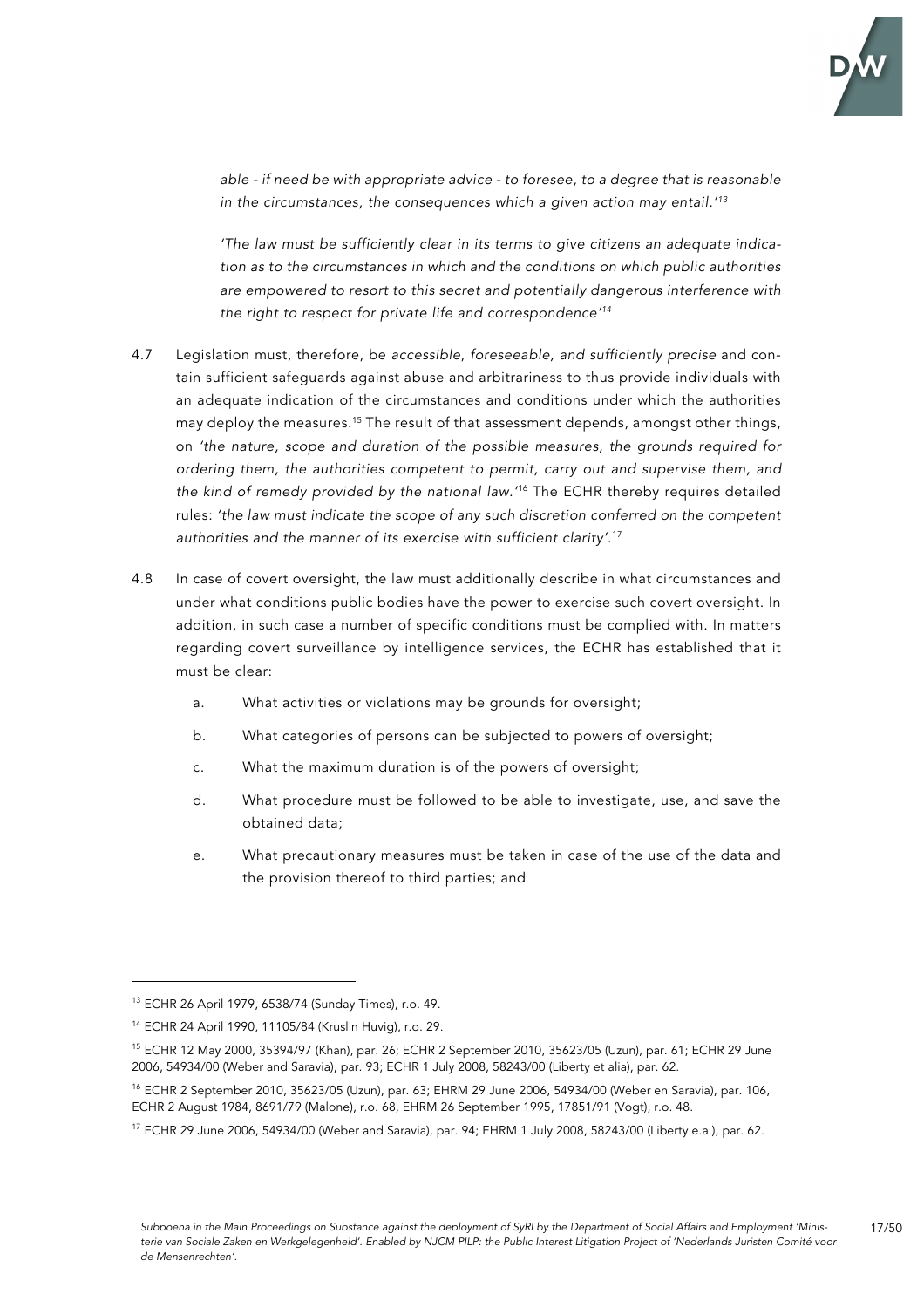

- f. The circumstances under which the data must be deleted or destroyed.<sup>18</sup>
- 4.9 In the opinion of complainants, these safeguards must apply equally in case of covert and computerised data-analyses such as by way of SyRI. After all, thereby a much more intrusive picture can be sketched of the private life of a citizen than by way of surveillance.

#### Requirement of necessity

- 4.10 On grounds of article 8 section 2 ECHR, a limitation of the right to have one's privacy respected in addition must be necessary in a democratic society. A breach of a fundamental right is only permitted in the event of a legitimate purpose and a *pressing social need* and on condition the requirements of proportionality and subsidiarity are met.
- 4.11 The prevention of, in brief, social security and tax fraud can be designated as a legitimate purpose under ECHR. The breach must be effectively necessary with an eye on this legitimate purpose. A weighing of interest will, therefore, have to be conducted every time as to whether the deployment of SyRI is effectively required, whereby all relevant circumstances must be taken into consideration. The circumstance that for data processing an appeal can be made to a legal foundation does not render superfluous this weighing of interests. 19
- 4.12 The requirement of necessity only concerns the concrete deployment of powers. Also the introduction of new powers in itself must be necessary in a democratic society. It flows from jurisprudence of ECHR and ECJ that the simple existence of legislation already on grounds of which personal data can be processed counts as a breach of the protection of privacy. 20

#### Oversight in matters regarding article 8 ECHR, article 13 ECHR

4.13 In case of the secret processing of personal data, citizens are not aware of the limitation of their rights. As a result, they do not have the possibility in practice to present any possible violations to the court of law. As is apparent from the rulings of ECHR the condition applies in such case that there must be a situation od adequate and effective guarantees against the abuse of powers by the authorities.

<sup>&</sup>lt;sup>18</sup> See EHRM 29 June 2006, 54934/00 (Weber en Saravia), par. 95 and the rulings referred to there; ECHR (Grand Chamber) 4 December 2015, 47143/06 (Zakharov v. Russia), r.o. 227 ff. and EHRM 12 January 2016, 37138/14 (Szabó & Vissy v. Hungary), r.o. 56 e.v.

<sup>19</sup> 'Hoge Raad' (Supreme Court) 9 September 2011, ECLI:NL:HR:2011:BQ8097 (Santander), r.o. 3.3.

<sup>20</sup> ECHR (Grand Chambers) 4 December 2015, 47143/06 (Roman Zakharov), r.o. 168-171; EHRM 6 September 1978, 5029/71 (Klass e.a.), par. 41; ECJ (Grote Kamer) 8 April 2014, case C-293/12 (Digital Rights Ireland) r.o. 32 and ECJ (Grand Chambers) 21 December 2016, case C-698/15 en C-203/15 (Tele2 Sverige/ Post och telestyrelsen). Also see: S. Eskens, O. van Daalen & N. van Eijk, 'Ten standards for oversight and transparency of national intelligence services', Amsterdam: Institute for Information Law ( University of Amsterdam), 2015, p. 14.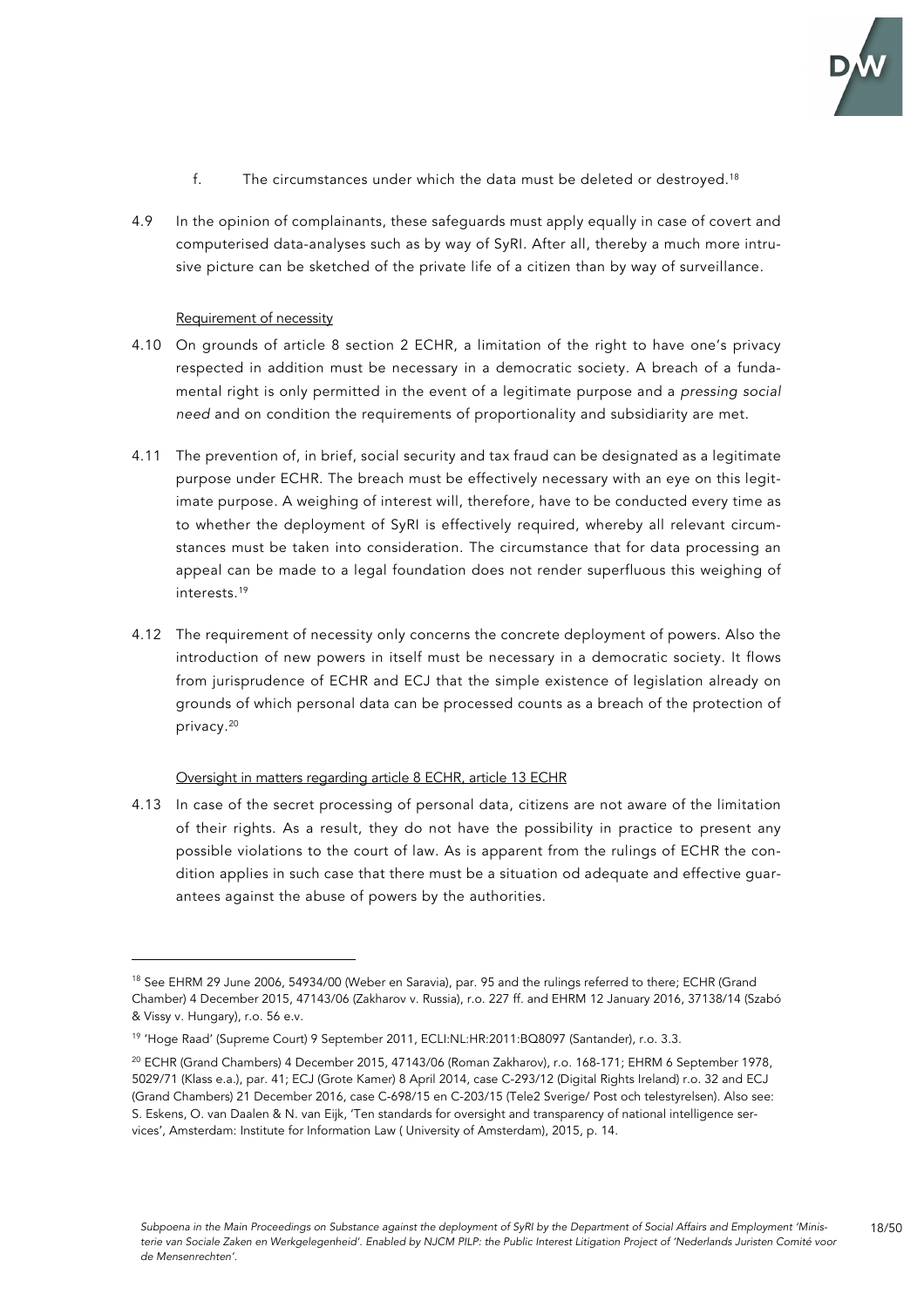

- 4.14 An important means of preventing abuse is to guarantee effective and independent oversight. An independent institution must control whether the authorities operate within the boundaries of their powers, on grounds of the correct procedures, and with due regard for the requirements of proportionality and subsidiarity. This oversight must be effective pursuant to article 13 ECHR and the scope thereof must therefore include all stages of the exercise of powers.
- 4.15 Oversight must preferably be exercised by the court of law. <sup>21</sup> An alternative to judicial review, however, is only acceptable in the event of a combination of both internal and external safeguards. These guarantees may consist, e.g., of '*internal control, parliamentary oversight, independent oversight, and a complaint procedure before an independent body*'. <sup>22</sup> Prior authorisation by an independent institution is not sufficient in itself. There must also be legitimacy oversight *after-the-fac*t on the implementation of the operation and the manner in which the authorities concretise the necessity assessment. On grounds of article 13 ECHR, it must be possible for this legitimacy oversight to result in a binding ruling.

### Article 6 ECHR

4.16 In article 6 ECHR, the right to a fair trial has been established:

#### Article 6. Right to a fair trial

1. When determining his civil rights and obligations or when determining the legitimacy of such prosecution he is subjected to, everyone has the right to the fair and public handling of his case, within a reasonable term, by an independent and impartial court established by the law. The sentence must be pronounced in public but access to the courtroom may be denied to the press and the public, during the entire trial or a part thereof, in the interest of common decency, of public order or national security in a democratic society, if the interest of minors or the protection of the private life of litigants require such, or, to such extent as is deemed strictly necessary by the court under special circumstances, in the event the public character would impair the interests of the proper application of justice.

2. Anyone who is subject to prosecution is considered innocent until his guilt has been judicially established.

3. Anyone who is subject to prosecution, specifically has the following rights:

a. to be informed forthwith, in a language he understands and in particulars, of the nature and reasons of the accusation brought to bear against him;

<sup>&</sup>lt;sup>21</sup> ECHR 6 September 1978, 5029/71 (Klass e.a.), par. 56 and ECHR 18 May 2010, 26839/05 (Kennedy t. VK), par. 167.

<sup>&</sup>lt;sup>22</sup> S. Eskens, O. van Daalen & N. van Eijk, 'Ten standards for oversight and transparency of national intelligence services', Amsterdam: Institute for Information Law (University of Amsterdam), 2015, p. 16.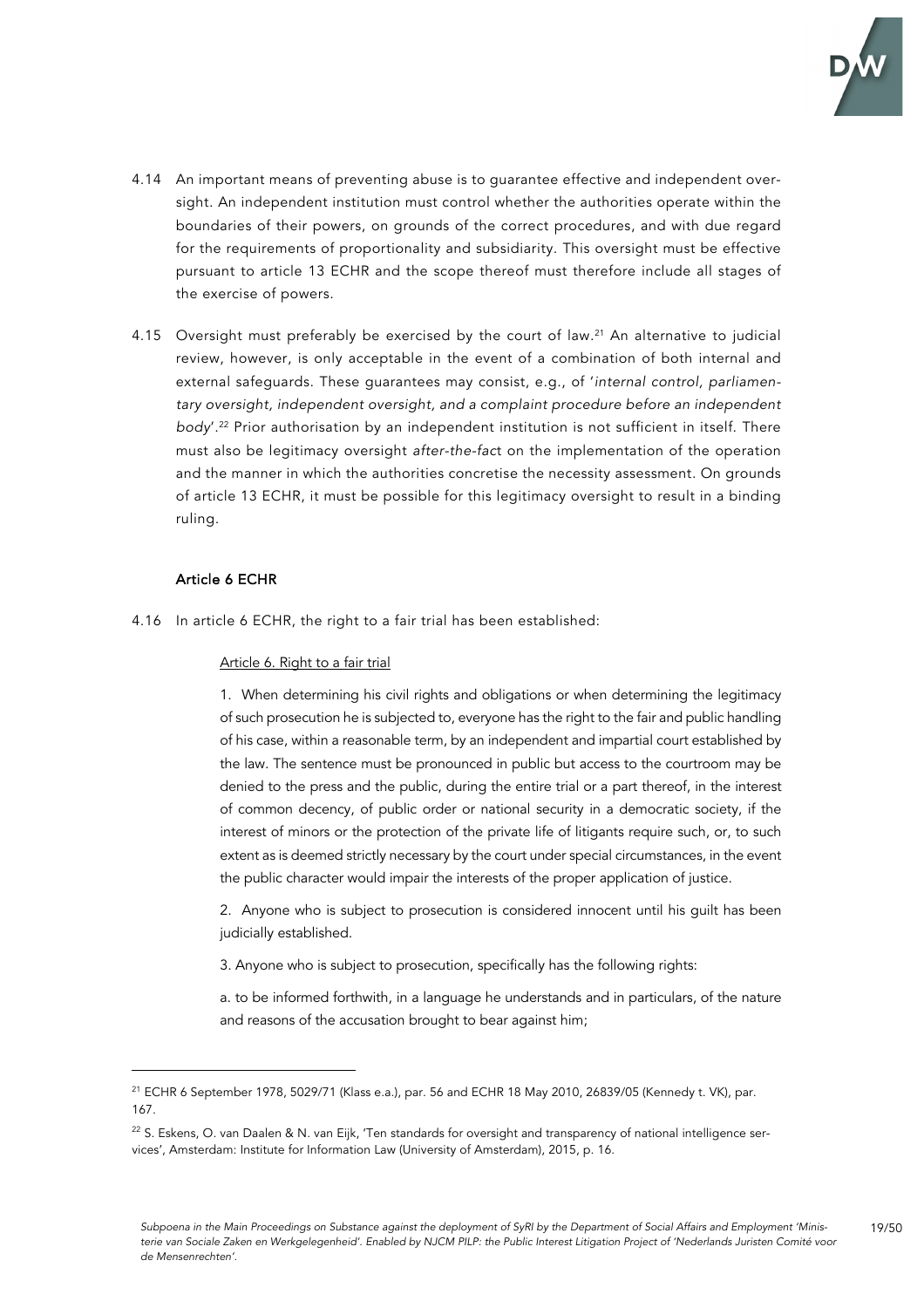

 $[...]$ 

- 4.17 In this context a distinction must be made between disputes or procedures in which only civil rights and obligations are addressed on the one hand, and situations of prosecution with a *criminal charge* in the sense of article 6 section 2 ECHR on the other. It is important thereby, that the scope of article 6 ECHR is very broad. By civil rights and obligations are covered practically all disputes in the field of civil law. In addition, prosecution does not pertain merely in case of a criminal suspicion, but also in case of disputes and procedures regarding administrative violations and sanctions, such as violations of social security legislation and the granting of fiscal allowances. $^{23}$  It is furthermore important that article 6 ECHR is applicable to all stages of the trial, also the preceding, preparatory stages in which the treatment of the case or prosecution do not formally pertain yet.
- 4.18 A number of rights can be derived from article 6 ECHR, including the right of access to an independent and impartial judge, the right to a fair trial and *equality of arms* and the so-called presumption of innocence.

### Community and national legislation

4.19 The constitutional protection of privacy as laid down in the ECHR, the Charter, and the ICCPR, has been further elaborated at a community and national level in a number of principles of data protection legislation. At the moment of the subpoena, the most important legal source in the context of these proceedings is the EU Privacy Directive (95/46/EC) which was implemented in the Netherlands through Wbp. On 24 May 2016, however, GDPR has come into effect. GDPR is directly applicable as from 25 May 2018. At that moment, the Privacy Directive and Wbp come to lapse. The present case will, therefore, have to be decided on for all data processing in SyRI from that date onwards on the basis of the relevant provisions in the GDPR. In the following, the relevant principles will be discussed on the basis of the GDPR, whereby reference will also be made each time to the relevant clauses in the Privacy Directive ('Rl') and Wbp.

#### Necessity and proportionality

4.20 Article 6 section 1 GDPR (article 7 Rl and 8 Wbp) contains the community application of the requirement of necessity. In it is established that the processing of personal data must be required on grounds of one of the legal bases for processing indicated there.

#### Requirement of legal basis

<sup>23</sup> ECHR 25 August 1987, 9912/82 (Lutz ), r.o. 54; ECHR 23 October 1995, 15523/89 (Schmautzer), r.o. 27/28; ECHR 23 September 1998, 68/1997/852/1059 (Malige ), r.o. 35/36; ECHR 4 March 2008, 11529/02 (Hüseyin Turan ), r.o. 17-19; ECHR 23 November 2006, 73053/01 (Jussila), r.o. 30-32.

*Subpoena in the Main Proceedings on Substance against the deployment of SyRI by the Department of Social Affairs and Employment 'Ministerie van Sociale Zaken en Werkgelegenheid'. Enabled by NJCM PILP: the Public Interest Litigation Project of 'Nederlands Juristen Comité voor de Mensenrechten'.*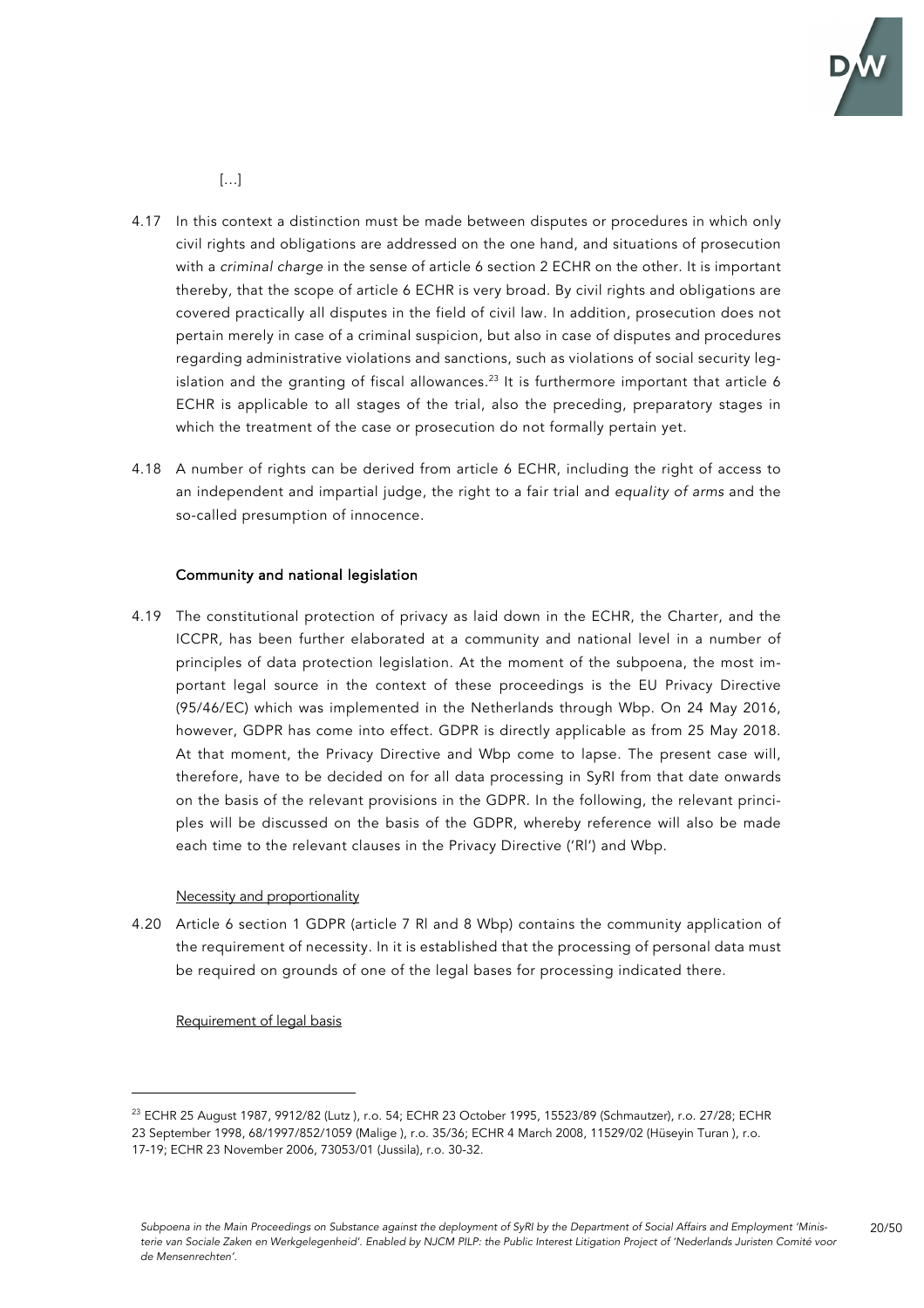

- 4.21 The requirement of legal basis is established in GDPR in article 6 (article 7 Rl and 8 Wbp). Personal data may only be processed if one of the six legal bases pertains:
	- a. The data subject has given his consent;
	- b. The processing is required for the implementation of an agreement to which the data subject is a party, or to take measures before conclusion of an agreement upon request of the data subject;
	- c. The processing is required to comply with a legal obligation which the data controller is subject to;
	- d. The processing is required to protect the vital interests of the data subject or of another natural person;
	- e. The processing is required for the fulfilment of a task of public interest or of a task in the context of the exercise of the public authority with which the data controller has been charged;
	- f. The processing is required to defend the legitimate interests of the data controller or of a third party, except in case the interest or the fundamental rights and the fundamental liberties of the data subject which demand the protection of personal data outweigh those interests, especially in case the data subject is a child.
- 4.22 Article 6 section 2 GDPR establishes that the legal foundation sub f) does not apply for the processing by government institutions in the context of the exercise of their tasks. The legal foundations for processing referred to sub a), b) and d) are not applicable either. For SyRI, therefore, only sub c) or sub e) could apply as a legal basis for processing.

## Limitation of purpose

- 4.23 Article 5 section 1 sub b GDPR establishes that personal data must be collected for wellestablished, expressly described and legitimate purposes and must not be further processed in a manner incompatible with those purposes (article 6 section 1 sub b Rl and 7 Wbp). The purpose must be established prior to the data processing and it must be clear and specific, so it is clear what types of processing are covered by it and which are not. Purposes which are formulated in too vague and general a manner do not qualify as sufficiently well-established.
- 4.24 The limitation of purpose can be seen as a special form of foreseeability and constitutes a cornerstone of data protection legislation. <sup>24</sup> The limitation of purpose is stipulated as an explicit condition in article 8 of the Charter.

<sup>&</sup>lt;sup>24</sup> Conclusion of Advocate General J. Kokott of 18 July 2007, case C-275/06 (Promusicae), C-275/06, par. 53.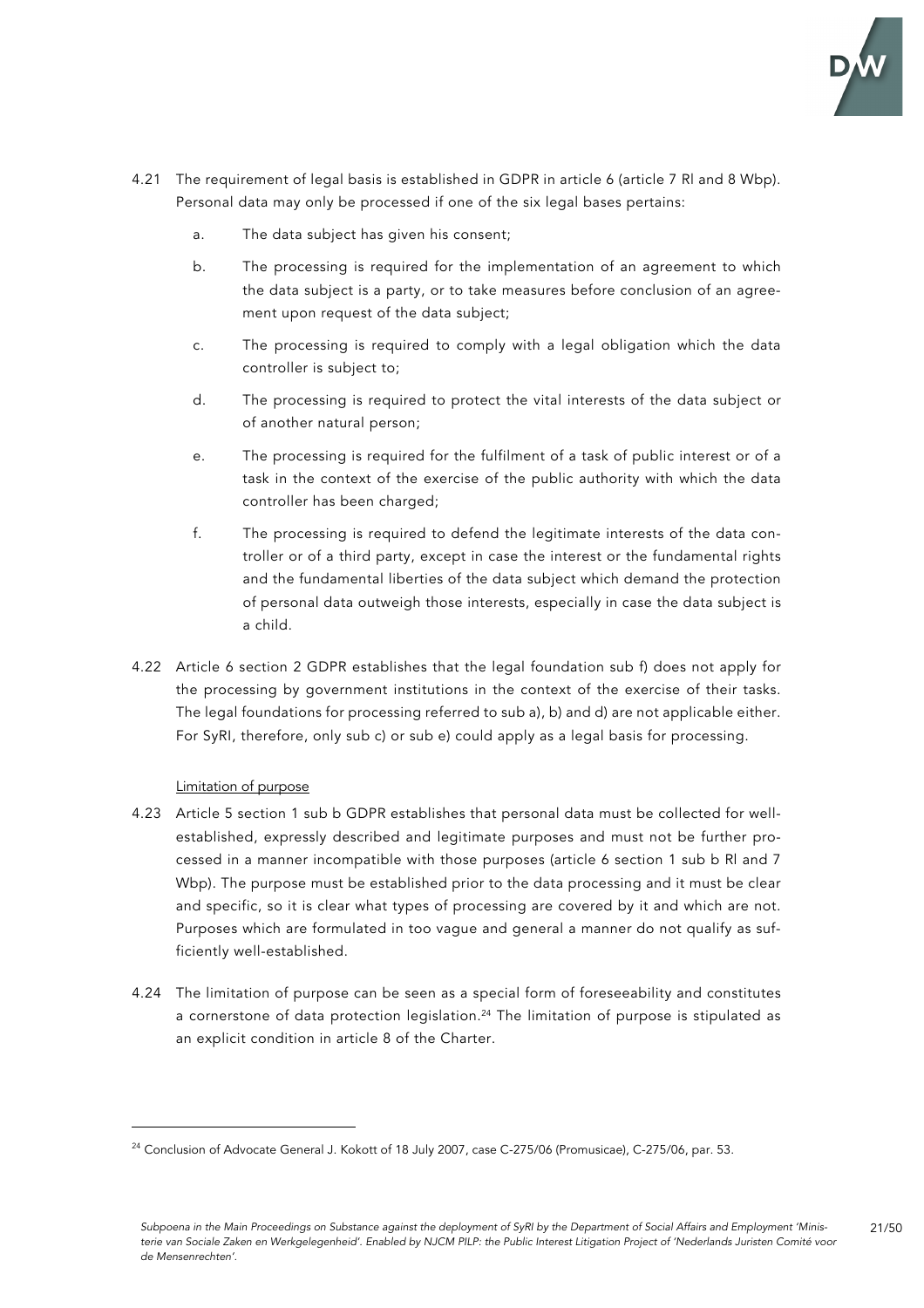

- 4.25 Article 6 section 4 GDPR (article 9 Wbp) stipulates that if the processing for another purpose than that for which the personal data was collected is not founded on the consent of the data subject, that the data controller for the assessment of the question whether the processing for another purpose is compatible with the purpose for which the personal data was originally collected, must take into account matters such as:
	- a. Any relationship between the purposes for which the personal data was collected and the purposes of the intended further processing;
	- b. The framework within which the personal data was collected, especially as regards the relationship between the data subjects and the data controller;
	- c. The nature of the personal data, especially whether special categories of personal data is processed and whether personal data regarding criminal convictions and criminal offences is processed;
	- d. The possible consequences of the intended further processing for the data subjects;
	- e. The existence of appropriate safeguards, possibly including encryption or pseudonymisation.

### Computerised decision-making and profiling

4.26 In GDPR, standards are included regarding profiling. The term profiling is defined in article 4 part 4 GDPR as:

> *'any form of computerised processing of personal data whereby, based on personal data, certain personal aspects of a natural person are evaluated, especially with the intention to analyse or predict his professional performances, economic situation, health, personal preferences, interests, reliability, behaviour, location, or movements.'*

- 4.27 Pursuant to article 21 section 1 GDPR, a data subject has the right at all times to object on account of reasons related to his specific situation against processing which takes place on grounds of article 6 section 1 sub e or f, including against profiling.
- 4.28 The data subject in addition has the right not to be subjected to a decision based exclusively on computerised processing, including profiling, associated with legal consequences for him or which affect him otherwise to a substantial degree (article 22 section 1 GDPR, article 15 Rl and article 42 Wbp).

### Information obligation

4.29 The data controller is obliged to adequately inform data subjects on the processing of their personal data (article 13 and 14 GDPR, article 11 Rl and article 33 and 34 Wbp). If personal data was not obtained from the data subject, the data controller must provide the following information: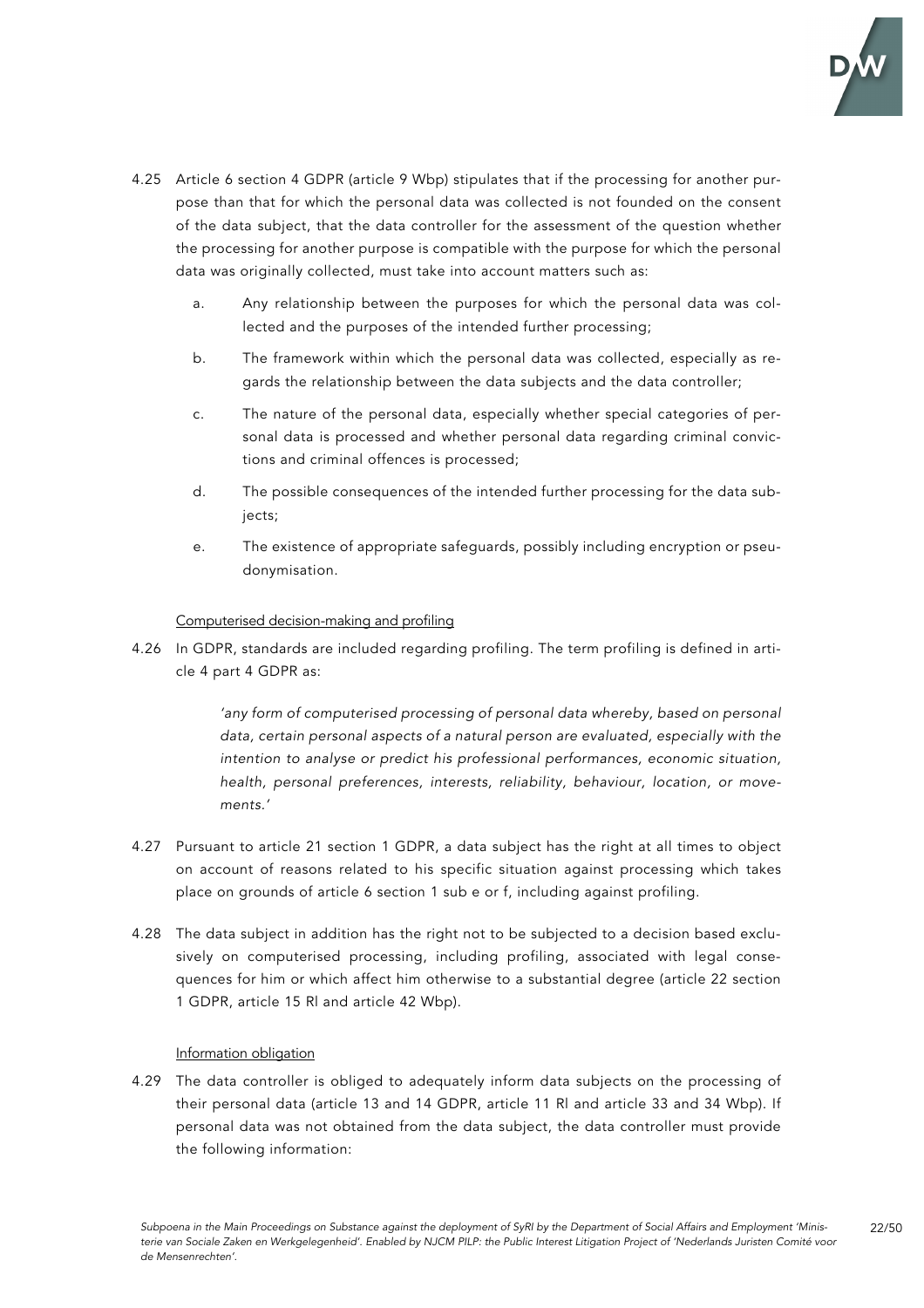

- a. The identity and the contact details of the data controller;
- b. In such case as may occur, the contact details of the data protection officer;
- c. The processing purposes the personal data is intended for, and the legal basis for the processing;
- d. The categories of personal data involved;
- e. The receivers of the personal data.
- 4.30 In addition, the data controller must provide the data subject with the following information to assure proper and transparent processing (article 14 section 2 GDPR):
	- a. The period during which the personal data will be stored, or if such is not possible the criteria to determine that term;
	- b. The legitimate interests of the data controller if the processing takes place pursuant to article 6 section 1 sub f GDPR;
	- c. That the data subject has the right to request the data controller for the perusal and rectification or deletion of personal data or to limit the processing regarding him, as well as to object against processing and to the transferability of data;
	- d. That the data subject has the right to submit a complaint to the monitoring authority;
	- e. The source the personal data derives from and in such case as may occur whether it derives from public sources;
	- f. The existence of computerised decision-making, also including the profiling intended in article 22, sections 1 and 4, and, at least in such cases, useful information about the underlying rationale, as well as the importance and expected consequences of that processing for the data subject.
- 4.31 The data controller must provide the information on grounds of section 3:
	- a. Within a reasonable term, but no later than within one month after obtaining the personal data, depending on the concrete circumstances in which the personal data is processed;
	- b. If the personal data will be used for communications with the data subject, no later than at the time of first contact with the data subject; or
	- c. If the provision of the data to another receiver is being considered, no later than at the time when the personal data will be provided for the first time.
- 4.32 On grounds of section 4, the data controller, in case he has the intention to further process the personal data for another purpose than the one the personal data was obtained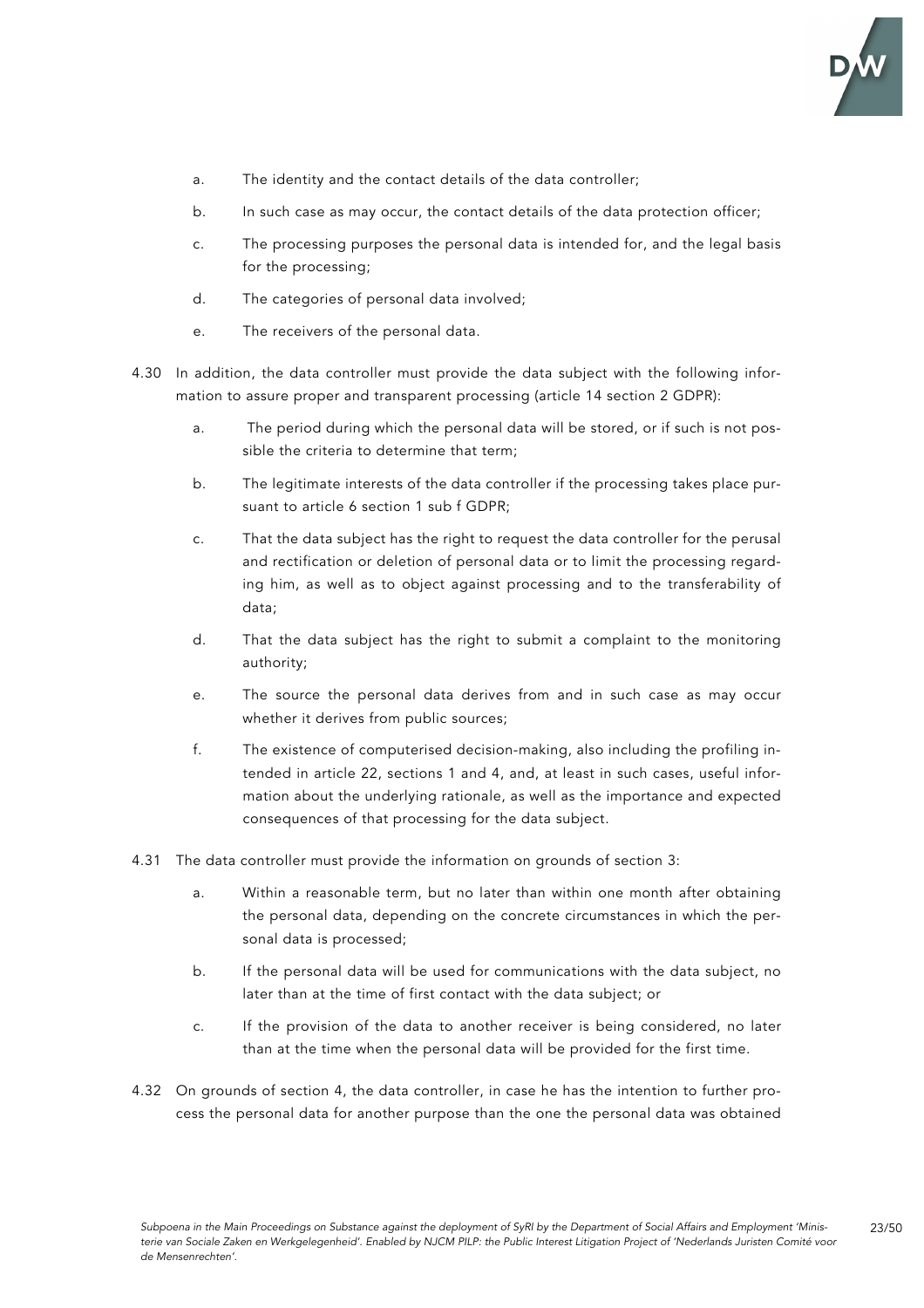

for, must provide the data subject before such further processing with information about that other purpose and all relevant further information as intended in section 2.

#### Processor agreement

- 4.33 A controller can have the processing of personal data carried out by a third party. This third party will in such case be designated as a 'processor' (article 4 part 8 GDPR/article 1 sub e Wbp).<sup>25</sup> The controller is obliged pursuant to article 28 section 3 GDPR (article 14 section 2 Wbp) to arrange for the processing of personal data by a processor in an agreement or through another legal transaction. This article section prescribes what conditions a processor agreement must meet. It must be established, for example, that the processor exclusively processes personal data on the basis of written instructions from the controller, that he takes adequate technical security measures, and that he takes the required measures in the event of a data leak.
- 4.34 If no processor agreement has been concluded, it is unlawful to have personal data processed by a processor.

### Non-disclosure obligations

4.35 The data which is used within SyRI derive from a great number of varying administrative bodies. For these administrative bodies, varying legal non-disclosure obligations apply. Article 74 'Wet SUWI' and article 65 'Participatiewet' (participation law) establish, for example, that 'it is prohibited to all to further disclose what becomes known or is communicated to him in connection with any activity upon the implementation of this law about the person or affairs of someone else, than what is required for the implementation of this law or is prescribed or permitted on grounds of this law'. This non-disclosure obligation is applicable, for example, to the tax office 'de Belastingdienst'. For 'de Belastingdienst' applies besides the specific legal non-disclosure obligation of article 67 of the general law regarding national taxes 'Algemene Wet inzake de Rijksbelastingen' ('Awr'). In conclusion, there also exists a general legal obligation for administrative bodies to treat personal data of citizens in a confidential manner, laid down in article 2:5 of the general administrative law 'Algemene wet bestuursrecht' ('Awb').

# 5 VIOLATIONS BY THE STATE

5.1 Article 64 and 65 of 'Wet SUWI', the decree 'Besluit SUWI' based on it, and the deployment of SyRI in itself are in conflict with ECHR, the Charter, the ICCPR, the Privacy Directive, the GDPR, and Wbp. Through the deployment of SyRI the State also violates several non-disclosure obligations. These violations do not merely entail the meddling in

<sup>&</sup>lt;sup>25</sup> The law on personal data protection Wbp still refers to an 'editor'. The meaning of this concept is identical.

*Subpoena in the Main Proceedings on Substance against the deployment of SyRI by the Department of Social Affairs and Employment 'Ministerie van Sociale Zaken en Werkgelegenheid'. Enabled by NJCM PILP: the Public Interest Litigation Project of 'Nederlands Juristen Comité voor de Mensenrechten'.* 24/50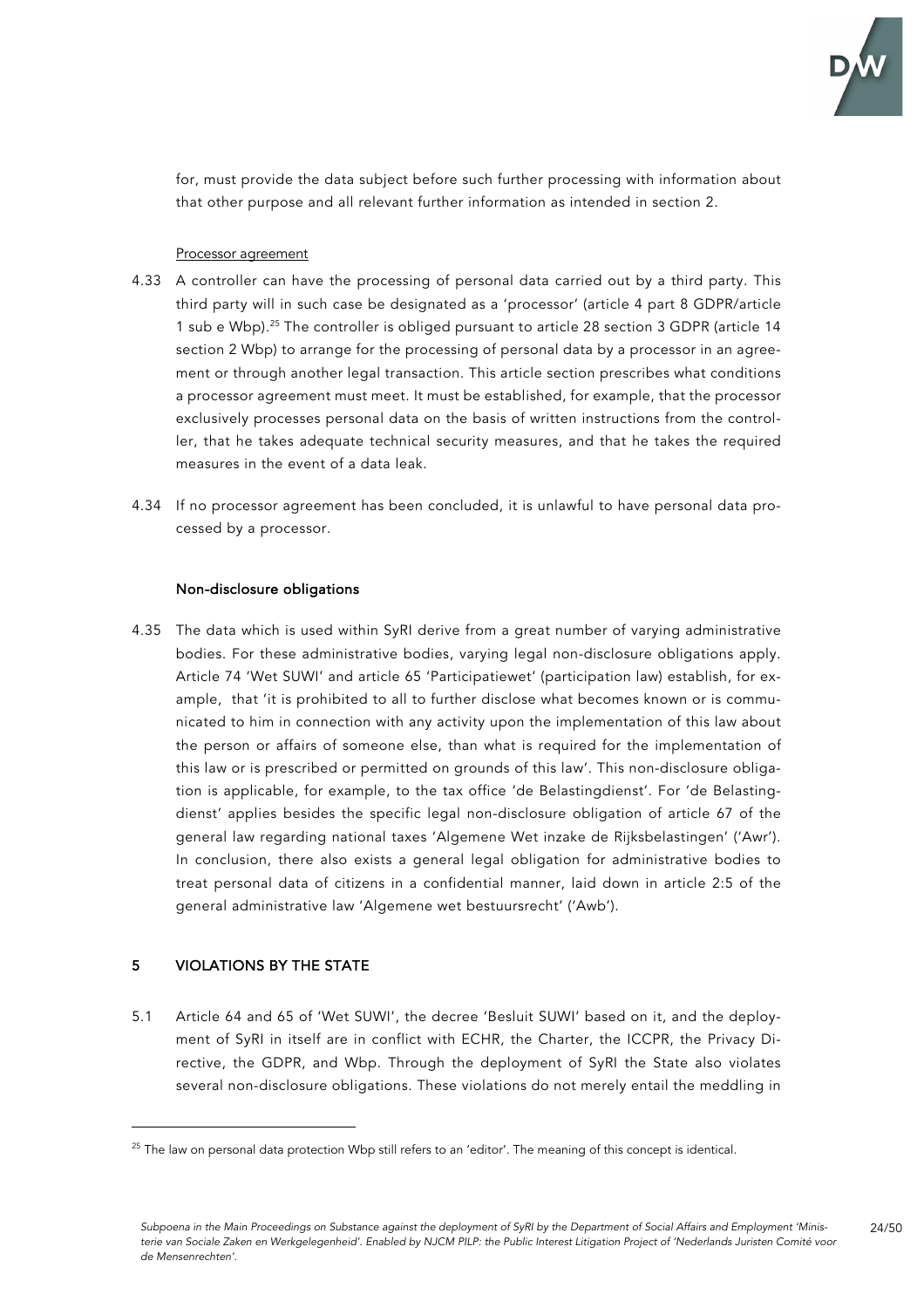

the private lives of citizens, but besides they damage the trust of the Dutch citizen in the Netherlands authorities and the rule of law. The existence of far-reaching powers to covertly link all sorts of government databases creates the feeling among citizens that they are constantly monitored by the authorities.

- 5.2 In these proceedings, Complainants wish to submit the legal arrangement for SyRI for assessment against the provisions of treaties which are binding for all. Conflict with provisions of treaties which are binding for all entails that the regulations in case must be left inapplicable (article 94 Constitution). For this assessment, the rulings of international courts, such as the ECHR and the ECJ, must be observed. The declaration to be left inapplicable is in effect until such condition as may be included in an application prohibition, such as the modification of components of the law so that the violation of fundamental rights was to be lifted.
- 5.3 If your court were to judge that application of article 64 and 65 of 'Wet SUWI', 'Besluit SUWI' and/or any components thereof are in conflict with the fundamental rights mentioned in this subpoena, thereby the unlawful action (article 6:162 BW – Civil Law) of the State vis-à-vis Complainants and vis-à-vis anyone whose interests they defend has been established.
- 5.4 That a substantial and far-reaching limitation of the right to privacy pertains is evident. For great numbers of innocent citizens, big quantities of, partially sensitive, data is collected, saved, exchanged between government institutions, linked and used for the drawing up of profiles and the preparation of risk analyses. Data for which the citizen could not have foreseen in any way that it was going to be used for this purpose. ECHR has judged that even the saving of personal data constitutes a limitation of the right to have one's privacy protected, regardless of the use which is subsequently made of that data. $^{26}\,$ In case of SyRI, the citizen is at risk of being included in a criminal register and to be stigmatised as a result.

## Unforeseeable/Legal foundation is lacking

5.5 The legal arrangement for SyRI does not meet the foreseeability requirement in several respects.

#### Description of purpose too broad

5.6 In the first place, the description of purpose in article 64 section 1 'Wet SUWI' is formulated too broadly and vaguely and thereby not 'sufficiently precise'. The State, in response to highly principled criticism from the government's legal advisory board 'Raad

 $^{26}$  ECHR (Grand Chamber) 4 December 2008, 30562/04 and 30566/04 (S. and Marper), r.o. 67.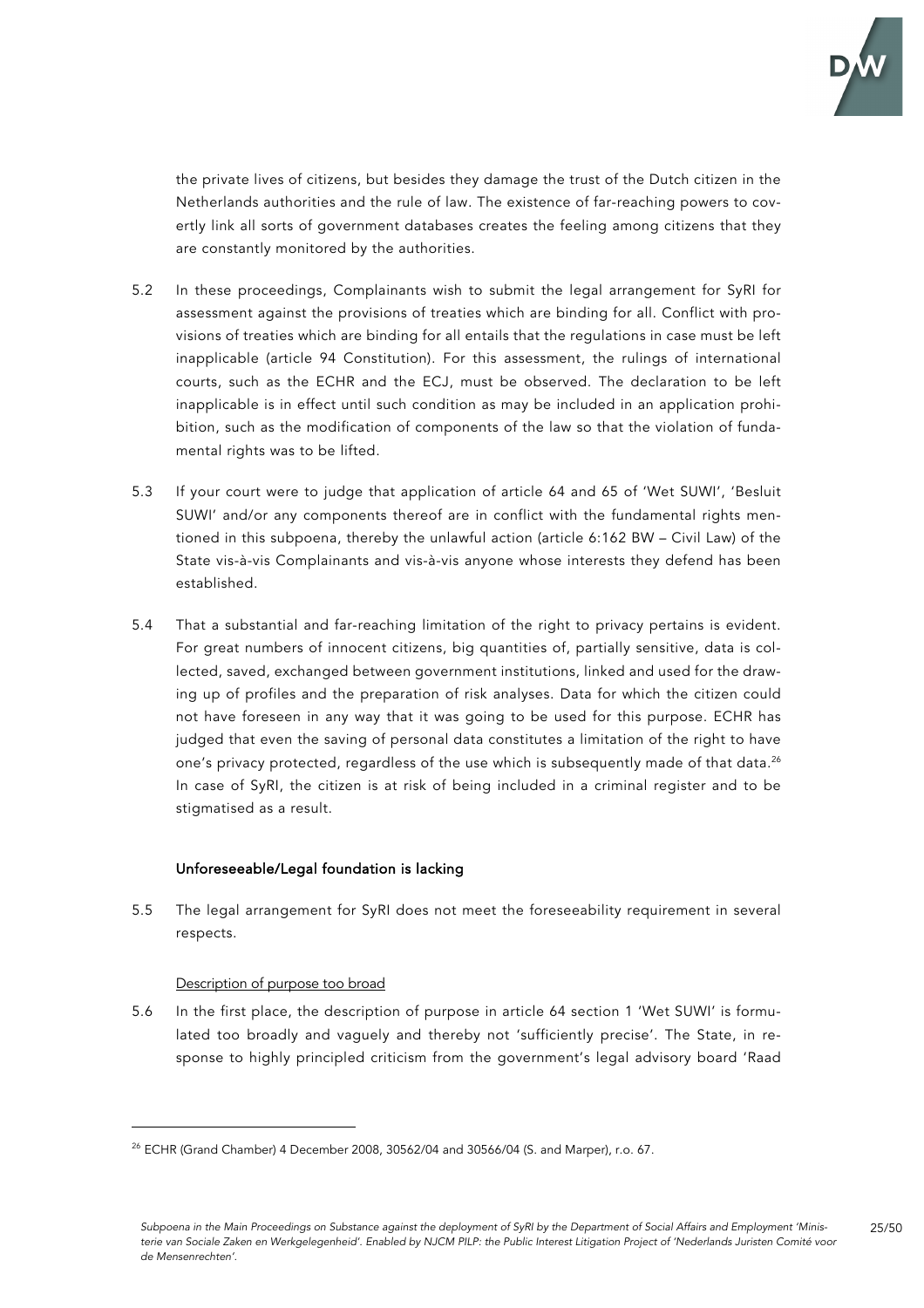

van State' (see Productie 10) has merely made some cosmetic additions in the Explanatory Memorandum.

5.7 The description of purpose regards arrangements which cover entire policy fields: social security, labour laws, illegal labour, social security contributions and taxes including allowances. <sup>27</sup> In response to this criticism from 'Raad van State', the State has concretised the listing in the sense that in the Explanatory Memorandum, now a number of specific laws is mentioned. <sup>28</sup> That can hardly be termed a further delimitation, however. In addition, the government remarks in the Further Report ('Nader Rapport'):

> *'What was chosen for is a (broad) limitation of purpose which covers the domain of the Departments of Social Affairs and Employment and that of Finance.'* 29

> *'In addition, the expansion of administrative bodies and persons enabled by Ministerial Decree, will always regard the monitoring of compliance or the implementation of other laws than those already mentioned.'* <sup>30</sup> [underscored by lawyer]

- 5.8 So thereby the State has opened the door for the designation of other laws by ministerial decree which may fall within the scope of the arrangement. Despite the advice of 'Raad van State', the legislator has chosen in addition to have such transpire by ministerial decree and not through a general order in council. 31
- 5.9 It is important furthermore, that the legislator ultimately leaves assessment in concrete cases to the collaborating administrative bodies. 'Raad van State' remarked regarding:

*'Such an assessment in concrete cases has a value in itself, but it does not relieve the legislator of the obligation to describe the attribution of administrative powers and the limitation of fundamental rights entailed by such as concretely as possible. The proposal does establish that within a partnership personal data is processed which, for the purpose discussed above, is required for that partnership. This description does not provide either, in the opinion of the Section, a delimitation of the purpose of the processing of data. It is thereby furthermore unclear whether the participants in the partnership for the processing of data is bound in that con*text by the powers they have at their disposal pursuant to other laws and by the

<sup>27</sup> *Kamerstukken II* 2012-2013, 33 579, no. 4, p. 2 and 3 (Advice 'Raad van State' (RvS) and 'Nader Rapport' (Further Report')).

<sup>28</sup> *Kamerstukken II*, 2012-2013, 33579, no. 3, p. 36 and 37 ('Memorie van Toelichting', Explanatory Memorandum).

<sup>29</sup> *Kamerstukken II*, 2012-2013, 33579, no. 4, p. 5 (Advice RvS and 'Nader Rapport').

<sup>30</sup> *Kamerstukken II*, 2012-2013, 33579, no. 4, p. 7 (Advice RvS and 'Nader Rapport').

<sup>31</sup> *Kamerstukken II*, 2012-2013, 33579, no. 4, p. 7 (Advice RvS and 'Nader Rapport').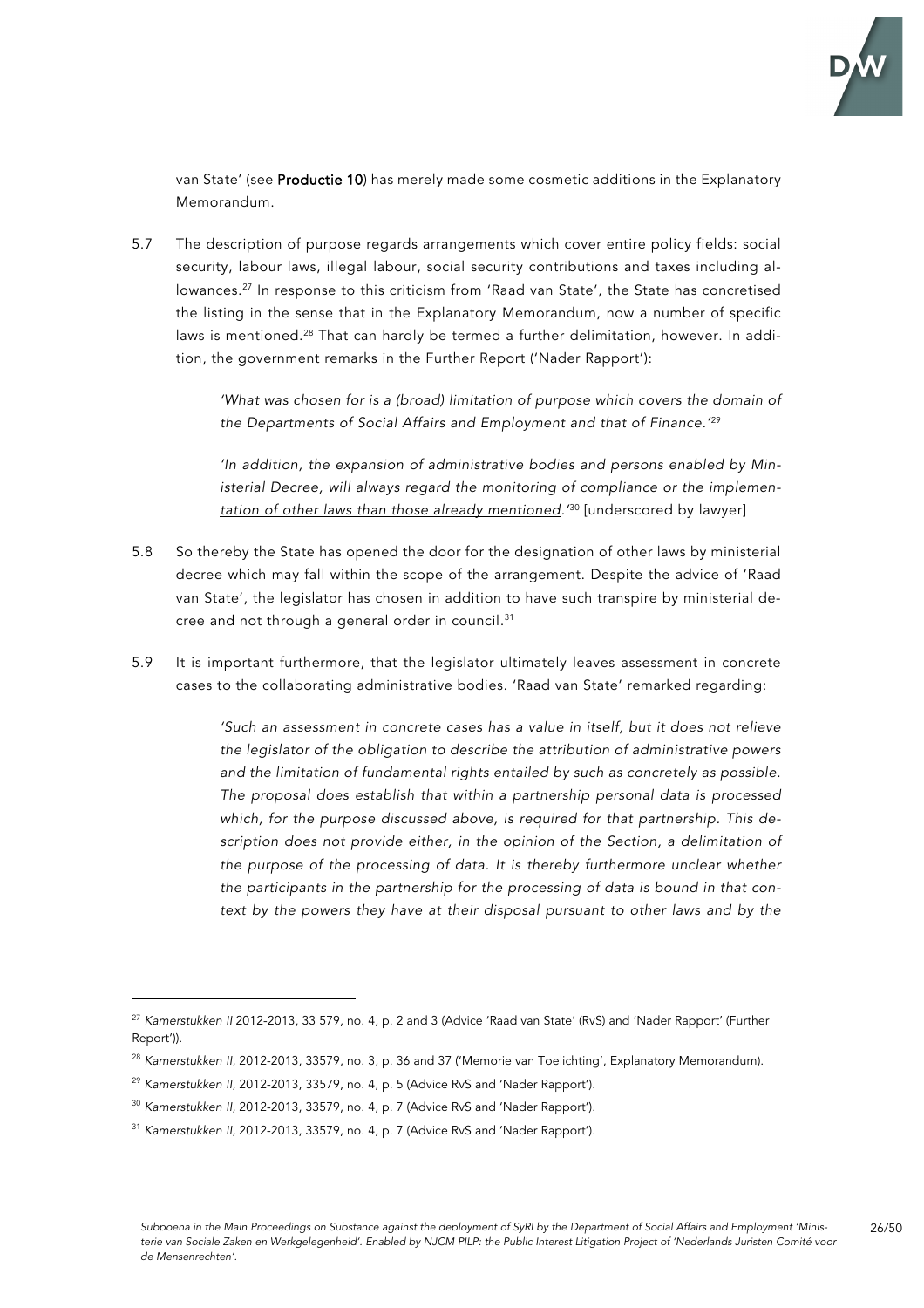

*purposes for which those powers were attributed to them, or that the proposal creates an independent legal basis for the processing of data.' 32*

5.10 The government set aside this criticism completely. The description of purpose was 'chosen broadly deliberately':

> *'A broad limitation of purpose was deliberately chosen to achieve that the administrative bodies and persons that collaborate in practice can also effectively act as integral authorities against illegitimate use, fraud, and non-compliance with legislation. The citizen also wants this from the authorities. This entails that the purpose of the collaboration must be broad.'* <sup>33</sup>

- 5.11 A 'wide' or 'broad' limitation of purpose is a *contradictio in terminis*. The principle of the limitation of purpose demands that a purpose is well-determined, expressly described, and justified. The requirement of being well-determined means that the purpose must be described with sufficient detail to assure compliance with the law and to demonstrate data protection safeguards, as is explained as well by the article 29 working group 'Artikel 29-Werkgroep'<sup>34</sup> (**Productie 21**, p. 15). As a result of a 'broad limitation of purpose', foreseeability is at issue. Besides, the required proportionality cannot be properly assessed.
- 5.12 So beforehand, the individual hardly has any indication of the situations in which he may become subject to a far-reaching intrusion in his privacy. The fields in which SyRI can be deployed are very broad and for a substantial part delimited only in a vague manner. The concretisation thereof takes place at the level of the executive power. At that moment, it is too late for the unsuspecting and well-intentioned citizen. A certain combination of actions (and associated registrations), which each in itself does not have to constitute the violation of any regulation, can all of a sudden fall within a certain risk profile.
- 5.13 The description of purpose in addition contains a number of terms which are not precisely delineated. It is not clear, for instance, what must be understood by 'unlawful use of government funds and government facilities'. Is thereby only intended that government funds are collected while one is not entitled to them, or also that government funds are effectively 'used' unlawfully? If the latter applies, the scope of it has no limits. In addition, by 'unlawful use' is referred, according to toe explanatory memorandum, to both:

*'the incorrect use and to the deliberately incorrect use (abuse) of government funds and government facilities in the field of social security and income-dependent arrangements.'* 35

<sup>32</sup> *Kamerstukken II*, 2012-2013, 33579, no. 4, p. 3 (Advice RvS and 'Nader Rapport').

<sup>33</sup> *Kamerstukken II*, 2012-2013, 33579, no. 3, p. 36 ('Memorie van Toelichting').

 $34$  'Artikel 29-werkgroep' is the independent advisory and consultation body of European privacy watchdogs.

<sup>35</sup> *Kamerstukken II* 2012-2013, 33 579, no. 3, p. 36 ('Memorie van Toelichting' – explanatory memorandum).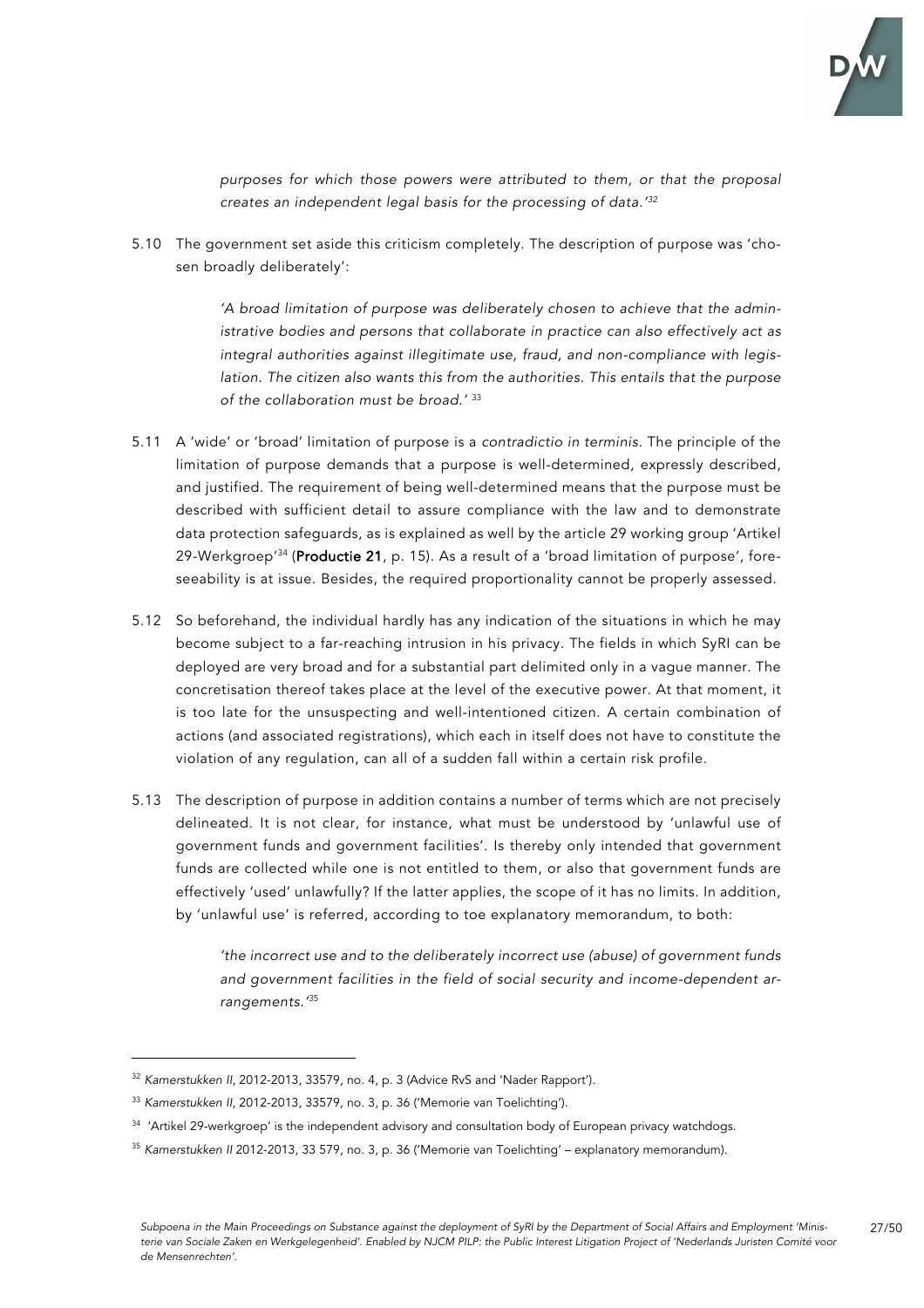

- 5.14 Incorrect use, however, does not by definition have to be unlawful, as in the case it is not attributable. The term 'unlawful use' is broader than the term 'abuse', because it also includes lighter violations, whereby intent is lacking. The application of SyRI even seems possible outside the domain of criminal and unlawful actions, considering what is stipulated in article 5a.2. section 3 sub f 'Besluit SUWI'. This clause already renders possible the processing of data in the event of 'an increased risk of irregularities'.
- 5.15 The description of purpose applied is intended to enable the broadest possible application of SyRI and as a result does not offer Dutch citizens the protection which is needed based on the applicable constitutional and privacy law standards.
- 5.16 Considering the preceding, the citizen who has provided his data to the authorities in a number of separate relationships is confronted with a type of processing of his data which is covert and opaque and the underlying rationale for which and the possible consequences of which he cannot know.
- 5.17 In the end, the administrative bodies responsible for a SyRI project do not concretely formulate a description of purpose which eliminates the legal latitude and vagueness. The descriptions of purpose in the three projects which have been started since the entry into effect of the legal arrangement of SyRI, are just as vague and broad and besides for a big part do not even fit within the description of purpose of article 64 section 1 'Wet SUWI'. $^{\rm 36}$ This evinces that – to the extent article 64 'Wet SUWI' contains any delimitation of the description of purpose – the administrative bodies in SyRI-projects implement such in their own manner to a high degree. In the project proposal Afrikaanderwijk is even formulated as the central objective 'the improvement of the quality and reliability of the civil registry Basisregistratie Personen'. That purpose can in no manner be made to be included in the description of purpose of article 64 section 1 'Wet SUWI'.

## Competence not delineated

5.18 In the second place, the formulation of the power to deploy SyRI in article 64 and 65 'Wet SUWI' does not meet the requirement of foreseeability. The obligation of sharing data within a partnership arises as soon as an administrative body 'decides to participate in a partnership' (article 64 section 3 'Wet SUWI'). The obligation to provide data to the Department arises as soon as the partnership makes a request for the conducting of risk analyses (article 64 section 4 'Wet SUWI').

 $36$  See for the project GALOP II: the request for application SvRI in Wob-document 2, can be found through https://www.rijksoverheid.nl/documenten/wob-verzoeken/2017/06/14/besluit-wob-verzoeken-over-syri, file 4/16; for the project Adresfraude Afrikaanderwijk Rotterdam: the project proposal in Wob-document 24, can be found through https://www.rijksoverheid.nl/documenten/wob-verzoeken/2017/06/14/besluit-wob-verzoeken-over-syri, file 5/16 and for the project Wijkgerichte aanpak kwetsbare buurten Capelle aan den IJssel: the project proposal in Wob-document 40, can be found through https://www.rijksoverheid.nl/documenten/wob-verzoeken/2017/06/14/besluit-wob-verzoeken-over-syri, file 6/16.

*Subpoena in the Main Proceedings on Substance against the deployment of SyRI by the Department of Social Affairs and Employment 'Ministerie van Sociale Zaken en Werkgelegenheid'. Enabled by NJCM PILP: the Public Interest Litigation Project of 'Nederlands Juristen Comité voor de Mensenrechten'.*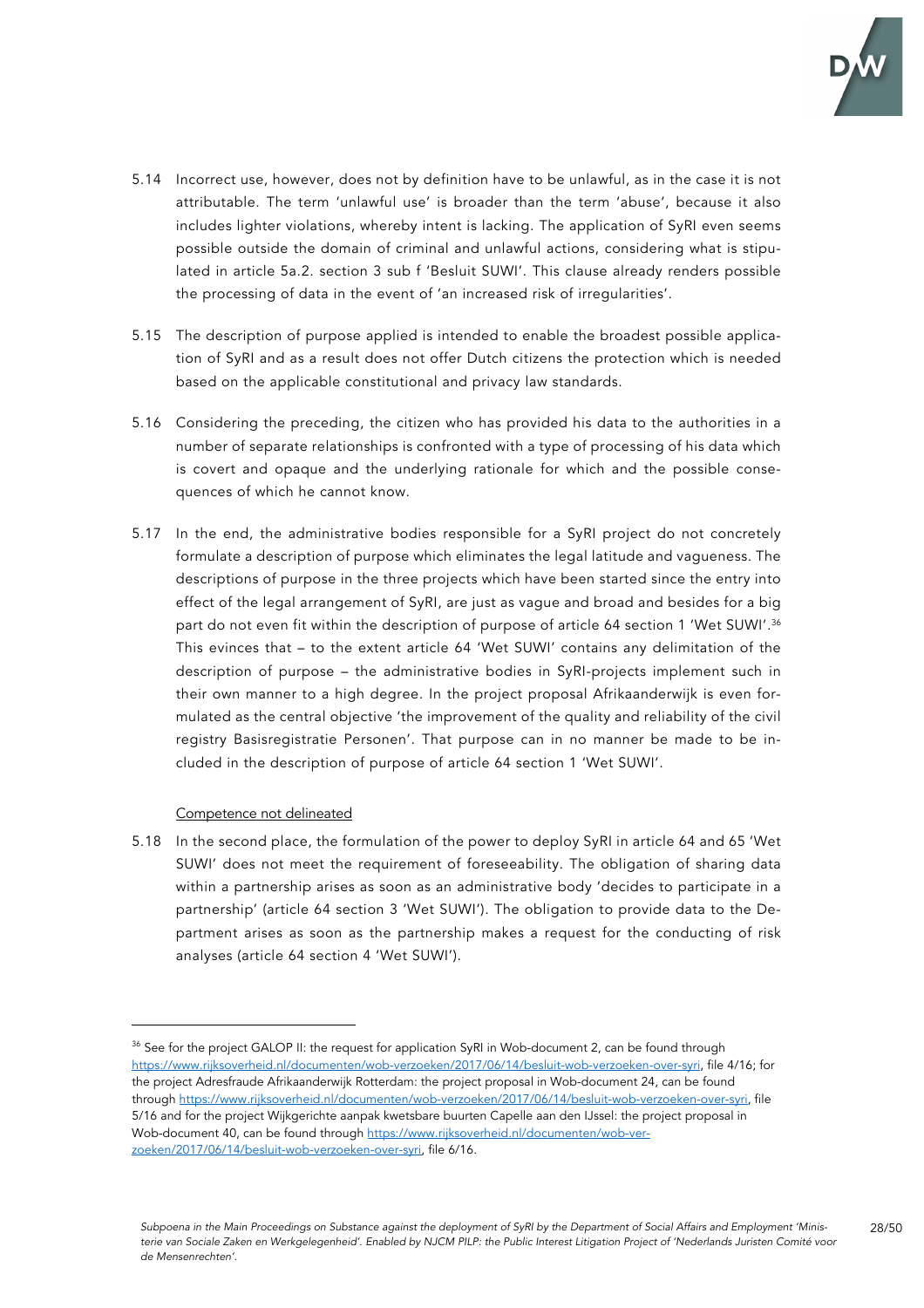

- 5.19 The arising of said 'obligations' is thereby exclusively based on the subjective decision of the relevant administrative bodies and persons to participate in a partnership or in a request for the carrying out of a risk analysis. The consideration which must assure that the deployment of SyRI is foreseeable, necessary, proportional, and subsidiary, has not been implemented in the legal arrangement, but according to the legislator is a task of the administrative bodies involved in a SyRI-investigation, which must establish whether the processing of data provided by them is subsidiary and proportional.
- 5.20 Thus, it is not delineated in any manner under what circumstances or based on what considerations these administrative bodies and persons can make such a decision. 'Wet SUWI' and 'Besluit SUWI' do not offer any objective criteria on the basis of which citizens can estimate under what circumstances data processing may be proceeded with.<sup>37</sup> Article 64 section 3 and section 4 'Wet SUWI' offer, in other words, a practically unlimited possibility for the processing of data, while the requirement of foreseeability aims, on the other hand, for the very delineation of the powers of the authorities.
- 5.21 In 'Wet SUWI', the powers are formulated in such a broad manner, that the degree of limitation is largely dependent on the choices made by the executive parties. In this manner, practically all personal data which citizens provide to the authorities (most of the time compulsorily) is used against them by way of an unforeseeable and uncontrollable method. This occurs in a manner which is not established in the legislative text but is determined per project by the parties which on account of their tasks pursuant to the law have an interest in the same risk profiling. This has an undermining effect on the relationship of trust between citizens and the authorities, as a result of which the most important safeguard for open communications from citizens towards the authorities are badly damaged.
- 5.22 It is evinced by the Wob-documents that it does not become clear in the actual projects how the weighing of interests by the relevant administrative bodies has transpired. In the project proposal GALOP II, the advice request from LSI, the advice from LSI, and the final approval by the Department, no substantiation whatsoever can be found for the necessity of the project, a weighing of interests relative to the breach of privacy, or the data to be processed, of the risk models or of the possible consequences of a risk notification. It does not go beyond the generalities such as that 'the proposal meets the legal requirements'. <sup>38</sup> The same applies to the project Capelle. 39

<sup>&</sup>lt;sup>37</sup> Cf. ECJ (Grand Chamber) 8 April 2014, case C-293/12 (Digital Rights Ireland), r.o. 59-60 and 65.

<sup>&</sup>lt;sup>38</sup> See Wob-documents 1 to 4, which can be found through https://www.rijksoverheid.nl/documenten/wob-verzoeken/2017/06/14/besluit-wob-verzoeken-over-syri, file 4/16.

<sup>&</sup>lt;sup>39</sup> See Wob-documents 40 to 54, which can be found through https://www.rijksoverheid.nl/documenten/wob-verzoeken/2017/06/14/besluit-wob-verzoeken-over-syri, file 6/16.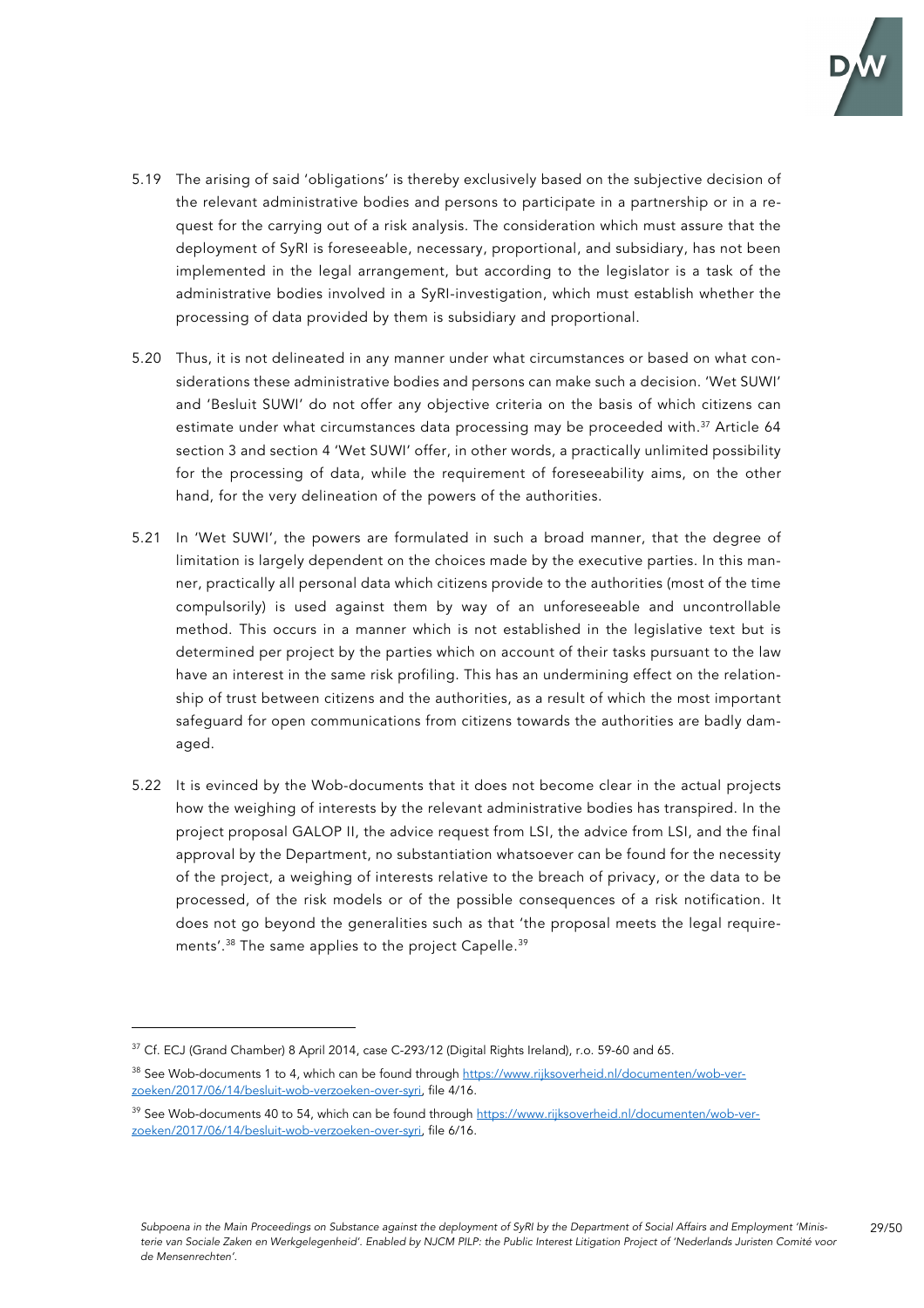

5.23 In addition, it is evinced by the Wob-documentation that, for instance, the duration of the deployment of powers is insufficiently upheld. The project GALOP II should have run until 15 October 2016, after extension until 1 June 2017. <sup>40</sup> The project Capelle should have run until 15 April 2017.<sup>41</sup> In each case, at the time of the third partial ruling of 5 July 2017, both projects had not been completed yet (Productie 19).

### Data categories too vague and too broad

- 5.24 In the third place, the listing of data categories which is eligible for processing in SyRI is too broad. The ruling lists 17 categories of personal data which can be processed (art 5a.1. section 3 'Besluit SUWI'). It regards, in brief:
	- a. Employment information;
	- b. Information regarding measures and sanctions in the field of administrative law;
	- c. Fiscal information;
	- d. Information on movable and immovable property;
	- e. Information on grounds for exclusion of benefits or social security;
	- f. Trade information;
	- g. Housing information;
	- h. Identifying information, being in case of a natural person: name, address, place of residence, mail address, date of birth, gender, and administrative characteristics;
	- i. Civil integration details, being information by which it can be determined whether civil integration obligations have been imposed on a person;
	- j. Compliance information;
	- k. Educational information;
	- l. Pension information;
	- m. Re-integration information;
	- n. Debt burden information;
	- o. Benefits, allowance and subsidy information;
	- p. Permits and exemptions; and
	- q. Health insurance information.
- 5.25 The description of the listed categories is very broad and comprehensive each time. Because the purposes for processing are formulated in such a broad manner, the necessity

<sup>40</sup> See Wob-document 10, which can be found through https://www.rijksoverheid.nl/documenten/wob-verzoeken/2017/06/14/besluit-wob-verzoeken-over-syri, file 4/16.

<sup>&</sup>lt;sup>41</sup> See Wob-documents 45 and 46, which can be found through https://www.rijksoverheid.nl/documenten/wob-verzoeken/2017/06/14/besluit-wob-verzoeken-over-syri, file 6/16.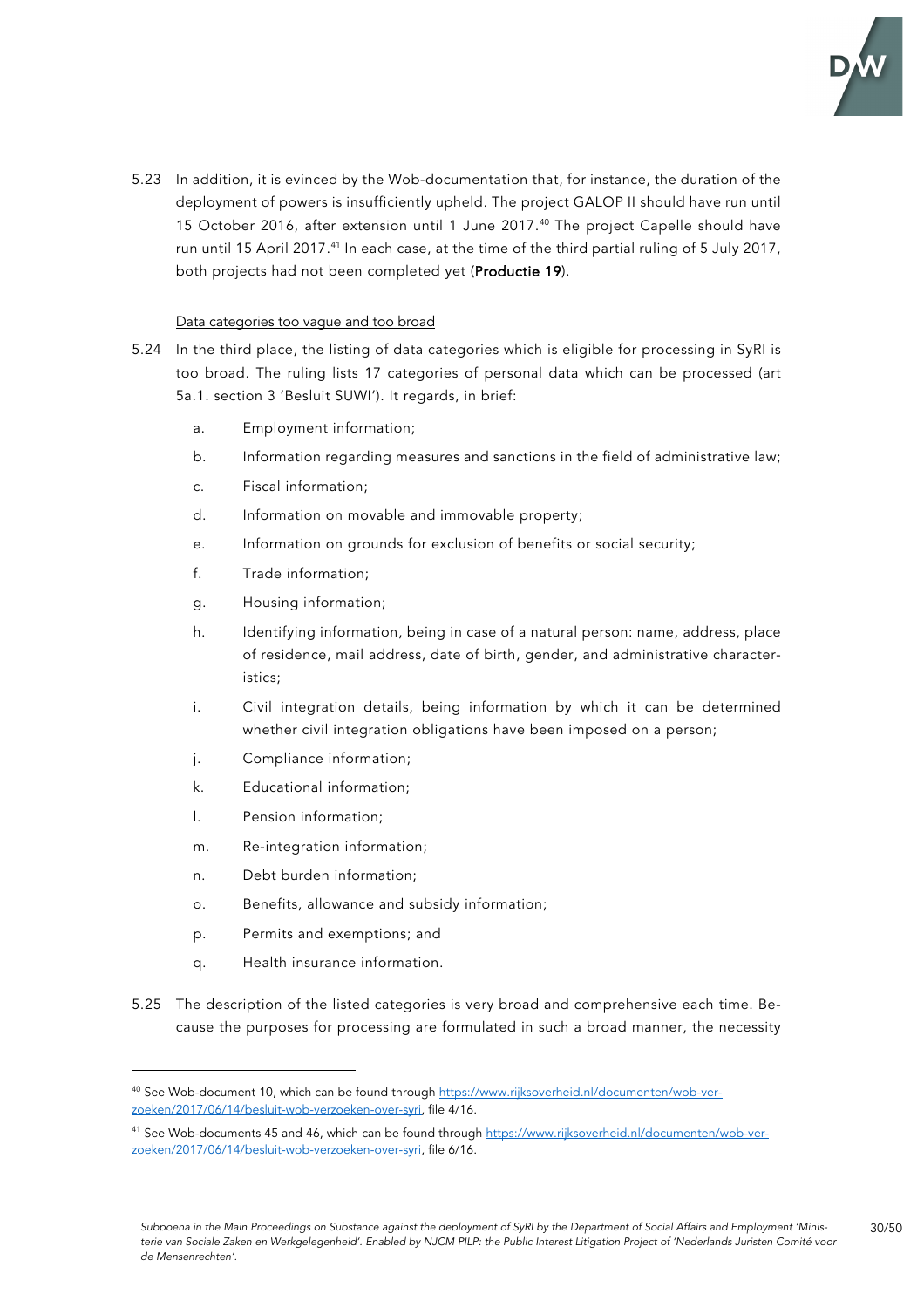

of the use of this information is, furthermore, impossible to determine. In its advice on 'Besluit SUWI' 'Raad van State' remarks the following in this context:

*'The listing of information may be intended to limit the processing of data (principle of data minimisation) but in actual fact is so broad, that hardly any personal data can be thought of which is not eligible for processing. The list does not seem to be intended to limit, but to create as much leeway as possible. Even if for each individual project it will be further established what data is necessary for such project – as the Section also remarked in its advice on the legislative proposal on which the draft decree is based – such assessment in concrete cases does not relieve the legislator (and the issuer of the decree in this case) of the obligation to describe the attribution of administrative powers and the associated limitation of fundamental rights in as concrete a manner as possible.'* <sup>42</sup> (Productie 11, p. 5)

- 5.26 In view of the preceding, the Section has advised to critically review the categories of personal data for necessity, subsidiarity, and proportionality, and to focus the description in the draft decree on what is in correspondence with those requirements. The government has persisted in its position, however, that the scope of the data to be processed is only established per project. The objection of 'Raad van State', therefore, has not been lifted.
- 5.27 It is furthermore evinced by the Wob-documents that it is kept a secret what data is ultimately processed within a project. All projects started so far under the current legal arrangement make use of data in conformity with the risk model 'Wijkgerichte Aanpak' ('district-based approach', WGA).<sup>43</sup> That risk model is kept secret (**Productie 17**, p. 3), so it is and remains unknown what personal data exactly is processed on this project. The model seems to be so secret, that even the participating administrative bodies do not know what data it regards exactly. 44

#### Risk models are secret

5.28 In the fourth place, it remains unforeseeable for the citizen at all times how SyRI will be deployed in a specific project, because the risk models remain secret. Complainants have asked in their Wob-request to be provided with this risk model. This part of the Wobrequest was rejected:

<sup>42</sup> Raad van State, Advice W12.14.0102/III, https://www.raadvanstate.nl/adviezen/advies.html?id=11339, p. 2.

<sup>&</sup>lt;sup>43</sup> GALOP II: Wob-document 2 (under 2b and 2d) can be found through https://www.rijksoverheid.nl/documenten/wob-verzoeken/2017/06/14/besluit-wob-verzoeken-over-syri, file 4/16; Afrikaanderwijk: Wob-document 27 (under 2b and 2d), can be found through https://www.rijksoverheid.nl/documenten/wob-verzoeken/2017/06/14/besluitwob-verzoeken-over-syri, file 5/16; Capelle: Wob-document 44 (under 2b and 2d), can be found through https://www.rijksoverheid.nl/documenten/wob-verzoeken/2017/06/14/besluit-wob-verzoeken-over-syri, file 6/16.

<sup>&</sup>lt;sup>44</sup> E-mail exchange of 7 and 17 August 2015 in Wob-document 22, p. 16 and 17, can be found through https://www.rijksoverheid.nl/documenten/wob-verzoeken/2017/07/05/besluit-wob-verzoeken-over-syri, file 5/5.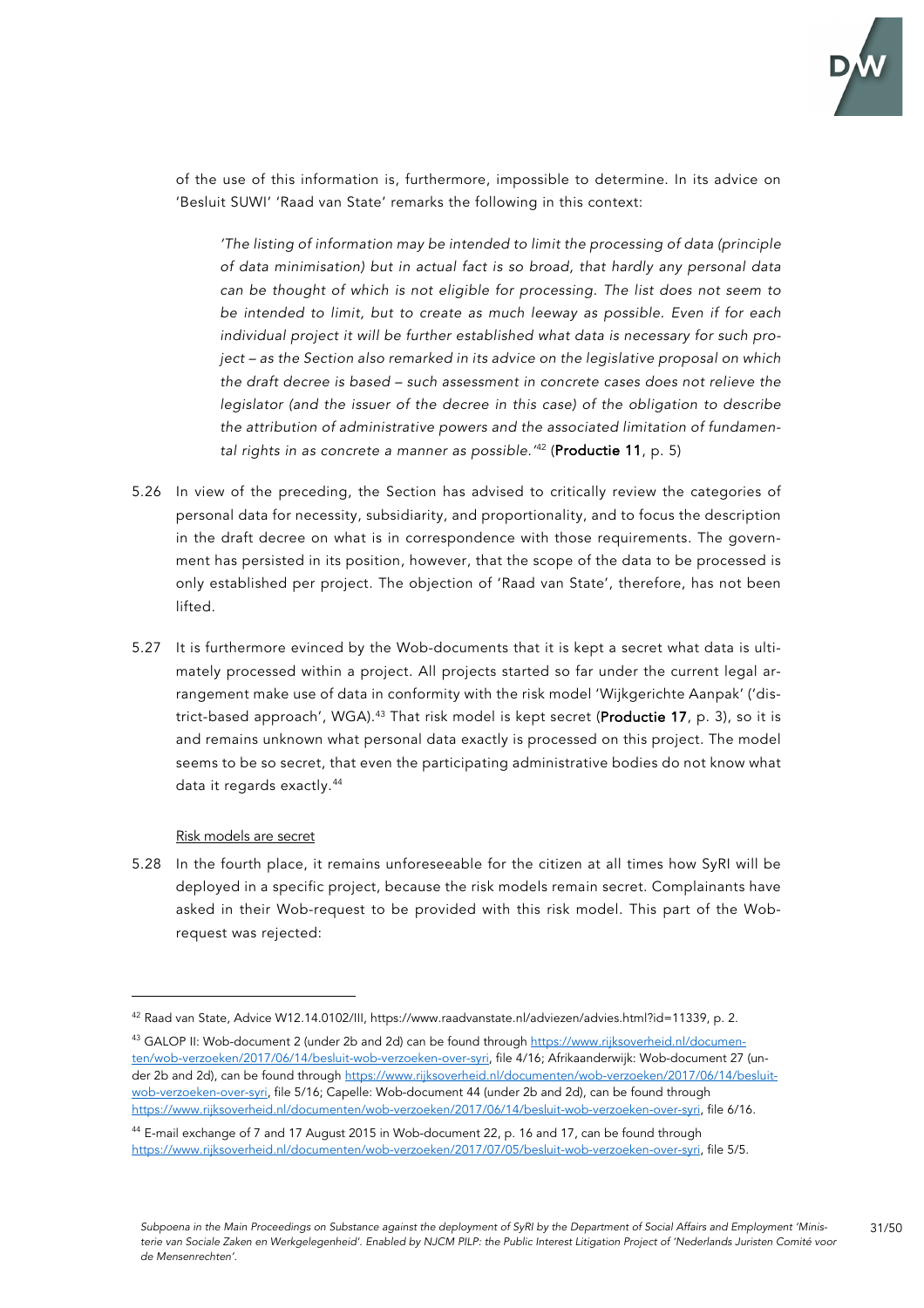

*'I note that a risk model is a collection of one or more sets of interrelated risk indicators which jointly provide an estimate of the risk that certain natural or legal persons do not act in accordance with the law. By disclosing what data and relationships the Department's inspection ("Inspectie SZW") concentrates on, (potential) infringers can know exactly what registrations they must focus on.*

*[…]*

*In view of the preceding, for the document with sequence number 76, the interest of the detection and prosecution of criminal offenses and the interest of inspection, control, and oversight by "Inspectie SZW" is at stake. I hold that this interest, consisting of the conducting, free from impediments and possible outside influence, of investigations by 'Inspectie SZW' must outweigh the (public) interest of transparency. I have therefore decided not to disclose the information in case.'* (Productie 17, p. 3)

- 5.29 So the risk model which is used to analyse the collection of data is not disclosed at all. This is objectionable in the first place because the risk model cannot be assessed in this manner, for example against the ban on discrimination (also see marginal nos. 5.44). Discrimination based on risk models is an obvious risk. A possible distinction between various groups of citizens must be objectively justified and open to assessment against verifiable information. <sup>45</sup> In the second place, citizens cannot gauge in any manner when a risk notification may be made.
- 5.30 Those risk models must be disclosed just as well based on article 14 section 2 sub g and article 22 section 1 GDPR, read in conjunction with consideration 71. In case of SyRI, both computerised decision-making and profiling take place. For the definition of profiling, for that matter, it is not required that a computerised decision also takes place. To the extent the computerised decision-making and profiling by way of SyRI even were permitted under article 22 GDPR, the underlying rationale of it must in any case be rendered public (Productie 22, p. 7, 8, 13 and 14).
- 5.31 Finally, computerised decision-making based on data in a 'black box' leads to an unequal trial position, which is incompatible with art. 6 ECHR. This is evinced by a recent ruling by the section administrative law ('Afdeling Bestuursrechtspraak') of 'Raad van State', in which the Section considered:

*'The PAS, the associated appropriate assessment and AERIUS, however, also entail the risk that the partially computerised decision-making on grounds thereof is not transparent and controllable due to a lack of insight into the choices made and the data and presuppositions used. If stakeholders wish to utilise legal instruments* 

<sup>45</sup> CRvB 13 June 2017, ECLI:NL:CRVB:2017:2481, r.o. 4.5.4 ff.; CRvB 27 November 2017, ECLI:NL:CRVB:2017:4068, r.o. 4.5 ff.

*Subpoena in the Main Proceedings on Substance against the deployment of SyRI by the Department of Social Affairs and Employment 'Ministerie van Sociale Zaken en Werkgelegenheid'. Enabled by NJCM PILP: the Public Interest Litigation Project of 'Nederlands Juristen Comité voor de Mensenrechten'.*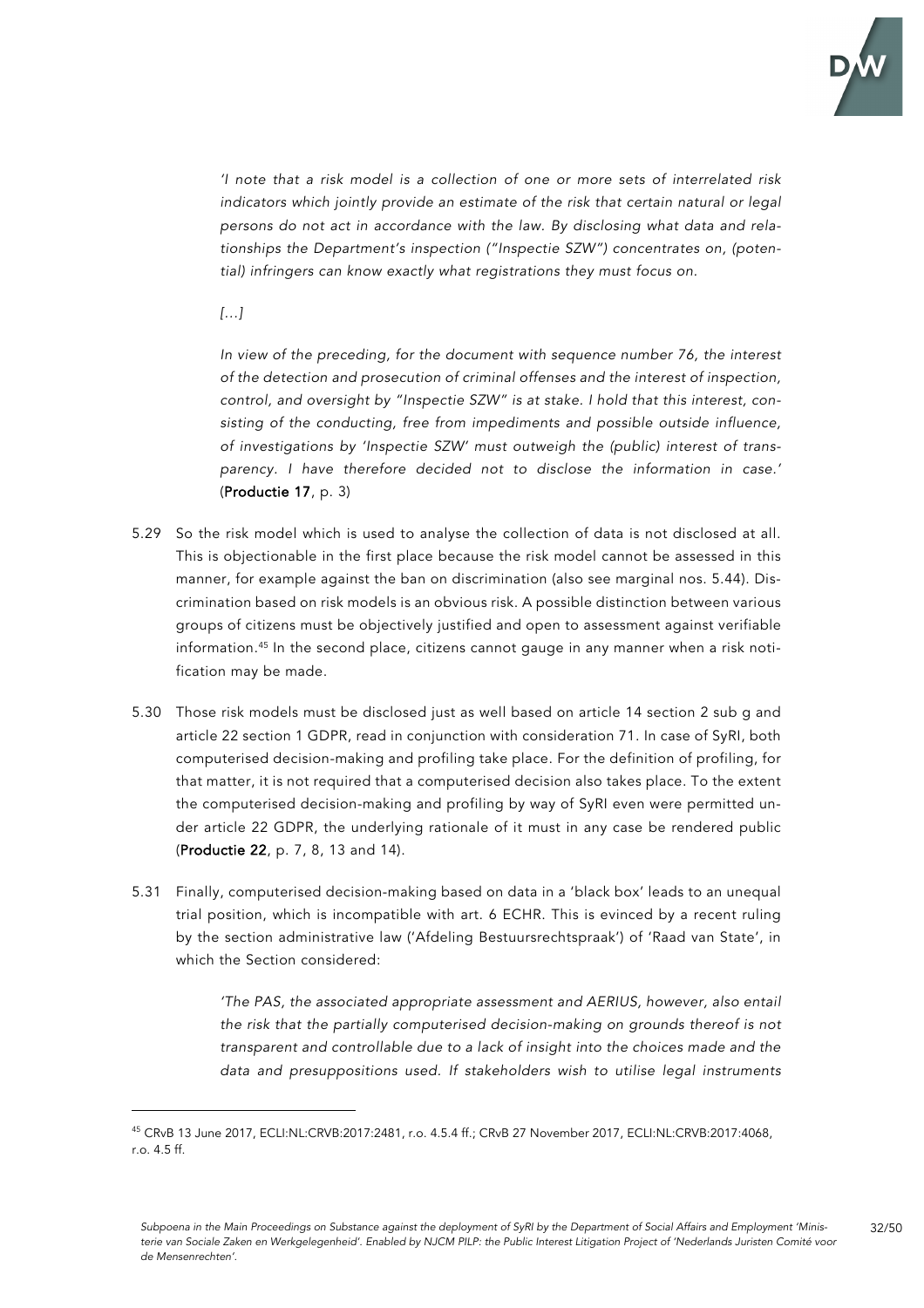

*against decisions based on PAS, an unequal trial position of parties may arise as a result. In case of decision-making based on a program which from their perspective can be considered a so-called 'black box', they cannot control, after all, on what basis a certain decision is reached and whether there is certainty that the project or other actions will impair the natural characteristics of Natura 2000-areas.*

14.4. To prevent this unequal trial position, the Secretaries and Undersecretary *referred to are under the obligation to render public the choices made and the data and presuppositions used entirely, timely, and voluntarily, in an appropriate manner, so that these choices, data, and presuppositions are accessible to third parties. This full, timely, and adequate provision must make it possible to assess or have assess the choices made and the data and presuppositions used and, if necessary, to challenge them in a substantiated manner, so that effective legal protection against decisions which are based on these choices, data, and presuppositions is possible, whereby the court will be able to assess the legality of these decisions on such basis.' 46*

#### No legal basis for processing

- 5.32 For the processing of personal data through SyRi, the legal basis for processing is lacking. This applies to both (i) the provision of data by administrative bodies to other parties within a partnership, including by the tax office 'de Belastingdienst', (ii) the provision of data by the Department to the intelligence agency 'Inlichtingenbureau', and (iii) the further processing within SyRI by the Department.
- 5.33 For SyRI, only the legal foundations sub c) of sub e) of article 6 section 1 GDPR (article 7 Rl and 8 Wbp) are eligible. The legal obligation which the State has wanted to create in article 64 section 3 and section 4 'Wet SUWI', however, does not comply, for the reasons mentioned above (see marginal number 5.3 ff.), with the requirement of foreseeability and for this reason cannot apply as a legal obligation in the sense of sub c). Furthermore, this obligation is entirely dependent on the subjective decision of the administrative bodies themselves to form a partnership. Also CBP expressed criticism regarding:

*'Pursuant to article 64, first section, of 'Wet SUWI' (new), the Department (as data controller) processes upon joint request of the administrative bodies and persons mentioned in the third section, data in SARI* [name originally chosen for SyRI – lawyer]*. This regards a legal obligation for the Department as data controller and thus data processing in the sense of article 8, heading and under c, of Wbp. However, within the context of this proposal processing of data takes place by other controllers besides. The administrative bodies and/or persons mentioned above, after all, supply personal data to the Department pursuant to article 64 of "Wet SUWI" (new). CBP does not understand how a joint request of these administrative* 

<sup>46</sup> Raad van State 17 May 2017, ECLI:NL:RVS:2017:1259, r.o. 14.4.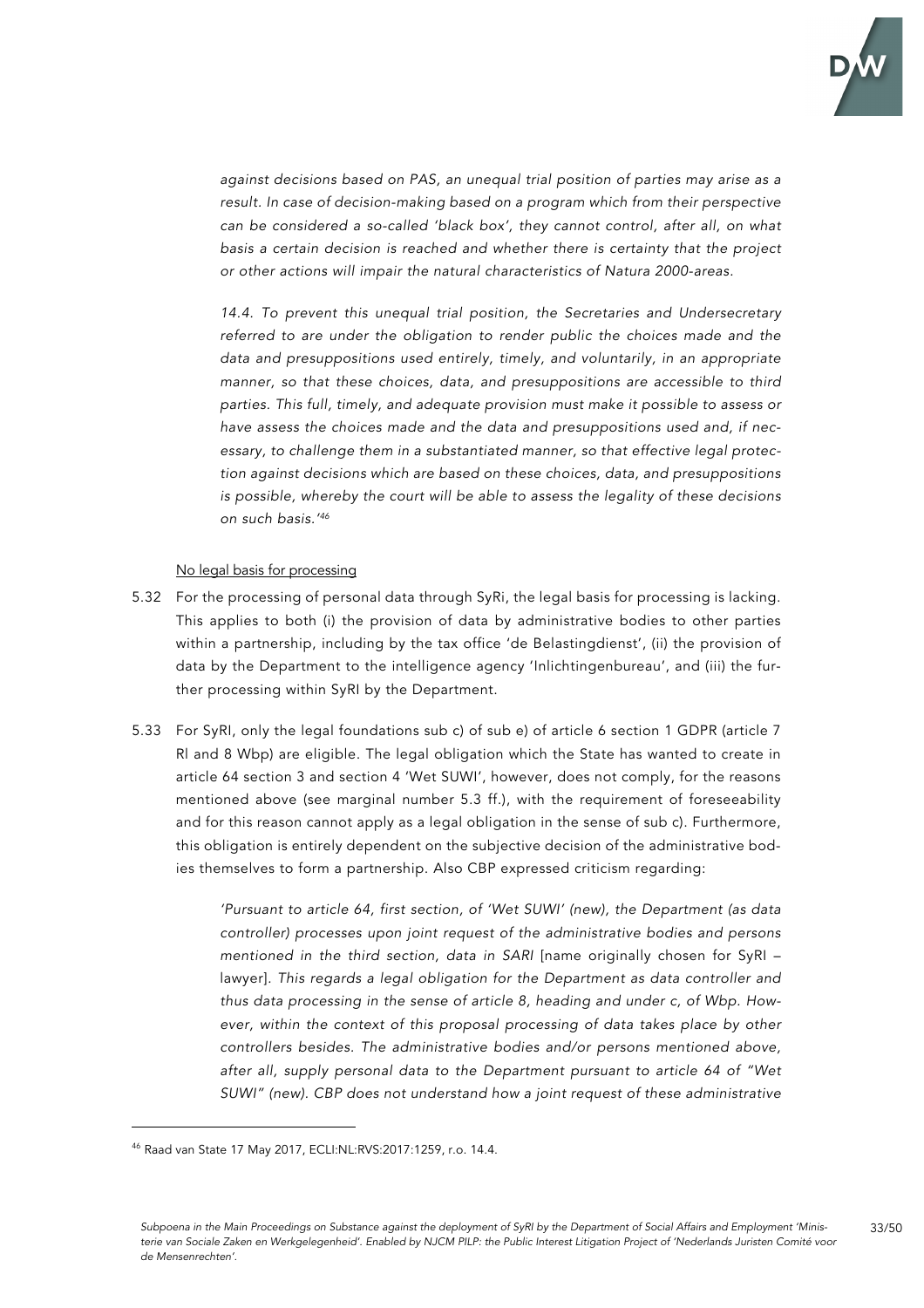

*bodies and/or persons to the Department can be designated as a "legal obligation" in the sense of article 8, heading and under c, of Wbp.'* <sup>47</sup> (Productie 12, p. 5, in this context also see Productie 13, p. 5)

- 5.34 The processing of data cannot be based either on a legitimate interest in the sense of article 6 section 1 sub f GDPR. Article 6 section 1 GDPR establishes, after all, that part f does not apply to the processing of personal data by government institutions within the context of the exercise of their tasks. Also under Wbp it applies that the processing of data through SyRi, considering the scope and sensitive character thereof, cannot be founded on this basis. Also the legal basis for processing sub e) cannot serve as a basis for SyRI, in the first place because the objective aimed for through the deployment of SyRI cannot be classified under the interests indicated there, and in the second place because the requirement of necessity as laid down sub e) is not met.
- 5.35 'Raad van State' and CBP wondered as well whether the government tried to create a new legal basis or that an appeal was made to an existing legal basis or to compatible use. To this, the government has not offered an answer (Productie 10, p. 3 and 4 and Productie 13, p. 5).

### No necessity

5.36 In order to be compliant with article 8 ECHR, the State must substantiate the necessity of the deployment of SyRI by way of a concrete, substantive weighing of interests, in accordance with the principle of proportionality and subsidiarity. It must be possible to justify intrusion with a factually demonstrated '*pressing social need*'. CBP already noted before the adoption of the legal arrangement, that this has not transpired for any of the individual measures:

> *'The intended linking of files through SARI, after all, cannot be substantiated through the general knowledge that abuses exist in the field of social security and the statement that SARI 'has an added value'. This knowledge does not render legitimate the limitation based on a 'pressing social need'. A 'pressing social need' must be substantiated by facts. In addition, it must be rendered plausible that the proposed measure provides for this pressing social need. Finally, the proposed measure must be weighed against the right to have the private lives of those involved respected. None of the proposed measures are substantiated by a weighing of interests, whereby the consequences of the legislative proposal for the privacy of the citizen compared to the current situation are weighed. For the substantiation of the necessity of linking personal data through SARI, it is requested in particular to dedicate attention to the circumstance that in the proposed system, the risk*

<sup>&</sup>lt;sup>47</sup> Cbp, 'Advies inzake effectiever gebruik van gegevens', The Hague: CBP 2012, p. 5.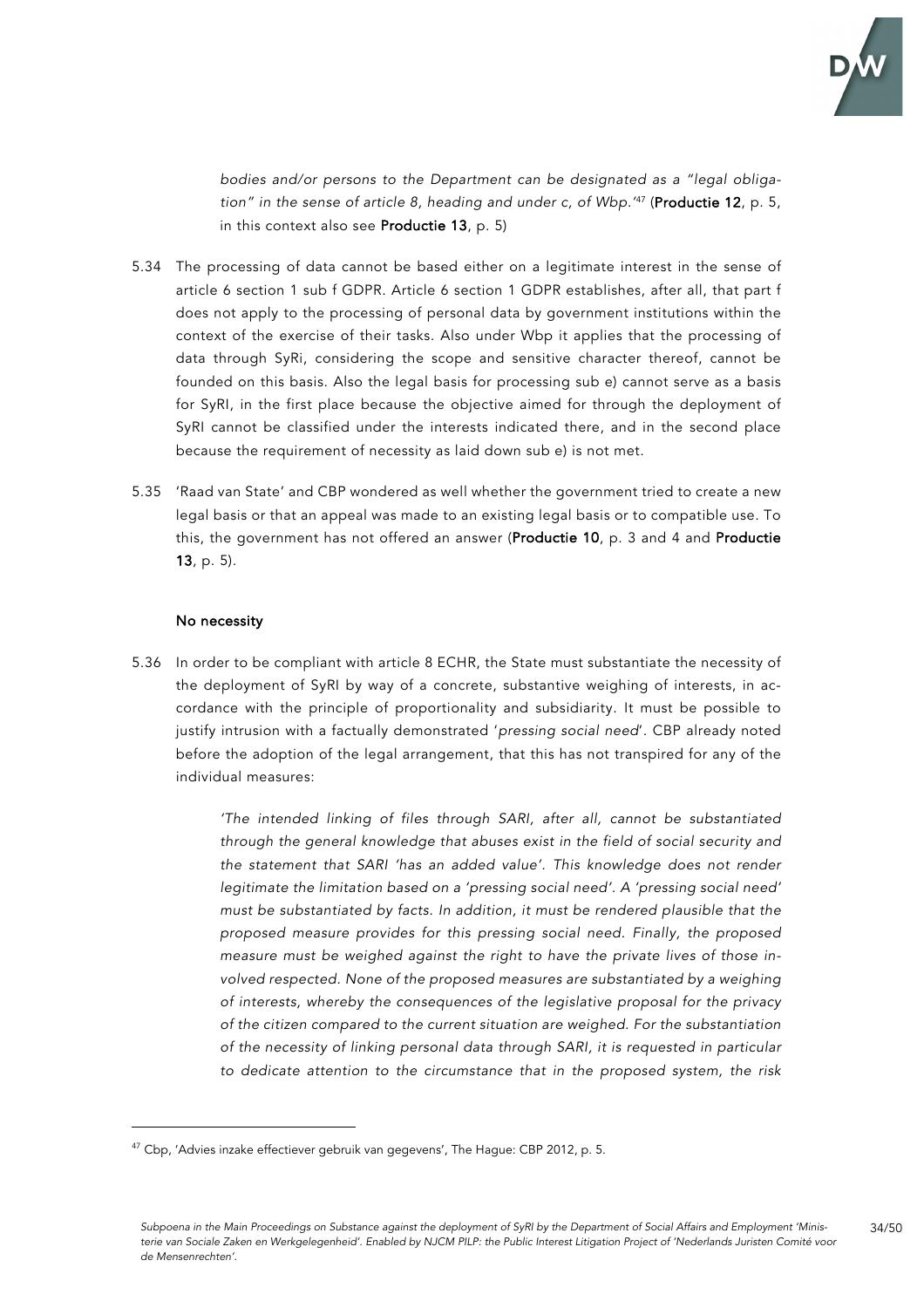

*notifications do not have to be investigated further by the receiving institutions, as this weakens the necessity of the linking.'* (Productie 12, p. 3)

5.37 With regard to the principle of proportionality, CBP notes in its advice on the draft decree SyRI as follows:

> *'The intention to prepare profiles based on negative personal traits (debts, detention, violations, sanctions, fraud signals, etc.) on the basis of which risk notifications for the purpose of fraud prevention will be provided to the administrative bodies and persons, sheds a particular light on the proportionality of potential data processing through SyRI. This is not addressed in the proposal, with the result that no proper weighing of proportionality can be conducted. As a result, the risk pertains that the privacy interests of data subjects are impaired more than is necessary, and therefore disproportionately.'* (Productie 13, p. 4)

- 5.38 In addition, the assessment of the proportionality is problematic, precisely because the purposes which are served by SyRI have been formulated so broadly ('broad limitation of purpose'). The assessment of whether the means are in proportion to the purpose requires the delineation of the purpose with some degree of precision.
- 5.39 To substantiate the necessity, the government argues that in 2011, social security fraud for an amount of € 153 was identified. SyRI would play a substantial part in the fight against this fraud, as the completed intervention projects until 2010 have jointly yielded over  $\epsilon$  23 million.<sup>48</sup> This substantiation is insufficient in itself to conclude that the deployment of SyRI is necessary. In the first place, it is not clear what the costs have been for the deployment of SyRI, so that the actual net yield cannot be determined. In response to the Wob-request submitted by Complainants, the Department indicates that there is no insight into the costs incurred per partner. As it is, costs incurred through the deployment of project hours are not specifically labelled but a part of the regular work process, days the Department (Productie 19, p. 3).
- 5.40 An assessment of the proportionality can in the second place only be made on the basis of specific information about the nature and scope of the processing of data and about the limitation of privacy which this processing entails, which the Department does not seem to have taken into consideration at all.
- 5.41 Relevant in the first place is the number of citizens which is subject to the processing of data. For the intervention projects completed until 2010, however, no figures are available which provide insight thereinto.<sup>49</sup> Also with regard to the projects G.A.L.O.P. II and

<sup>48</sup> *Kamerstukken II* 2012-2013, 33 579, no. 3, p. 17 ('Memorie van Toelichting').

<sup>&</sup>lt;sup>49</sup> Questions of the MPs Gesthuizen and Ulenbelt (both SP) to the Secretary of Safety and Justice ('Staatssecretaris van Veiligheid en Justitie') and the Secretary of Social Affairs and Employment about the news that the Department of Social Affairs possibly violated privacy legislation (submitted 6 October 2014), Aanhangsel Handelingen 2014-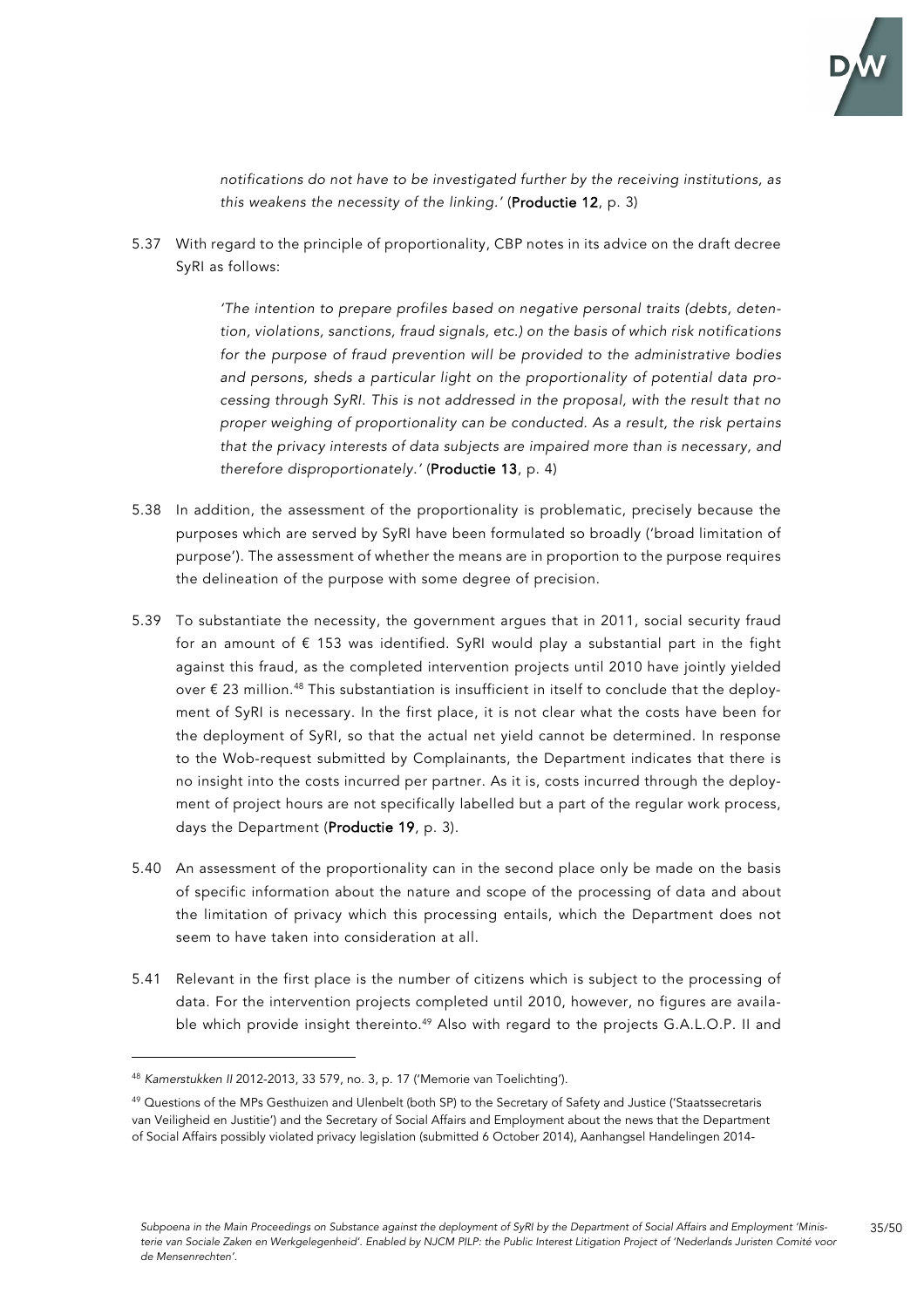

Capelle, the Department has indicated explicitly 'that the number of citizens is not known, because data is only saved in the event of a risk notification' (Productie 19, p. 3). The only relevant information until now is that on the project Capelle, in the end 137 risk notifications were issued (Productie 17, p. 4). The State, in brief, has not been able to determine for any of the projects, either those already implemented or the current ones, how many citizens were subject to them. The conclusion that the deployment of SyRI is proportional, is unfounded for this reason alone. A public discussion about the desirability and the proportionality of the deployment of SyRI is also impossible due to the lack of adequate information regarding the scope of the processing of data.

What must be taken into consideration is that SyRI is not only an infringement on the privacy of citizens with regard to whom a risk notification is made. After all, all Dutch citizens can become the subject, without being aware, of profiling within a SyRI-project.

- 5.42 In the second place, for the assessment of proportionality the nature and gravity of the infringement must be considered. The nature of the data which is combined in SyRI varies from public information, such as a Chamber of Commerce registration, to information about detention, debt burdens, illness histories, and detailed consumption of electricity by way of the smart meter. Sensitive and partially intimate information which certainly in combination create a detailed picture of someone's private life. This information touches on the essence of respect for one's private life. This applies all the more as the access to this information depends merely on the subjective decision to enter into a partnership by the administrative bodies and persons mentioned in article 64 'Wet SUWI'. As a result, such access is unconditional and general. The preceding means that the limitation to the right to the protection of one's privacy cannot be remediated by way of procedural safeguards alone. The State has unjustly not taken into consideration the sensitivity of the data which is processed SyRI for the assessment of proportionality.
- 5.43 In addition, the infringement is not merely limited to the forwarding of data by the parties to a partnership, but also consists of the processing by 'Inlichtingenbureau' and 'Inspectie SZW', and the possible insertion in the register risk notifications.
- 5.44 What should weigh heavily as well that there is an issue of profiling in the sense of article 4 sub 4 GDPR. For the persons subject to it, profiling entails varied risks, such as the risk of wrong decisions as a result of erroneous or obsolete data and stigmatisation and discrimination on account of being a part of a certain group. When using SyRI such risk can arise already before an administrative body would decide on further investigation or actual law enforcement. It is easy to image, in this manner, that in a small municipality the

<sup>2015,</sup> no. 428 and question of MPs Van Weyenberg and Schouw (both D66) to the Department ('Minister van Sociale Zaken en Werkgelegenheid') about the news «Sociale Zaken overtrad mogelijk de privacywetgeving» (submitted 7 October 2014).

*Subpoena in the Main Proceedings on Substance against the deployment of SyRI by the Department of Social Affairs and Employment 'Ministerie van Sociale Zaken en Werkgelegenheid'. Enabled by NJCM PILP: the Public Interest Litigation Project of 'Nederlands Juristen Comité voor de Mensenrechten'.*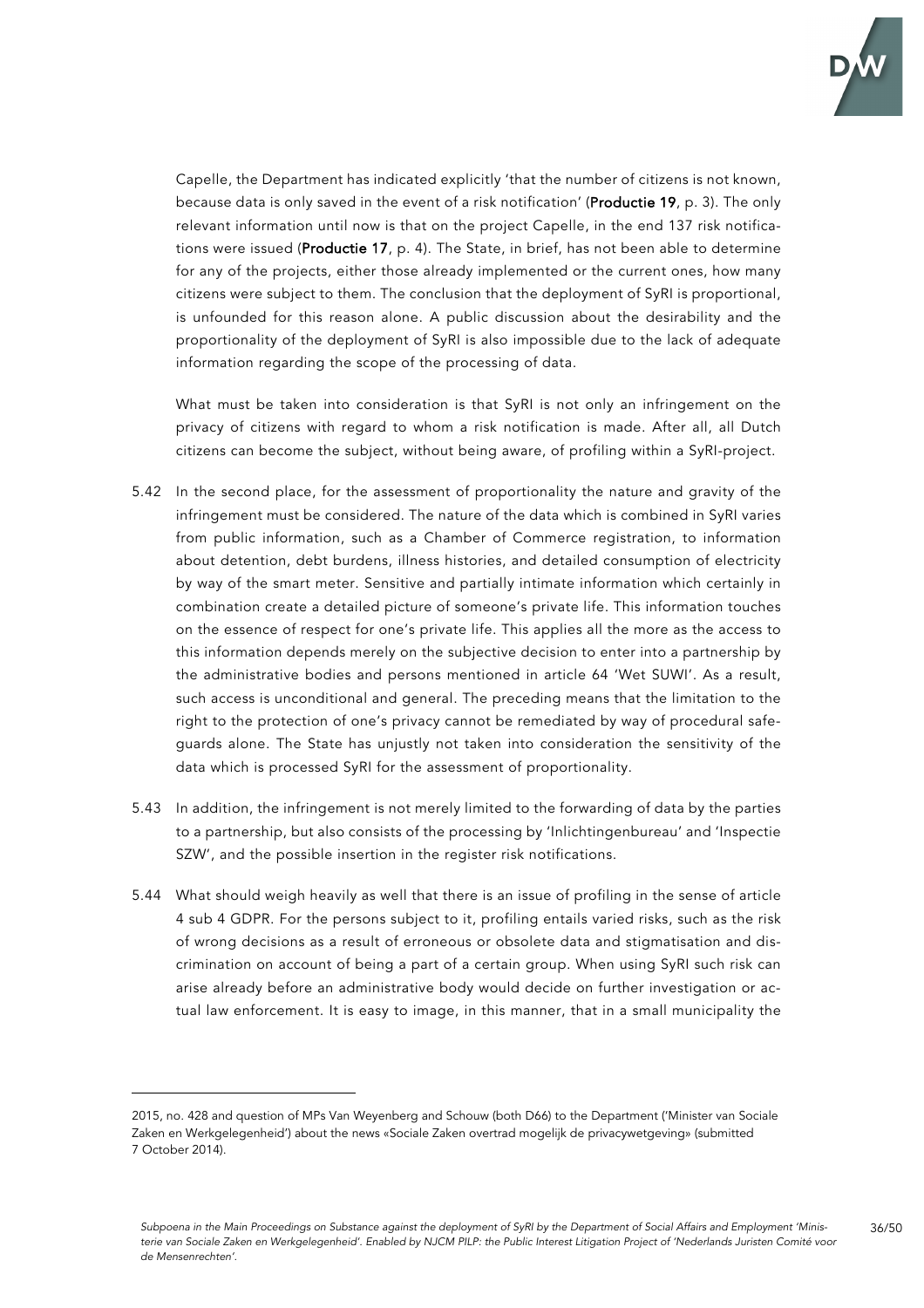

sole existence of a risk notification with regard to a certain person or a certain family leads to stigmatisation among the civil servants who are confronted with the risk notification.

- 5.45 In conclusion, it is important that the exchange of data within SyRI constitutes a largescale breach of the principle of purpose limitation. Use is made of data which the citizen has provided within the confidential relationship with the authorities. The application of systems such as SyRI entails a major and harmful *chilling effect*. Citizens no longer trust their own authorities and will tend less and less to provide their data.
- 5.46 The actual effect on the privacy of data subjects can only be evaluated by assessing the proportionality of the total processing of data. The State has failed to implement such an integral assessment.
- 5.47 The legal arrangement for SyRI does not provide either for such integral assessment of SyRI-projects by partnerships. It must be evinced by a request to start a SyRI-project that each of the administrative bodies and persons within a partnership 'has substantiated that a possible violation of the interests of the natural persons or legal persons which the processing of data is in regard to, is not disproportionate relative to the purpose which is aimed for with the deployment of SyRI' (article 5a.1 section 4 'Besluit SUWI'). This regulation does not eliminate the objections indicated above. Because it regards here, as is apparent from the formulation of this clause, a consideration which the parties involved must all make for themselves concerning the data supplied by them. The impact of the data processing within a SyRI-project, however, is bigger than the sum of the separate supplies. Furthermore, each SyRI-project comprises a number of other steps which are quite determinant as well for the impact on privacy, including the drawing up of risk models and the subsequent processing of data by 'Inlichtingenbureau'. Finally, the potential consequences for individual citizens must be taken into consideration, which is not a part of the requirements either. It is evinced by the Wob-documents, furthermore, that administrative bodies in practice do not engage in this weighing of interests at all, or at least not that we can know of. 50

## Conflict with the requirement of purpose limitation and compatible use

Limitation of purpose in 'Wet SyRI' and 'Besluit SyRI'

5.48 The limitation if purpose protects the interests of citizens by establishing boundaries to the way in which data is processed. 'Article 29-Werkgroep', the most important European

<sup>50</sup> GALOP II: Wob-document 2 (under 2b and 2d) can be found through https://www.rijksoverheid.nl/documenten/wob-verzoeken/2017/06/14/besluit-wob-verzoeken-over-syri, file 4/16; Afrikaanderwijk: Wob-document 27 (under 2b and 2d), can be found through https://www.rijksoverheid.nl/documenten/wob-verzoeken/2017/06/14/besluitwob-verzoeken-over-syri, file 5/16; Capelle: Wob-document 44 (under 2b and 2d), can be found through https://www.rijksoverheid.nl/documenten/wob-verzoeken/2017/06/14/besluit-wob-verzoeken-over-syri, file 6/16.

*Subpoena in the Main Proceedings on Substance against the deployment of SyRI by the Department of Social Affairs and Employment 'Ministerie van Sociale Zaken en Werkgelegenheid'. Enabled by NJCM PILP: the Public Interest Litigation Project of 'Nederlands Juristen Comité voor de Mensenrechten'.*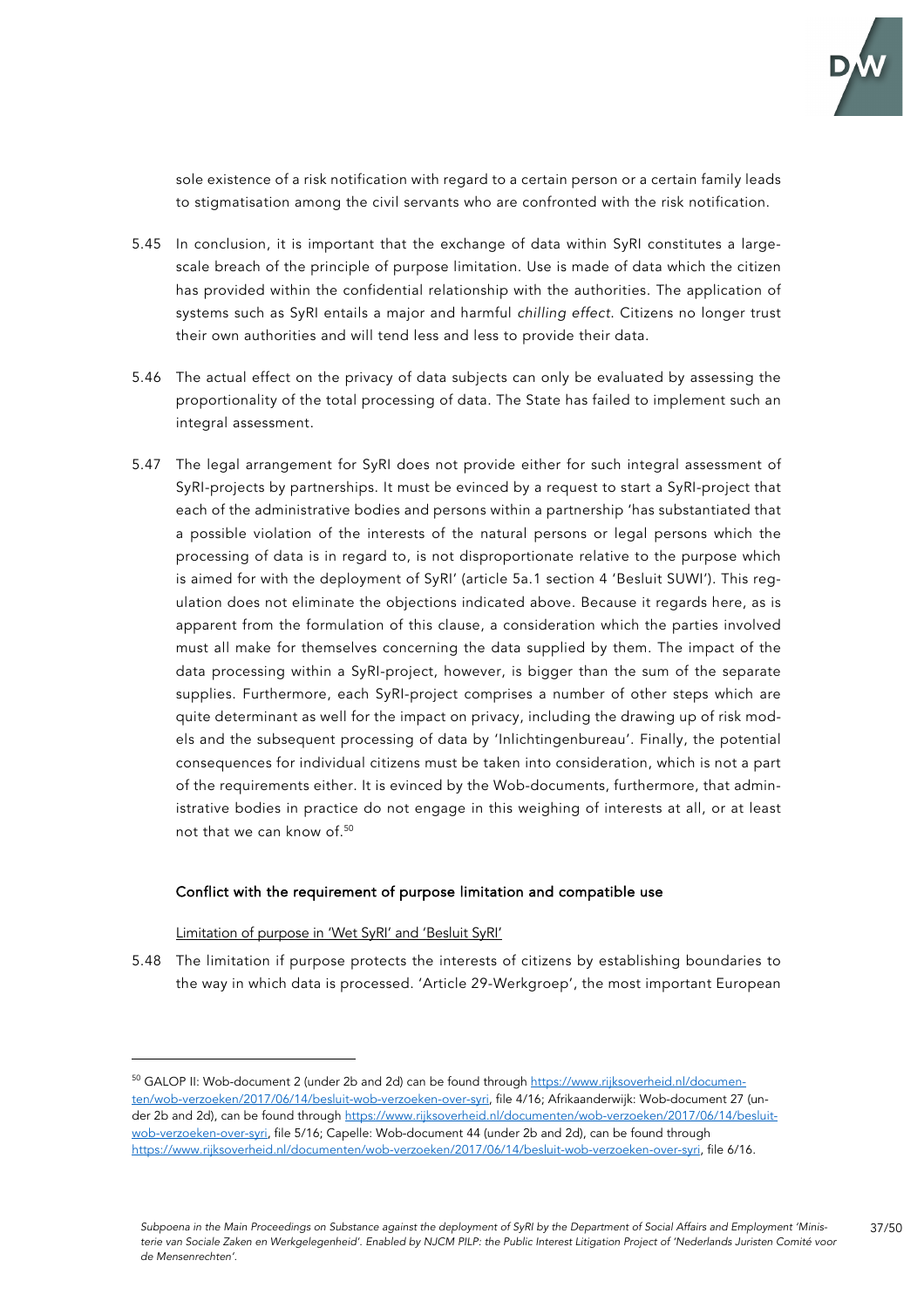

advisory body in the field of privacy, formulates the importance of the limitation of purpose as follows:

*'When we share personal data with others, we usually have an expectation about the purposes for which the data will be used. There is a value in honouring these expectations and preserving trust and legal certainty, which is why purpose limitation is such an important safeguard, a cornerstone of data protection. Indeed, the principle of purpose limitation inhibits 'mission creep', which could otherwise give rise to the usage of the available personal data beyond the purposes for which it was initially collected.'* (Productie 21, p. 4)

- 5.49 As noted above, the legislator has expressly chosen for a broad description of purpose in article 64 section 1 'Wet SUWI'. This description of purpose is not sufficiently well-determined, as is required by article 5 section 1 sub b GDPR and for this reason is in conflict with the principle laid out in it. To substantiate this, reference is made for brevity to marginal numbers 5.6 to 5.17.
- 5.50 The data which the partnerships may aggregate based on the relinquishing of the criterium of purpose limitation, are obtained for the most part pursuant to a specific legal basis. This specific legal basis constitutes the foundation for the control of the power of government. That is why purpose limitation may not be cancelled in a general sense or 'broadened' into something which it is not, without at least a demonstrable suspicion pertaining that the data subject is guilty of a weighty abuse or crime, and the intervention of the judiciary is at hand as well.
- 5.51 The justification for the obligatory provision of data to the authorities on the one hand lies in the necessity for the government entity to use this data in its executive practice, but on the other hand in the fact that the use of this data by this one party does not entail a major infringement on the liberty of the citizen. In case the data which is obtained by all individual parties is aggregated and used against the citizen, then the liberty of the citizen is in great peril. The protection of public interests by the authorities should never be at the expense of the public interest of protecting the citizen against the abuse of power by those very authorities. 51

#### Further use incompatible

5.52 The processing of personal data within SyRi must be assessed against the criteria for compatible use, as formulated in article 6 section 4 sub a to e GDPR. This applies to (i) the provision of data by administrative bodies and other parties within a partnership, including by the tax office, (ii) the provision of data to 'Inlichtingenbureau' and (iii) the further processing within SyRI.

<sup>&</sup>lt;sup>51</sup> Nardell QC G., 'Levelling up: Data Privacy and the European Court of Human Rights', In: Gutwirth S., Poullet Y., De Hert P. (eds), *Data Protection in a Profiled World*. Springer: Dordrecht 2010, p. 45.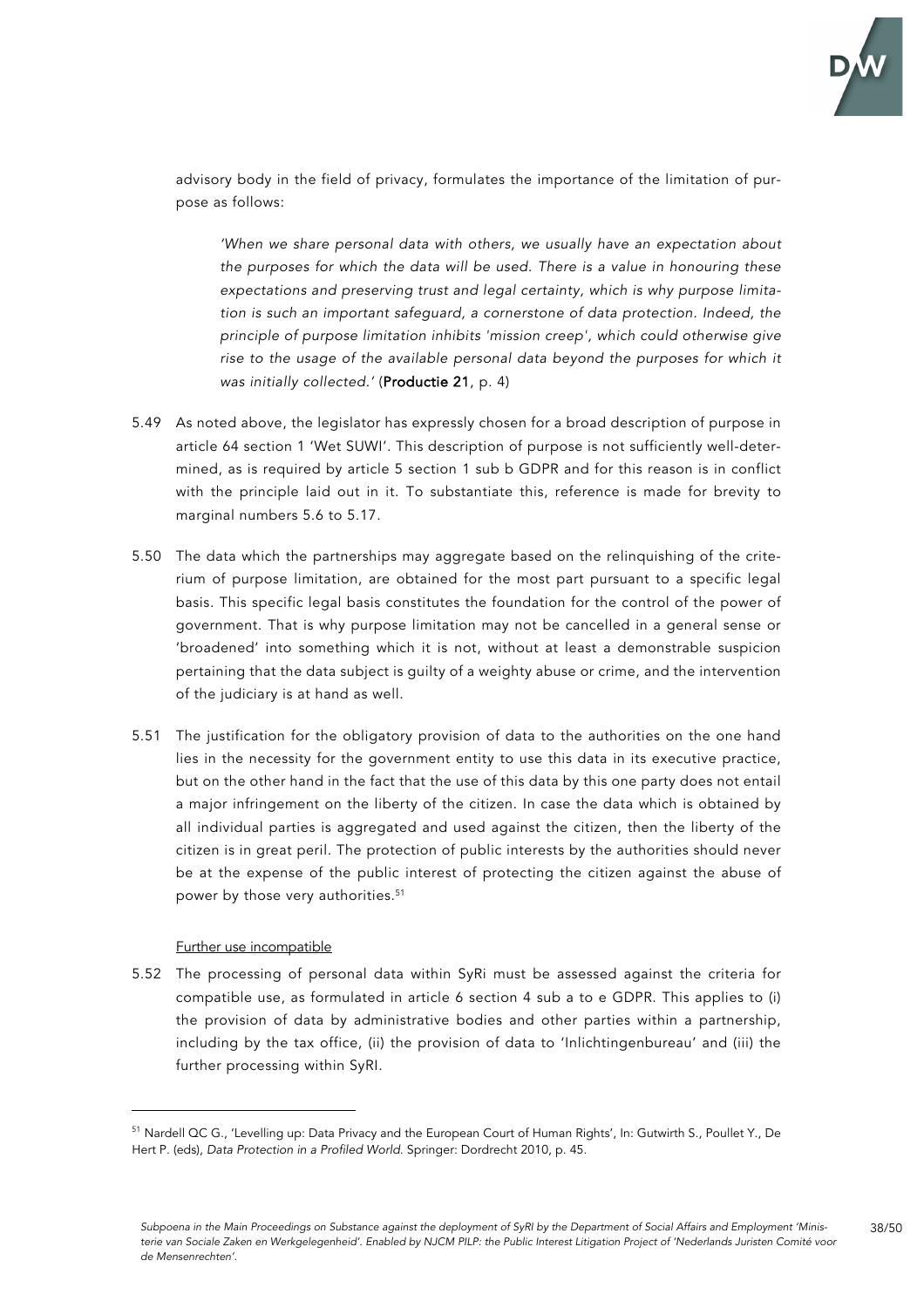

- 5.53 Because the purpose of SyRI and the categories of data to be processed are described broadly and vaguely, it is difficult to adequately assess the compatibility with the original purposes. This in itself is objectionable already.
- 5.54 The explanatory memorandum 'Memorie van Toelichting' to Wbp states with regard to the requirement of purpose limitation in case of the linking of files by the authorities as follows:

*'An example is the comparison of the detainees file and the file of the receivers of social security benefits. In case there is no entitlement to benefits in case of detention, both files can be compared with the result that any possible hits are communicated to the relevant implementation body of social security. It is not necessary, to that effect, that the penitentiary institutions take cognisance of the file of benefits receivers or the implementation bodies of social security take cognisance of the entire detainees' records. Such must be prevented, then, by way of technical and organisational measures. The provision of hits to the relevant implementation body is justified in such case through the assignment to apply the criteria for the granting of benefits. In this case, the purpose of the linking manifests such close relatedness to the original purpose for which the implementation body acquired the data, that – also considering the provisions which were taken to keep the distribution of data to the absolute minimum required – compatible use can be said to pertain. Different is the situation in which linking takes place for a purpose which is relatively far removed from the purpose for which the data was collected. In such case – separate from the linking which may find their legal basis in article 43 – incompatible use can be said to pertain much sooner.' <sup>52</sup>* [underscored by lawyer]

- 5.55 It must be concluded based on the criteria for compatibility in article 6 section 4 GDPR, that the use of personal data in SyRI cannot be compatible with the original purposes for which this data was collected.
- 5.56 There is no relatedness between the original purpose of processing and the purpose of data processing in the context of SyRI. All categories of data which are mentioned in 'Besluit SUWI' regard data which was collected by governing bodies for the purpose of specific public tasks, such as the imposition of taxes or the implementation of social security legislation. The relevant data is relevant and necessary in that relationship for the exercise of the tasks of such governing body. The use of the data referred to in the context of covert profiling, however, regards an entirely different situation. The citizen is not directly a part hereto, while this processing of data may, however, negatively affect him in his interests.
- 5.57 As regards the nature of the data (article 6 section 4 sub b GDPR), it must be concluded that it regards a considerable number of broadly described categories of data which

<sup>52</sup> *Kamerstukken II*, 1997-1998, 25 892, no. 3, p. 94 ('Memorie van Toelichting').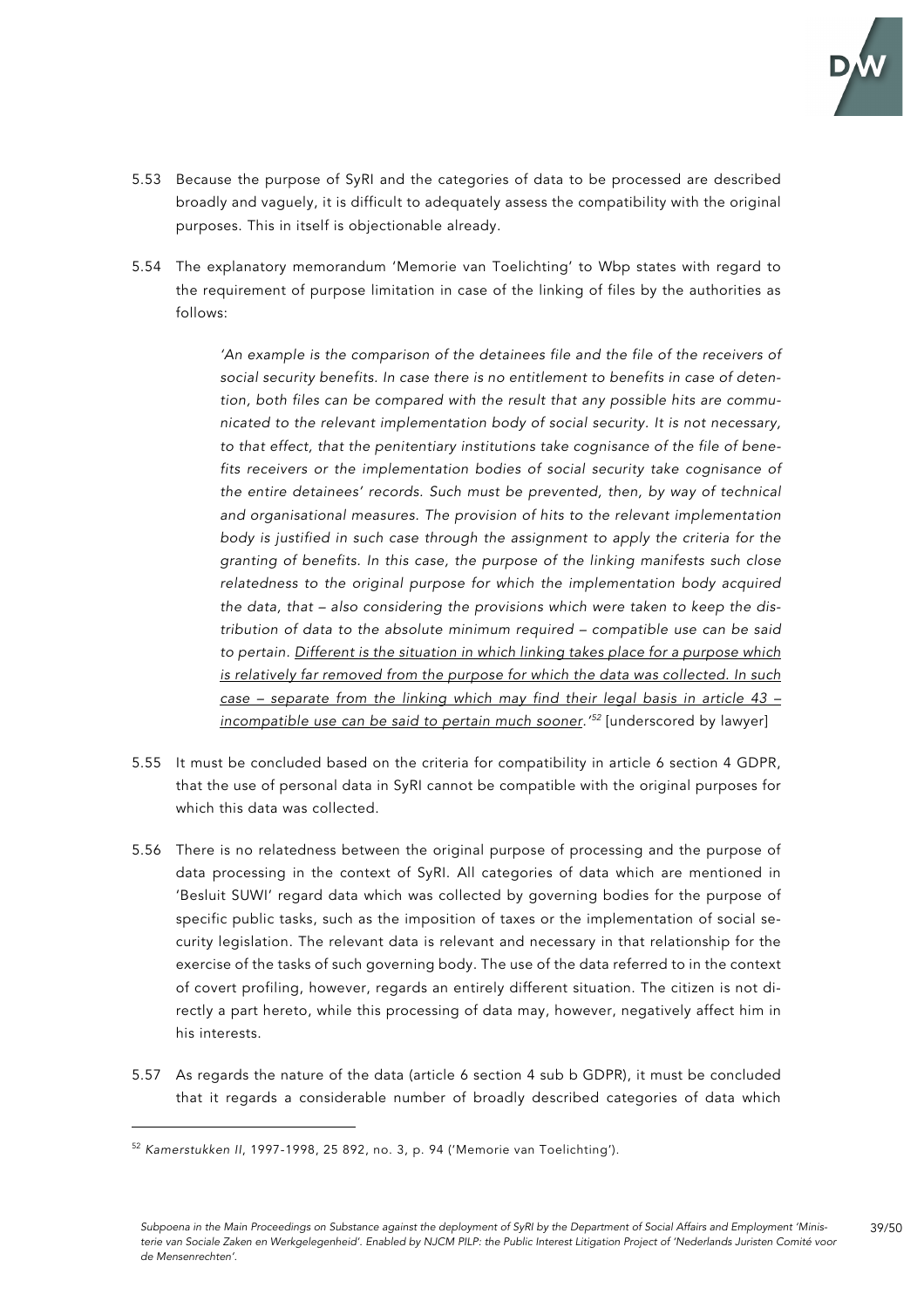

(partially) concern sensitive personal data. In some cases, it even regards special personal data which fall under the specific legal regime of article 16 Wbp. The categories as stated in article 5a.1 'Besluit SUWI' are partially formulated in an open manner (see e.g. sub d, e, j) so that potentially practically all data which bodies maintain within these domains can be deployed for SyRI, including data with regard to criminal convictions and data concerning health. All these categories of data jointly can be bundled within SyRI into a detailed image which drastically reveals the private life of the citizen.

- 5.58 The consequences of the processing of data for the data subject (article 6 section 4 sub c GDPR) can be considerable. The scale at and the intensity with which SyRI enables data processing results in a deep encroachment on privacy. Pursuant to article 5a.5 section 1 'Besluit SUWI', project participants and administrative bodies can be informed of risk notifications. These risk notifications can be requested by the public prosecutor and the police (article 65 section 3 sub b 'Wet SUWI'). In this manner, the application of SyRI can lead to the imposition of sanctions of an administrative and a criminal kind.
- 5.59 Of importance is furthermore that the data which is processed in the context of SyRI is generally not obtained with the consent of the data subject, but in the context of the implementation of public tasks. Citizens, therefore, cannot exercise any influence on the processing of their data in the context of SyRI by withholding or withdrawing their consent for this. Generally, *function creep* poses a major risk to citizens.
- 5.60 Finally, appropriate safeguards in the sense of article 6 section 4 sub e GDPR cannot be said to exist. Adequate oversight, for instance, has not been provided for (see marginal nos. 5.71 t/m 5.73).
- 5.61 In view of the preceding, data processing within SyRI takes place in violation of the principle of purpose limitation and compatible use.
- 5.62 To the extent the State would want to appeal to the exception stipulated in article 6 section 4 GDPR, on the basis of which deviations from the principle of compatible use are possible, it applies that the criteria for this have not been met. It can solely be appealed to in case of a legal provision which constitutes a necessary and proportionate measure in a democratic society to assure what is stipulated in the objectives listed in article 23 section 1 GDPR. As in case of SyRI there is not a situation of a necessary and proportionate measure, this exception cannot sustain the case for the State. In addition it applies that – even if the conditions for an appeal to the exception in article 6 section 4 GDPR were to be met – that this exception is in conflict with article 8 ECHR and so must be left unapplied.

#### Unlawful computerised individual decision-making

5.63 Article 22 section 1 GDPR contains a prohibition of the taking of decisions exclusively based on computerised processing, including profiling, which entail legal consequences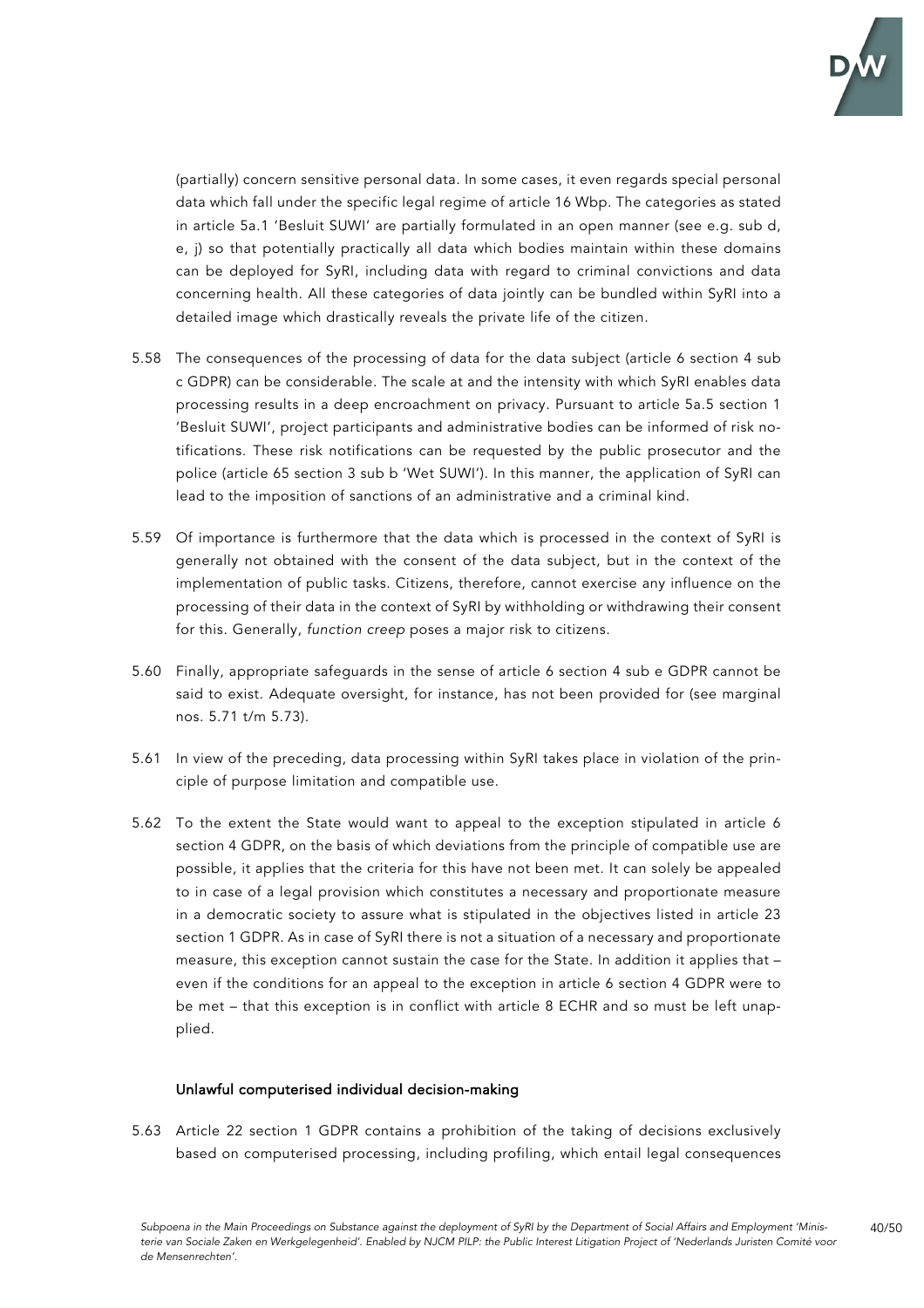

for the data subject or which otherwise impact him to a considerable degree (article 15 Rl and 42 Wbp). One must thereby be wary of the forming of semi-automatic decisionmaking, whereby a human decision may be involved, but the human component is subordinate to such an extent to, or dependent on, the computerised system, that computerised decision-making can in essence be said to pertain (Productie 22, p. 8). This is a real risk for risk profiling systems such as SyRI.<sup>53</sup> And the more invading the breach of one's private life, the more weight should be attributed to human intervention. 'Legal consequences' can be involved already in the event the data subject is subjected to increased surveillance measures (Productie 22, p. 10).

5.64 Within SyRI, the computerised processing of personal data takes place to evaluate, analyse, and predict personal aspects of citizens. Considering the broadly formulated categories of data which can be processed within SyRI, it regards quite varied aspects, such as 'professional performances', 'economic situation', 'reliability' and 'behaviour' as listed in article 4 sub 4 GDPR. Thereby, profiling in the sense of GDPR pertains. On this basis, it is decided with regard to individual citizens whether or not to issue a risk notification.

#### Non-compliance with information obligation

- 5.65 GDPR obliges every data controller to inform data subjects beforehand of the processing of their personal data. In case personal data is processed for another purpose than the one it was obtained for, such information must also be provided prior to the data processing. If the data subjects are not informed, they effectively lack the possibility of demanding the perusal, rectification, or removal of data or to exercise their rights regarding profiling. This is in conflict with the essence of the right to an effective judicial remedy. 54
- 5.66 For the application of SyRI, the information obligation is not complied with. This is evinced by the documentation requested by Complainants. In the project Capelle, 137 notifications were inscribed in the register. Of those 137 persons, 0 have been informed (Productie 17, p. 4).
- 5.67 According to the government, it would require a 'disproportionate exertion' and it would open up 'the modus operandi' to which calculating citizens could adjust their behaviour. 55 This motivation does not suffice, however, to be able to make a valid appeal to the exception referred to. It is evinced, after all, by the ruling of the monitoring authority of AP regarding the data processing by SIOD, that exceptions to the information obligation must be applied in a restrictive manner. The State must weigh from case to case whether

<sup>53</sup> WRR Rapport, *Big Data in een vrije en veilige samenleving*, Amsterdam: Amsterdam University Press 2016, p. 66.

<sup>54</sup> ECJ 6 October 2015, case C-362/14 (Schrems), r.o. 95.

<sup>55</sup> *Kamerstukken II*, 2012-2013, 33 579, no. 3, p. 23 ('Memorie van Toelichting').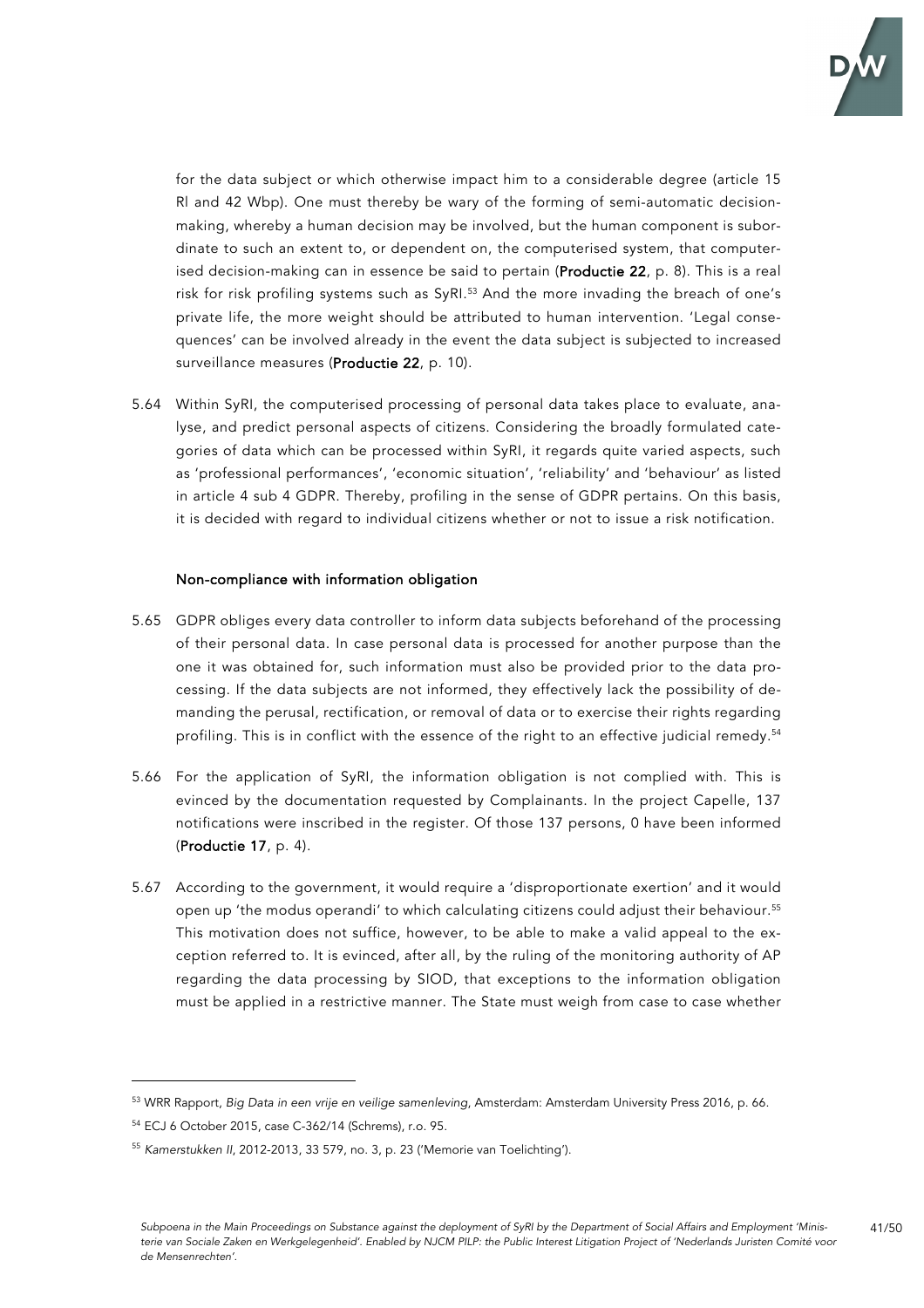

and for how long an appeal to grounds for refusal is justified. A general appeal to a legal exception does not suffice (see marginal number 3.9).

- 5.68 The State must substantiate why the informing of citizens would entail such a disproportionate exertion. This has not come to pass. Furthermore, the government too swiftly reaches the conclusion that informing them is not possible at all. The information obligation can only be set aside 'in case and to the extent' grounds for exception pertain. To the extent the purposes of SyRI could, indeed, be impaired, the State must consider, therefore, to what extent the informing of data subjects is still possible without this issue manifesting itself. It could be decided, for example, to only inform data subjects at a later stage, after the processing of data in SyRI has been completed. This is also what was advised by the legal advisory body of 'Raad van State' (Productie 11, p. 8).
- 5.69 The position of the State that, by complying with the information obligation, it would reveal its modus operandi, has not been elucidated further either. How the informing of data subjects would be an obstacle to the application of SyRI does not become clear. That calculating citizens would be able to adjust their behaviour is improbable. After all, the processing of data in SyRI regards behaviour which has already taken place. But even if it were the case, the State must further weigh here as well what form of provision of information would, on the other hand, be possible.
- 5.70 Where it regards the application of profiling, the information to be provided to the data subjects must contain, amongst other things, 'useful information on the underlying rationale, as well as the interest and the expected consequences' (article 14 section 2 sub g GDPR). The State must, therefore, in any case indicate clearly what risk indicators were applied. After all, data subjects can only exercise their legal rights with regard to profiling, such as the filing of an objection, effectively if they know that such profiling is occurring.

#### Independent oversight not assured

- 5.71 The application of SyRI is not subject to any form of independent oversight. There is no judicial assessment, nor is there any assessment by another independent body. Oversight lies entirely with the responsible Department itself. Due to this omission, there is no controllable, adequate, and effective guarantee whatsoever against the abuse of SyRI, not beforehand and not afterwards. This, while the collaborating administrative bodies obtain a quite far-reaching freedom to determine the scope and set-up of SyRI-projects.
- 5.72 It is furthermore evinced by the Wob-documents that the assessment of the request by the Department does not consist of anything beyond a formality based on an unsubstantiated advice of LSI.56 Objectionable in this context as well is that the risk models and

<sup>56</sup> GALOP II: Wob-document 4, can be found on https://www.rijksoverheid.nl/documenten/wob-ver-

zoeken/2017/06/14/besluit-wob-verzoeken-over-syri, file 4/16; Afrikaanderwijk: Wob-document 28, can be found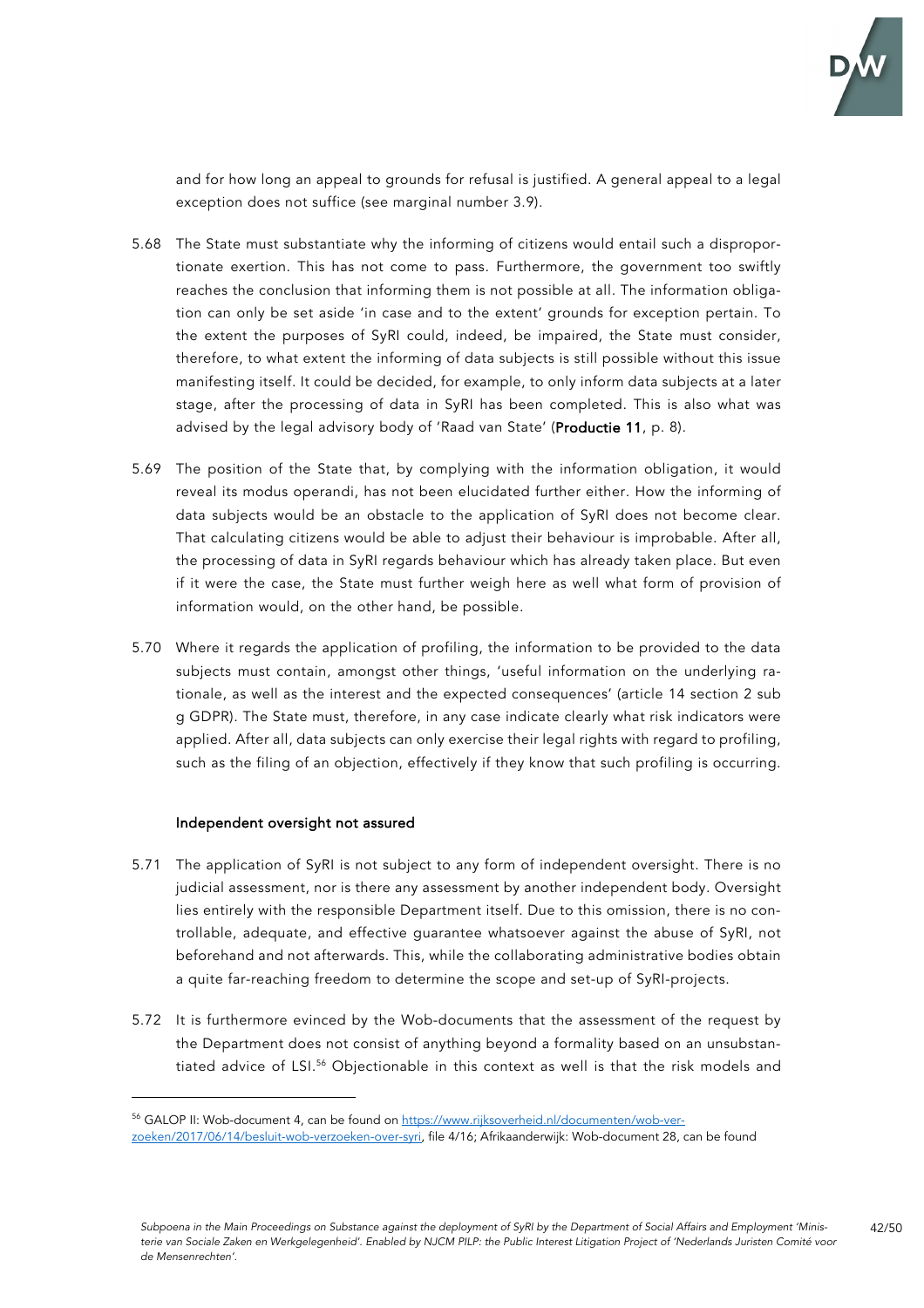

indicators applied are kept secret and that it is not known what categories of personal data is processed in a concrete SyRI-project. It is of importance as well that the party which implements the linking of files and the data analysis – intelligence agency 'Inlichtingenbureau' – is not bound by a processor agreement. In a processor agreement, after all, arrangements must be stipulated with regard to the exercise of oversight by the Department in his capacity of data controller.

5.73 In view of the preceding, the application of SyRI is subject to a form of (independent) oversight which is compliant with the requirements which are established for it as evinced by the rulings of ECHR.

### Lack of a processor agreement

- 5.74 In case of the processing of data in the context of SyRI, the Department acts as data controller and 'Inlichtingenbureau' as processor (article 5a.a. section 2 'Besluit SUWI'). On grounds of article 28 section 3 GDPR, between the Department and 'Inlichtingenbureau' a processor agreement should have been concluded. In his reply to the Wob-request of Complainants, the Department has indicated, however, that such processor agreement does not exist 'because "Inlichtingenbureau" has already been designated as processor in "Besluit SUW"' (Productie 17, p. 4). This remark derives from the faulty assumption that the conclusion of a processor agreement would not be required if an organisation has been designated as processor by law. In a processor agreement, after all, detailed arrangements must be made regarding the implementation of the processing of data. The safeguards which are normally established in a processor agreement, are laid down neither in 'Wet SUWI' nor in 'Besluit SUWI' with regard to 'Inlichtingenbureau'.
- 5.75 Due to the lack of a processor agreement, the State acts in violation of article 28 GDPR (article 14 Wbp) and thus unlawfully. This means that the processing of data by 'Inlichtingenbureau' has until today taken place unlawfully.

#### Violation of non-disclosure obligations

5.76 As explained, 'Wet SUWI' and 'Besluit SUWI' do not provide for a sufficient legal basis, in view of the requirements of article 8 ECHR, for the processing of personal data by way of SyRI. These legal arrangements thereby do not provide either for a legal basis for the breaching of the non-disclosure obligations in 'Wet SUWI', social benefits legislation 'Participatiewet', taxation law 'Awr' and administrative law 'Awb' (see marginal numbers 4.35).

through https://www.rijksoverheid.nl/documenten/wob-verzoeken/2017/06/14/besluit-wob-verzoeken-over-syri, file5/16; Capelle: Wob-document 46, can be found through https://www.rijksoverheid.nl/documenten/wob-verzoeken/2017/06/14/besluit-wob-verzoeken-over-syri, file 6/16.

*Subpoena in the Main Proceedings on Substance against the deployment of SyRI by the Department of Social Affairs and Employment 'Ministerie van Sociale Zaken en Werkgelegenheid'. Enabled by NJCM PILP: the Public Interest Litigation Project of 'Nederlands Juristen Comité voor de Mensenrechten'.*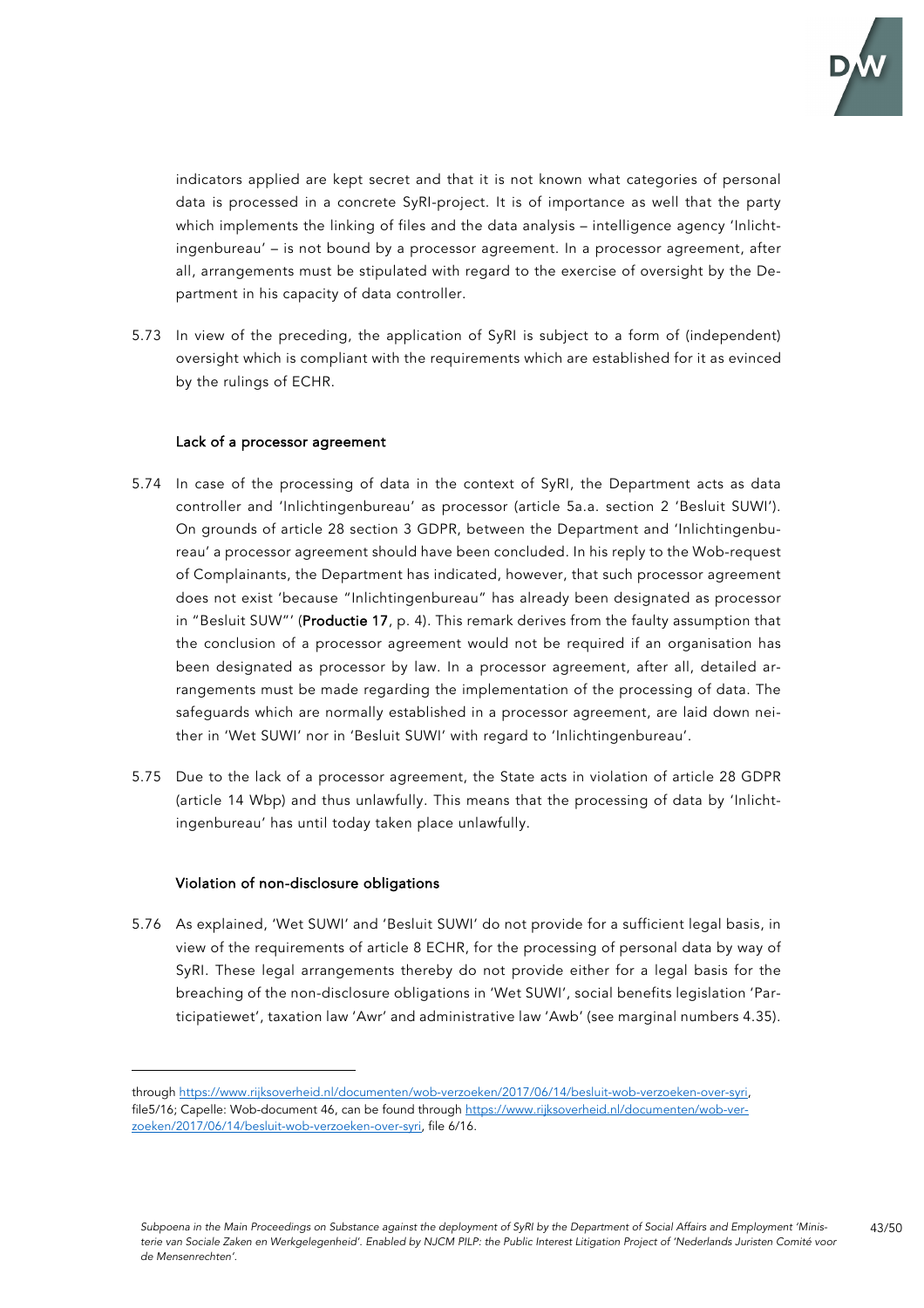

### Conflict with article 6 ECHR

- 5.77 The Department can provide risk notifications which derive from a SyRI-project to administrative bodies and persons within the partnership (article 5a.3 section 2 'Besluit SyRI'). For these administrative bodies and persons, a risk notification can be grounds for the taking of administrative measures, such as the imposition of fines or the reclaiming, revoking of benefits, subsidies, or permits. The risk notification can also lead to civil, fiscal, or criminal proceedings. In all those cases, the information which is processed within SyRI can serve as evidence of the violation by the citizen of certain legal standards. As the deployment of SyRI can thus have an impact on the fairness of the proceedings at a later stage, thereto apply the safeguards of article 6 ECHR.
- 5.78 The legal arrangement, the use of SyRI, and the manner in which risk notifications are made in various ways result in a violation of article 6 ECHR. In the first place, no 'equality of arms' pertains. This principle implies that each party has a reasonable possibility of bringing his viewpoint to the fore and that they have access to the same information, under circumstances which do not bring him in a substantially more disadvantageous position than the other party. For citizens who in proceedings against the authorities are confronted with information from SyRI or with a risk notification, it is quite complicated, if not impossible, to contest or refute the correctness of a risk notification. They are not informed, after all, of the application of SyRI and in principle they are not granted the perusal of the information on which the risk notification is founded. Nor is it clear what risk models and indicators were applied.
- 5.79 In the second place, the presumption of innocence is violated. The acts of prosecution which flow from a risk notification can in individual cases create such a biased picture of the person involved that his/her guilt has already been established by the enforcing administrative bodies which must act upon the risk notification. It must thereby be taken into consideration that these parties assume that the risk notification derives from a neutral computer algorithm which makes use of objective, factual information and that on such basis a risk notification has come about. The Council of Europe in a recent report addresses the risks of the use of algorithms for the purpose of computerised systems which predict whether an individual may commit a violation:

*'Such approaches may be highly prejudicial in terms of ethnic and racial backgrounds and therefore require scrupulous oversight and appropriate safeguards. Often the systems are based on existing police databases that intentionally or unintentionally reflect systemic biases. Depending on how crimes are recorded, which crimes are selected to be included within the analysis and which analytical tools are used, predictive algorithms may thus contribute to prejudicial decision-making and discriminatory outcomes.* 

*In addition, considerable concerns exist that the operation of such assessments in the context of crime prevention is likely to create echo chambers within which pre-*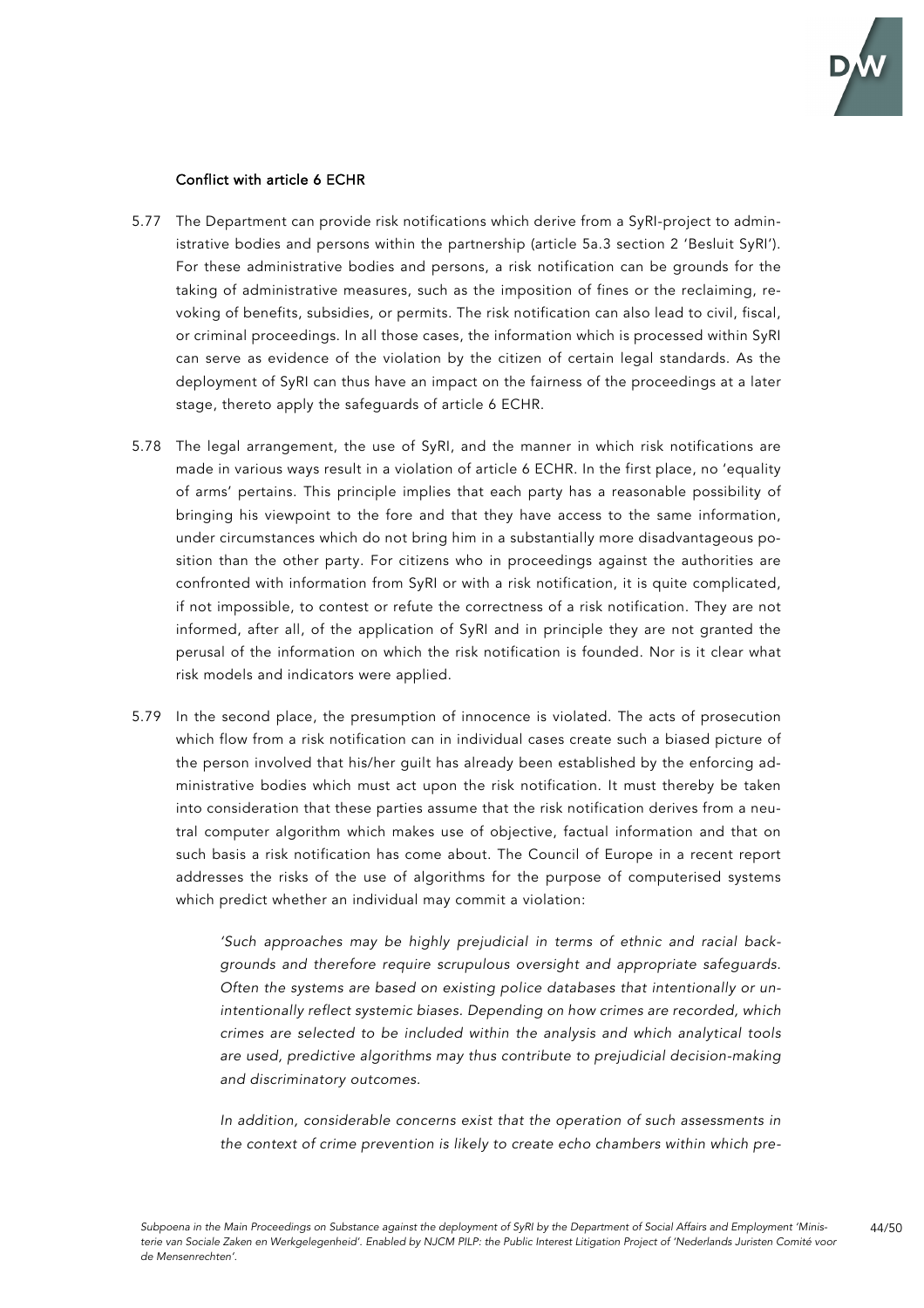

*existing prejudice may be further cemented. Bias or prejudice related, for example, to racial or ethnic background, may not be recognised as such by the police when integrated into an automated computer program that is deemed independent and neutral (see also 6.). As a result, bias may become standardised and may then be*  less likely to be identified and questioned as such. While it is unclear how prevalent *such decisions created by algorithms are in the criminal justice system generally, the mere potential of their use raises serious concerns with regard to Article 6 of the ECHR and the principle of equality of arms and adversarial proceedings as established by the European Court of Human Rights.' 57*

## 6 DEFENCES

- 6.1 The Department of Social Affairs and Employment ('Minister van Sociale Zaken en Werkgelegenheid') has indicated on the occasion of consultations with the complainants that it does not agree with the objections of complainants (Productie 20). In the opinion of the Department, the requirement of foreseeability is complied with as it must be specified per project what data is required. This contention is incorrect because, as the government's advisory council 'Raad van State' has concluded as well, such assessment does not relieve the legislator from the obligation to describe the allocation of administrative powers and the associated limitation of fundamental rights as concretely as possible.
- 6.2 Furthermore, the Department has indicated as far as the informing of citizens is concerned that SyRI-projects are announced in various manners. In the first place, these projects are announced in the official gazette 'Staatscourant'. In addition, the mayor of Capelle aan den Ijssel has sent a letter regarding the SyRI-project. In Eindhoven, a flyer was used for this purpose. Finally, a citizen could file a request for perusal with the notification register. These circumstances do not eliminate the legal objections of complainants. After all, the Department persists in its contention that it is not obliged to inform individual citizens (Productie 20).
- 6.3 In conclusion, the Department contends that sufficient oversight has been provided, as the monitoring authority of 'Autoriteit Persoonsgegevens' can exercise oversight. This defence cannot resolve matters for the Department either. 'Autoriteit Persoonsgegevens' has liberty of policy in the deployment of its power of oversight and is not obligated, therefore, to exercise prior oversight on concrete projects whereby SyRI is deployed.

# 7 ADMISSIBILITY COMPLAINANTS

<sup>&</sup>lt;sup>57</sup> Council of Europe, 'Study on the human rights dimensions of automated data processing techniques (in particular algorithms) and possible regulatory implications', Committee of experts on internet intermediaries 2017, p. 11.

*Subpoena in the Main Proceedings on Substance against the deployment of SyRI by the Department of Social Affairs and Employment 'Ministerie van Sociale Zaken en Werkgelegenheid'. Enabled by NJCM PILP: the Public Interest Litigation Project of 'Nederlands Juristen Comité voor de Mensenrechten'.*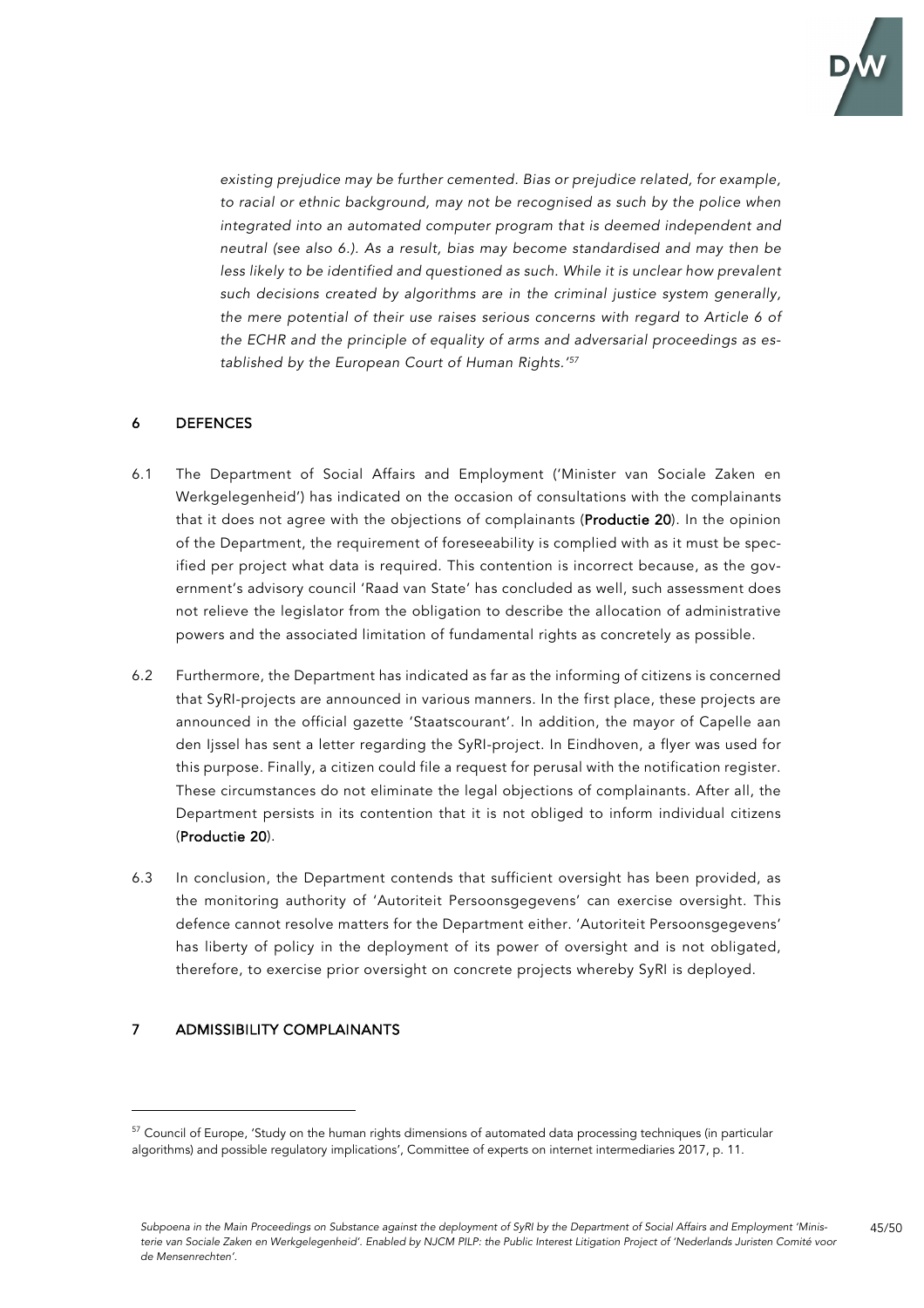

- 7.1 Complainants sub 1 to 3 defend a public interest pursuant to article 3:305a BW (Civil Code), which interest they defend each individually in accordance with their articles of association. The requirements of article 3:305a BW are complied with. Complainants are all an association or foundation, they defend the interests which are at stake in this matter, based on adequate descriptions of purpose in their articles and they all deploy activities in the field of the protection of fundamental rights, especially the right to privacy. Complainants have furthermore tried to achieve what is demanded in these proceeding by way of consultations. Complainants have requested the Department on 9 November 2017 for consultations. The attempt to achieve what is demanded in these proceedings through consultations has not produced any results.
- 7.2 The interests which Complainants stand up for furthermore are similar and are particularly suitable for bundling. Complainants defend various public interests, especially the interest of having respected fundamental rights and the interest of the protection of privacy. The interests defended by Complainants thereby exceed the interests of individual stakeholders.
- 7.3 Complainants sub 4 and 5 each individually have an interest in the legal action filed. As they have Dutch citizenship and are residents of the Netherlands, they make use of Dutch public facilities and therefore are constantly at risk of their personal data being processed within a SyRI-project.

# 8 COMPETENCE

8.1 The Court of Law of The Hague pursuant to article 99 Rv. (legal claims code) is competent to hear the dispute, as the State of the Netherlands has its seat in The Hague.

## 9 EVIDENCE

- 9.1 Complainants offer without thereby assuming for themselves any onus of proof which does not legally fall to them – to prove the facts laid out in the present subpoena by all legal means, also including by way of experts' testimonies and the hearing of witnesses. Complainants reserve themselves the right to set out in detail the evidence in these proceedings.
- 9.2 The exhibits mentioned in this subpoena will be timely introduced into the lawsuit by Complainants.

## THEREFORE:

That it may please the court to rule, as much as possible with immediate enforceability: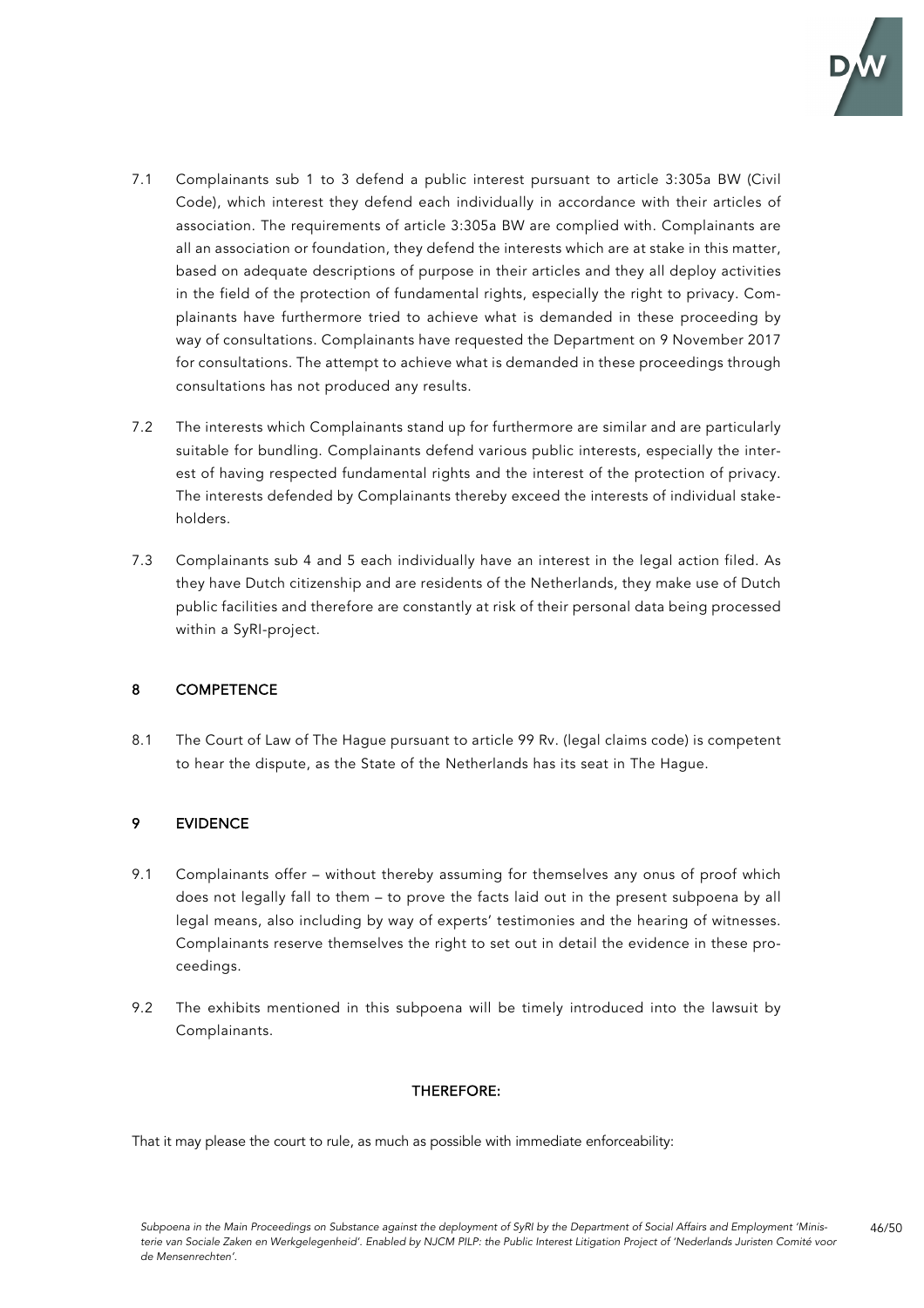

- I. To declare that application of the articles 64 and 65 'Wet SUWI' and chapter 5a of 'Besluit SUWI' is incompatible with higher legislation, especially with article 8 ECHR, article 7 and 8 Charter and/or article 17 ICCPR; and/or article 6 and/or article 13 ECHR; and/or article 5, 6, 13, 14, 22 and/or 28 GDPR, or at least with the articles therewith corresponding from Wbp, or at least;
- II. To declare that application of the following components of 'Wet SUWI' and 'Besluit SUWI' is incompatible with higher legislation, especially with article 8 ECHR, article 7 and 8 Charter and/or article 17 ICCPR; and/or article 6 and/or article 13 ECHR; and/or article 5, 6, 13, 14, 22 and/or 28 GDPR, or at least with the articles therewith corresponding from Wbp:
	- a) The description of purpose as included in article 64 section 1 'Wet SUWI'; and/or
	- b) The stipulation of powers for the processing of data and to deploy SyRI as laid down in article 64 section 3 and 64 section 4 'Wet SUWI'; and/or
	- c) The listing of categories of personal data as included in article 5a.1. section 3 'Besluit SUWI'; and/or
	- d) The practice of non-disclosure of risk models which are used upon deployment of SyRI; and/or
	- e) The arrangement with regard to the register risk notifications as included in article 5a.5 'Besluit SUWI'; and/or
	- f) The substantiation by the State of the necessity of SyRI; and/or
	- g) The arrangement whereby the individual administrative bodies are charged with the substantiation of the contention that the provision of data in the context of a SyRI project is proportional and commensurate, as stipulated in article 5a.1 section 4 'Besluit SUWI', and whereby an adequate, overarching assessment of those requirements was failed to be assured; and/or
	- h) The arrangement whereby data subjects are exclusively informed of the processing of their personal data in SyRI if it is the object of a risk notification and only upon request in such case, as stipulated in article 5a.5 'Besluit SUWI'; and/or
	- i) The arrangement for the oversight on the deployment of SRI, especially the fact that the Department 'Minister van Sociale Zaken en Werkgelegenheid' is the sole party which exercises supervision over the deployment of SyRI;
- III. To declare that the processing of personal data which takes place in the context of, by way of and/or for the purpose of the deployment of, SyRI, especially the mutual exchange of personal data by administrative bodies (including the tax office 'de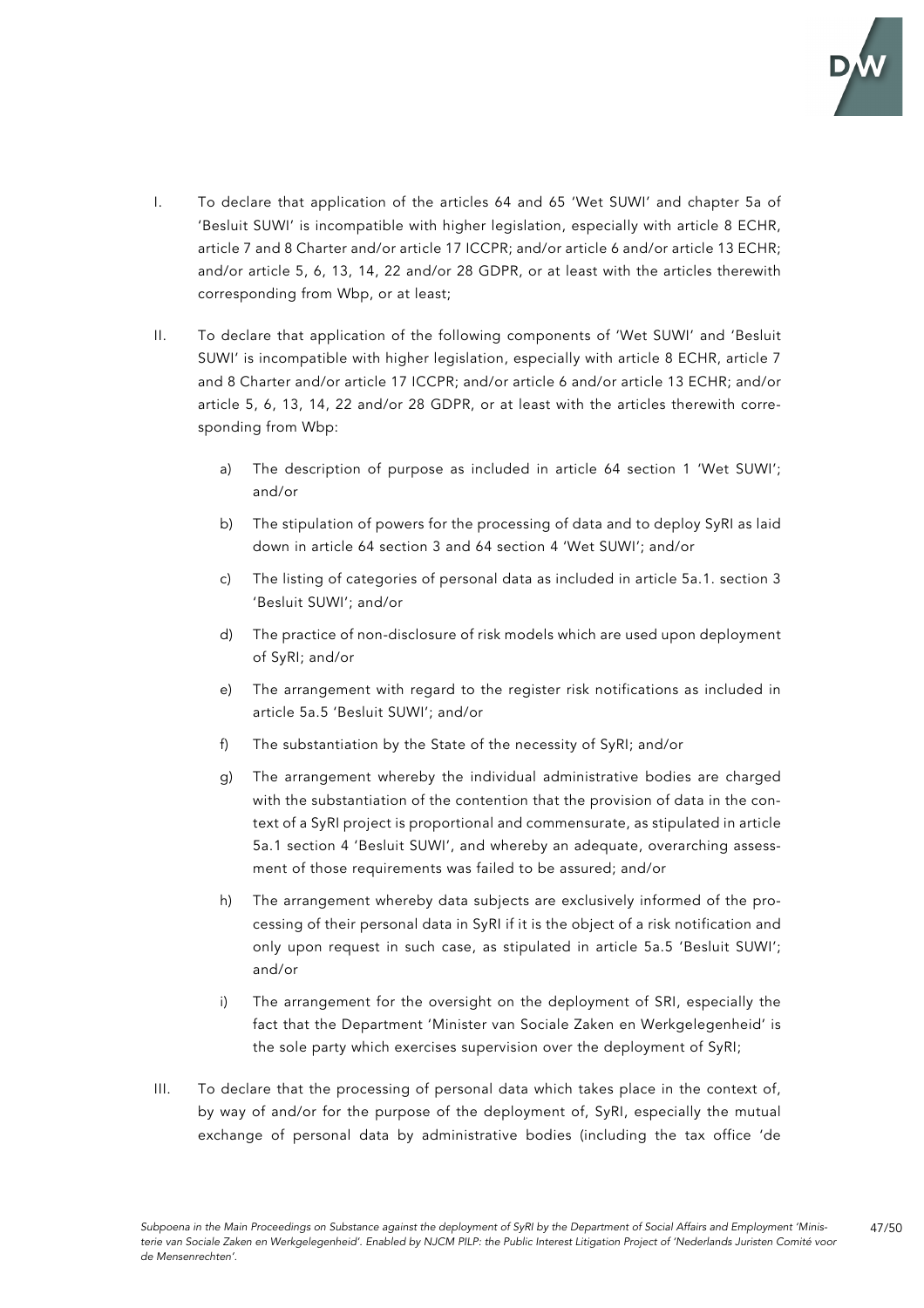

48/50

Belastingdienst'), the provision of personal data to the Department (also including by 'de Belastingdienst'), the provision of personal data to the intelligence agency 'Inlichtingenbureau', the processing of personal data by 'Inlichtingenbureau', including profiling, the provision of personal data by 'Inlichtingenbureau' to the Department, the making of risk notifications and/or the inclusion of (information on) notifications in the notifications register, is unlawful on account of conflict with article 8 ECHR, article 7 and 8 Charter and/or article 17 ICCPR; and/or article 6 and/or article 13 ECHR; and/or article 5, 6, 13, 14, 22 and/or 28 GDPR and/or the articles corresponding therewith from Wbp;

- IV. Articles 64 and 65 'Wet SUWI' and chapter 5a 'Besluit SUWI', or at least the components thereof as deemed incompatible by Your Court with higher legislation on grounds of demand I and/or II, or at least the components thereof as deemed incompatible as a principle of Justice by Your Court with higher legislation, be rendered ineffective or at least declared non-binding, or at least to establish that they must be left inapplicable, possibly by imposing such condition as may as a matter of Justice be established by Your Court of Law;
- V. To declare that the State acts in violation of the non-disclosure obligations which the tax office 'de Belastingdienst' is subject to because 'de Belastingdienst' supplies personal data to other parties in partnerships on grounds of article 64 'Wet SUWI' and to the Department within the framework of SyRI;
- VI. To order the State to render public the risk models and indicators which were used in the projects G.A.L.O.P. II and Capelle;
- VII. To declare that the processing of personal data by the intelligence agency 'Inlichtingenbureau' is unlawful due to the lack of a processor agreement as intended in article 28 section 3 GDPR and/or article 14 section 2 Wbp;
- VIII. To prohibit the State to process personal data, or at least the personal data of Complainants sub 6 and 7, in the context of, by way of and/or for the purpose of the deployment of, SyRI;
- IX. To order the State to irreversibly destroy all personal data which was collected in the context of, by way of and/or for the purpose of the deployment of, SyRI, and to provide proof of such destruction to Complainants.

Condemning the defendant to bear the costs of these proceedings, increased by the statutory interest thereover as from 14 days after the date of the sentence to be pronounced in the present matter.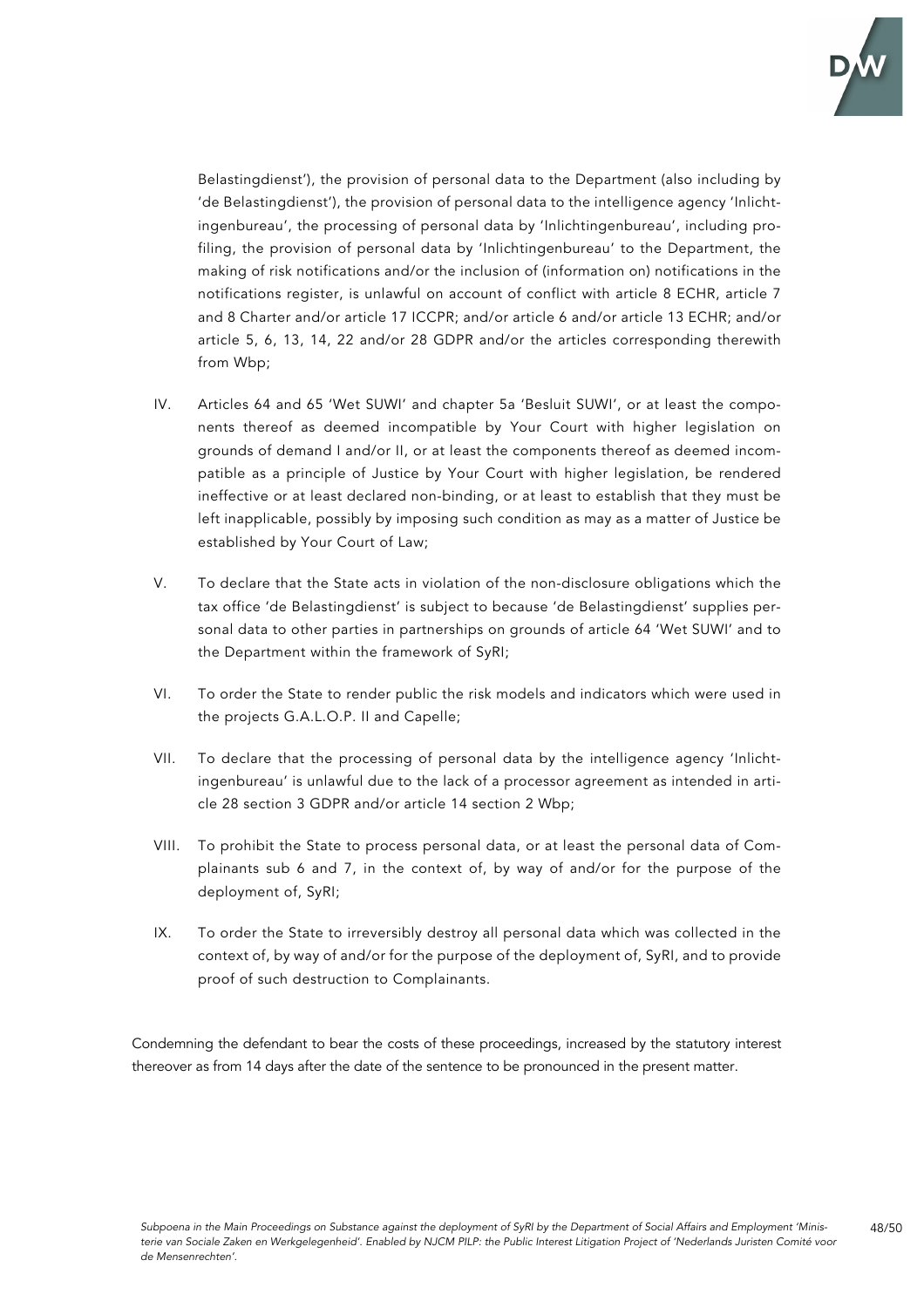

Bailiff

The costs of this writ for me, the bailiff, amount to  $\epsilon$  ......

\_\_\_\_\_\_\_\_\_\_\_\_\_\_\_\_\_\_\_\_\_\_\_\_\_\_\_\_\_\_\_\_\_\_\_\_\_\_\_\_\_\_\_\_\_\_\_\_\_\_\_\_\_\_\_\_\_\_\_\_\_\_\_\_\_\_\_\_\_\_\_\_\_\_\_\_\_\_\_\_\_\_\_\_\_\_\_\_\_

This case is handled by: Anton H. Ekker, & Douwe M. Linders

Deikwijs Advocaten Panamalaan 8A 1019 AZ Amsterdam T: +31 (0)20 2 614 614 F: +31 (0)20 2 614 615 www.deikwijs.nl - info@deikwijs.nl